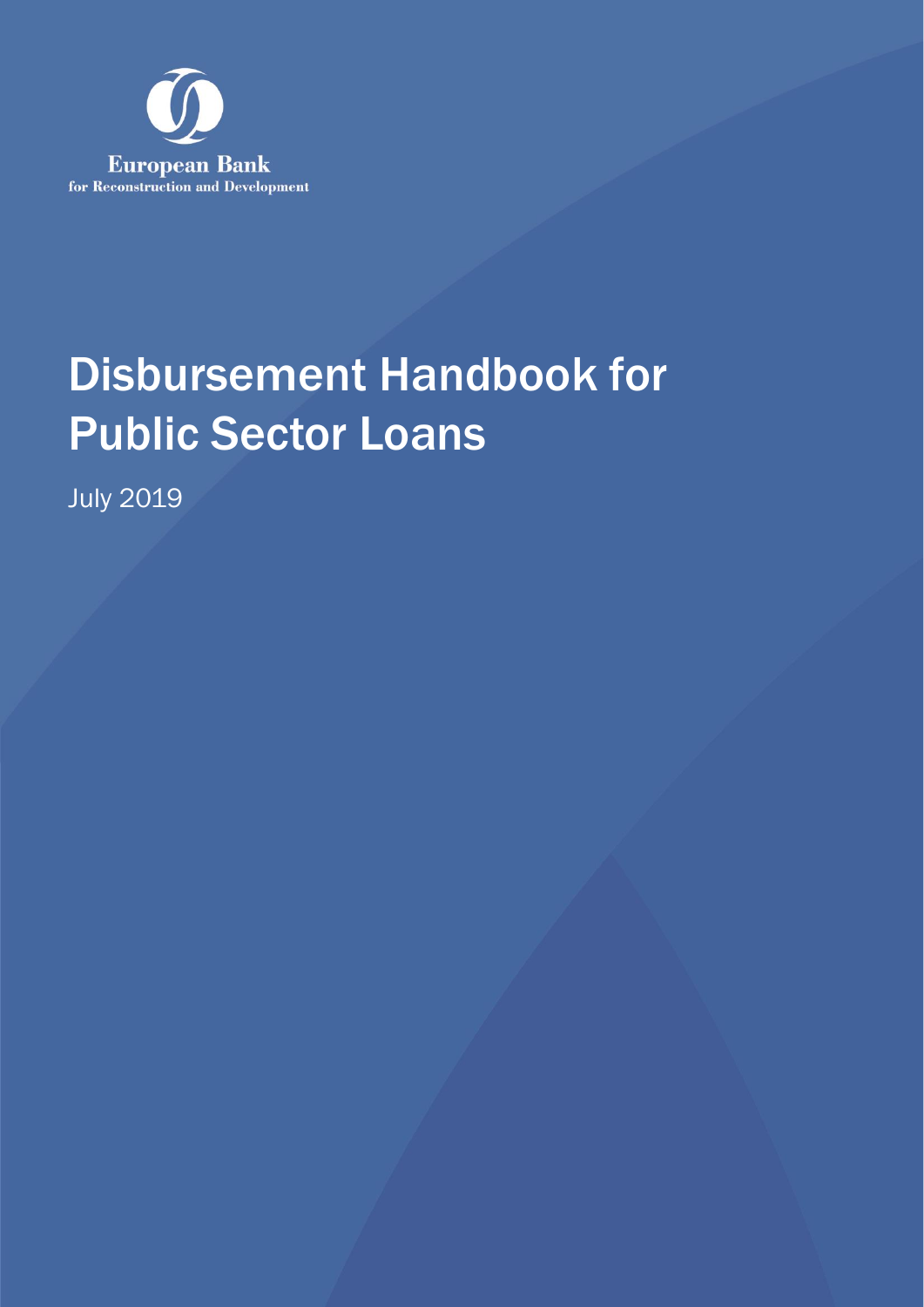# **TABLE OF CONTENTS**

| 1.        |                                                                                                         |  |
|-----------|---------------------------------------------------------------------------------------------------------|--|
| 1.1       |                                                                                                         |  |
| 1.2       |                                                                                                         |  |
|           |                                                                                                         |  |
|           |                                                                                                         |  |
|           |                                                                                                         |  |
|           |                                                                                                         |  |
|           |                                                                                                         |  |
|           |                                                                                                         |  |
| 2.        | <b>GENERAL REQUIREMENTS FOR ALL DISBURSEMENT</b>                                                        |  |
| 2.1       |                                                                                                         |  |
|           |                                                                                                         |  |
|           |                                                                                                         |  |
|           |                                                                                                         |  |
|           |                                                                                                         |  |
|           |                                                                                                         |  |
|           |                                                                                                         |  |
| 2.2       |                                                                                                         |  |
|           |                                                                                                         |  |
|           |                                                                                                         |  |
|           |                                                                                                         |  |
|           |                                                                                                         |  |
|           |                                                                                                         |  |
| 2.3<br>3. | <b>CANCELLATION AND SUSPENSION OF THE AVAILABLE AMOUNT 14</b><br>SPECIFIC REQUIREMENTS FOR EACH TYPE OF |  |
|           |                                                                                                         |  |
| 3.1       |                                                                                                         |  |
|           |                                                                                                         |  |
|           |                                                                                                         |  |
|           | Drawdowns under reimbursement commitments issued by EBRD  15                                            |  |
| 3.2       |                                                                                                         |  |
|           | 3.2.1                                                                                                   |  |
|           | 3.2.2                                                                                                   |  |
|           |                                                                                                         |  |
|           |                                                                                                         |  |
|           |                                                                                                         |  |
|           | 3.2.3                                                                                                   |  |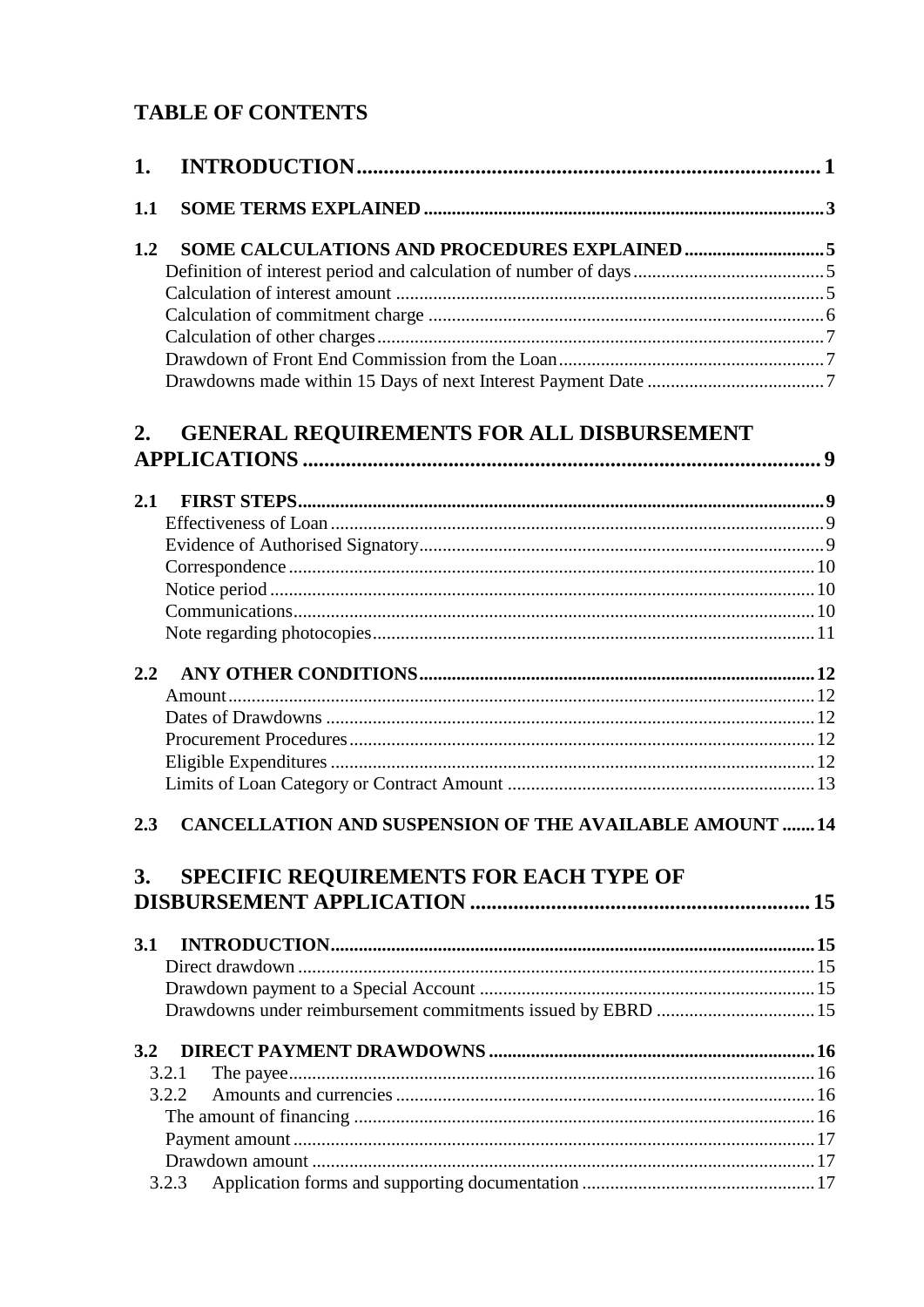| $\mathbf{i}$       |                                                                                       |  |
|--------------------|---------------------------------------------------------------------------------------|--|
| $\rm ii)$          |                                                                                       |  |
| iii)               |                                                                                       |  |
|                    |                                                                                       |  |
|                    |                                                                                       |  |
| 3.3                |                                                                                       |  |
| 3.3.1              |                                                                                       |  |
|                    |                                                                                       |  |
| 3.3.2              |                                                                                       |  |
| 3.3.3              |                                                                                       |  |
|                    | The maximum balance and the Special Account minimum drawdown amount23                 |  |
|                    |                                                                                       |  |
|                    |                                                                                       |  |
|                    |                                                                                       |  |
|                    |                                                                                       |  |
|                    | 3.3.4 Disbursement application for payment to the Special Account and Special Account |  |
|                    |                                                                                       |  |
| 3.3.5              |                                                                                       |  |
|                    |                                                                                       |  |
|                    |                                                                                       |  |
|                    |                                                                                       |  |
|                    |                                                                                       |  |
|                    |                                                                                       |  |
| 3.4<br>3.4.1       |                                                                                       |  |
|                    |                                                                                       |  |
| 3.4.2<br>3.4.3     |                                                                                       |  |
|                    |                                                                                       |  |
|                    |                                                                                       |  |
| $\mathbf{i}$       |                                                                                       |  |
| $\rm ii)$          |                                                                                       |  |
| $\overline{iii}$ ) |                                                                                       |  |
| iv)                |                                                                                       |  |
|                    |                                                                                       |  |
|                    | How to apply for the issuance of a reimbursement commitment and payment thereunder31  |  |
| $\mathbf{i}$       | Application for issuance of a conditional or unconditional RC 31                      |  |
| $\mathbf{ii}$      |                                                                                       |  |
| 3.4.4              |                                                                                       |  |
| 4.                 | <b>APPLICATION FORMS AND STANDARD TEXTS  33</b>                                       |  |
|                    | Forms required for a disbursement application with direct payment 34                  |  |
|                    |                                                                                       |  |
|                    |                                                                                       |  |
|                    |                                                                                       |  |
|                    |                                                                                       |  |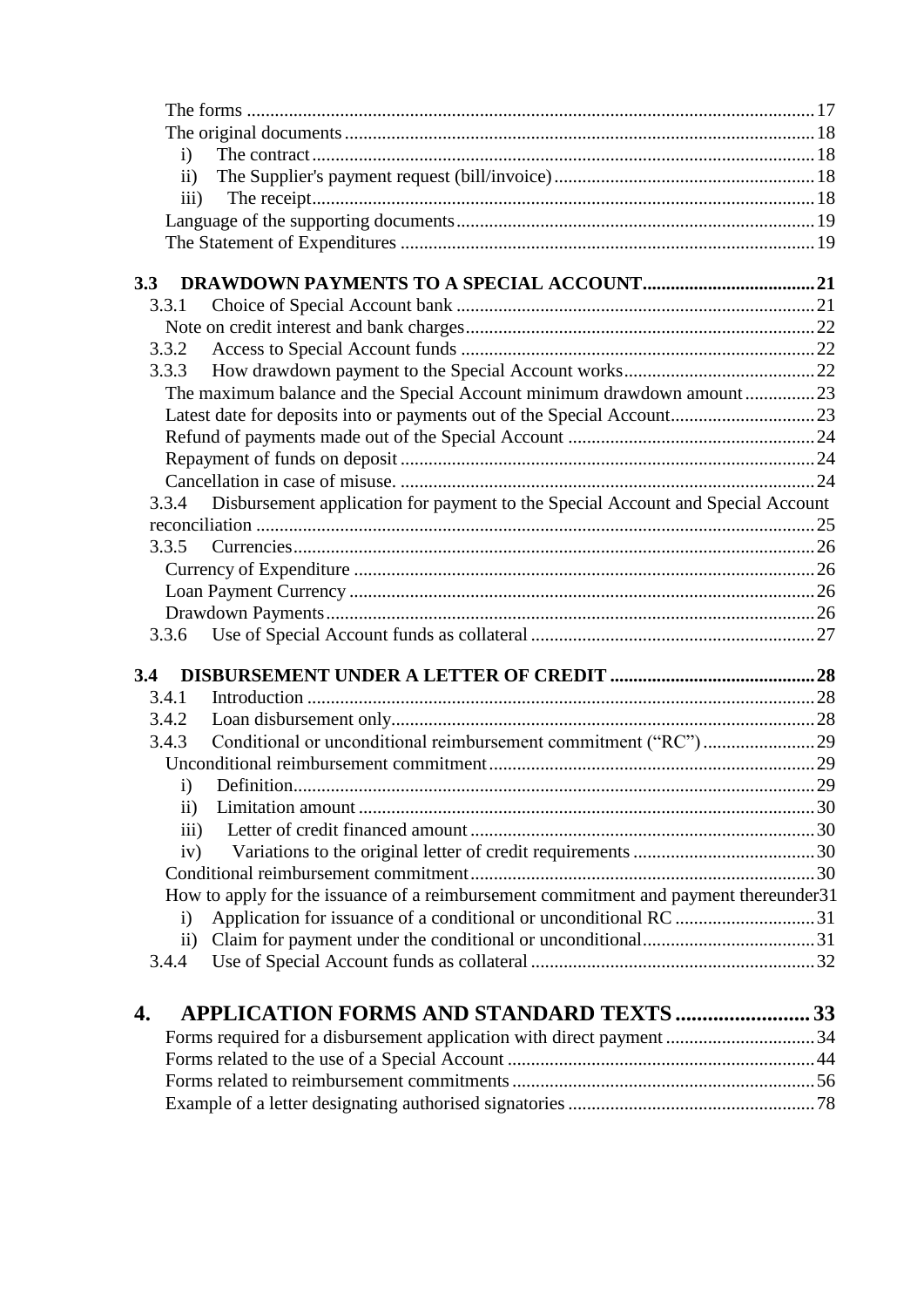# <span id="page-3-0"></span>**1. INTRODUCTION**

The purpose of this handbook is to provide practical information regarding the procedures and methods for disbursement of the European Bank for Reconstruction and Development (EBRD or Bank), applicable to all loans that are required to follow EBRD's Procurement Policies and Rules for public sector operations.

Clear knowledge of these requirements should enable the Borrower to obtain efficient and timely processing of a loan disbursement application.

In all cases, the legal documents (such as the loan agreement and guarantee agreement) provide the basic framework for any transaction. This handbook provides general advice and guidelines and informs the Borrower or other beneficiaries of the loan of EBRD's latest standard practices. However, in the event of any inconsistencies between the Disbursement Handbook and the legal documents for a specific operation, the provisions of the legal documents will prevail.

Unless specifically stated otherwise, the meaning of all terms used in this handbook is as defined in the relevant loan agreements and/or the Standard Terms and Conditions.

The chapters in this handbook cover:

- introduction and some general information about terms and calculations;
- general requirements for the various types of drawdowns;
- specific information and requirements for each type of drawdown,
- detailed information regarding the completion of standard forms; and
- examples of letters providing required information.

A copy of the handbook will be provided prior to or during negotiations.

Additional copies can be obtained on request by writing to:

Operation Administration Department European Bank for Reconstruction and Development, One Exchange Square, London EC2A 2JN, United Kingdom.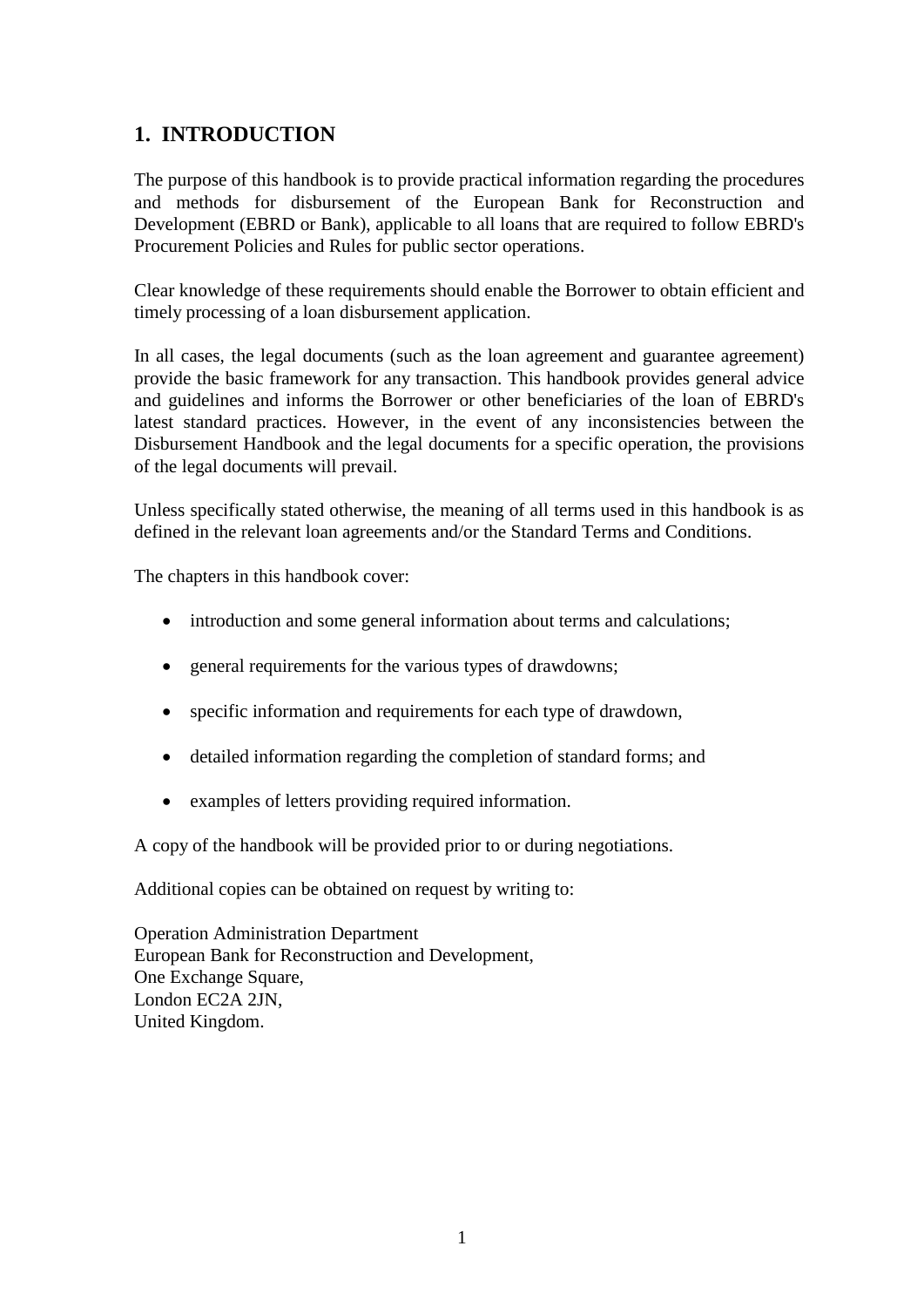# **Updates**

The handbook will be updated as and when required, taking into account any relevant changes or amendments to EBRD's operational procedures for disbursements.

# **Help and contact**

The Operation Administration Department (also commonly referred to as OAD) within EBRD is responsible for the disbursement procedures and is the first point of contact for any questions.

#### **Some other useful publications**

The following EBRD publications are available upon request:

*Procurement Policies and Rules*, obtainable from the Procurement Department.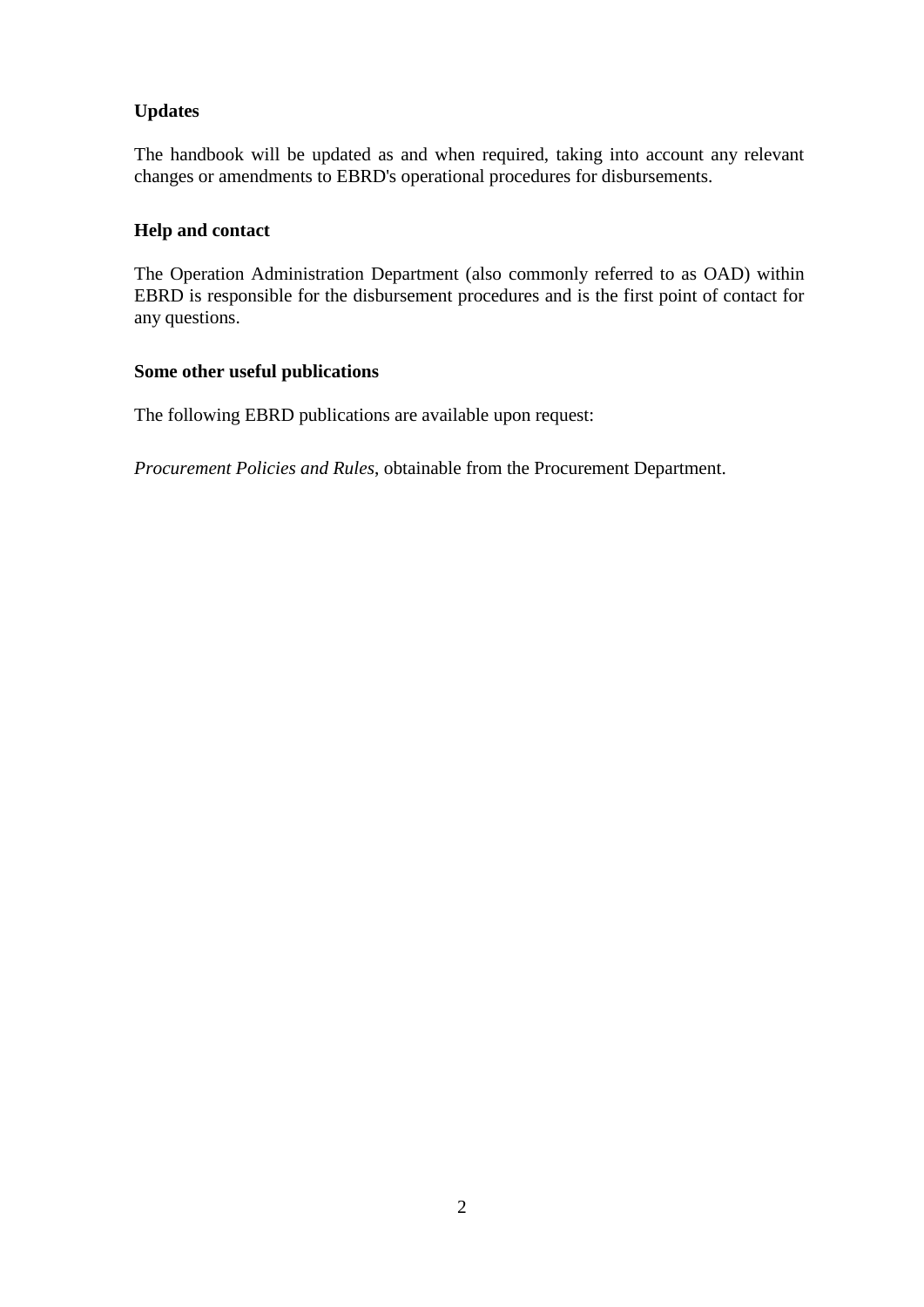#### <span id="page-5-0"></span>**1.1 SOME TERMS EXPLAINED**

#### **Loan Agreement**

Where applicable, any reference to a loan agreement or guarantee agreement or project agreement (each herein referred to as "Loan Agreement", "Guarantee Agreement" and "Project Agreement"), will include reference to the Standard Terms and Conditions (STC) as they may have been incorporated into those agreements.

#### **Disbursement vs Drawdown**

The term "disbursement" in this handbook is loosely used to indicate any payment under a loan facility. When the term "disbursement" is intended to have a more narrow meaning as explained below, the term "drawdown" is used.

#### **Drawdown**

A drawdown occurs when a part of the available amount of the loan is utilised, i.e. debited from the loan account. This is always in the loan currency. From the date of the drawdown, the amount drawn down accrues loan interest, and will be due for repayment in accordance with the repayment terms of the Loan Agreement.

The actual amount paid out by EBRD can be in another currency (as explained in section 3.2.2), but the drawdown would still be the equivalent amount in the loan currency, therefore interest and principal repayments are always due in the loan currency.

#### **Terms used by other development banks**

A word of caution about the meaning of identical terms used by EBRD and the World Bank or other international financial institutions (IFIs).

Although several banks use terms, such as "Special Account", that indicate a common origin, the related rules and procedures can be very different. Knowledge of World Bank procedures, for example, can be useful as a starting point, but it should never be relied upon. If in doubt, please consult this handbook or contact Operation Administration Department at the EBRD.

#### **Note about terms**

Throughout this handbook and in chapter 4, which gives information regarding the completion of various forms, certain terms are used in a broader sense to make this handbook easier to read:

"**Borrower**" also includes other possible beneficiaries of the loan, who have been authorised to act on behalf of the borrower with respect to disbursement applications;

"**ClientNet**" is the Bank's online portal for the transmission of documents and information between the Bank and its clients, and any replacement website as the Bank may from time to time notify;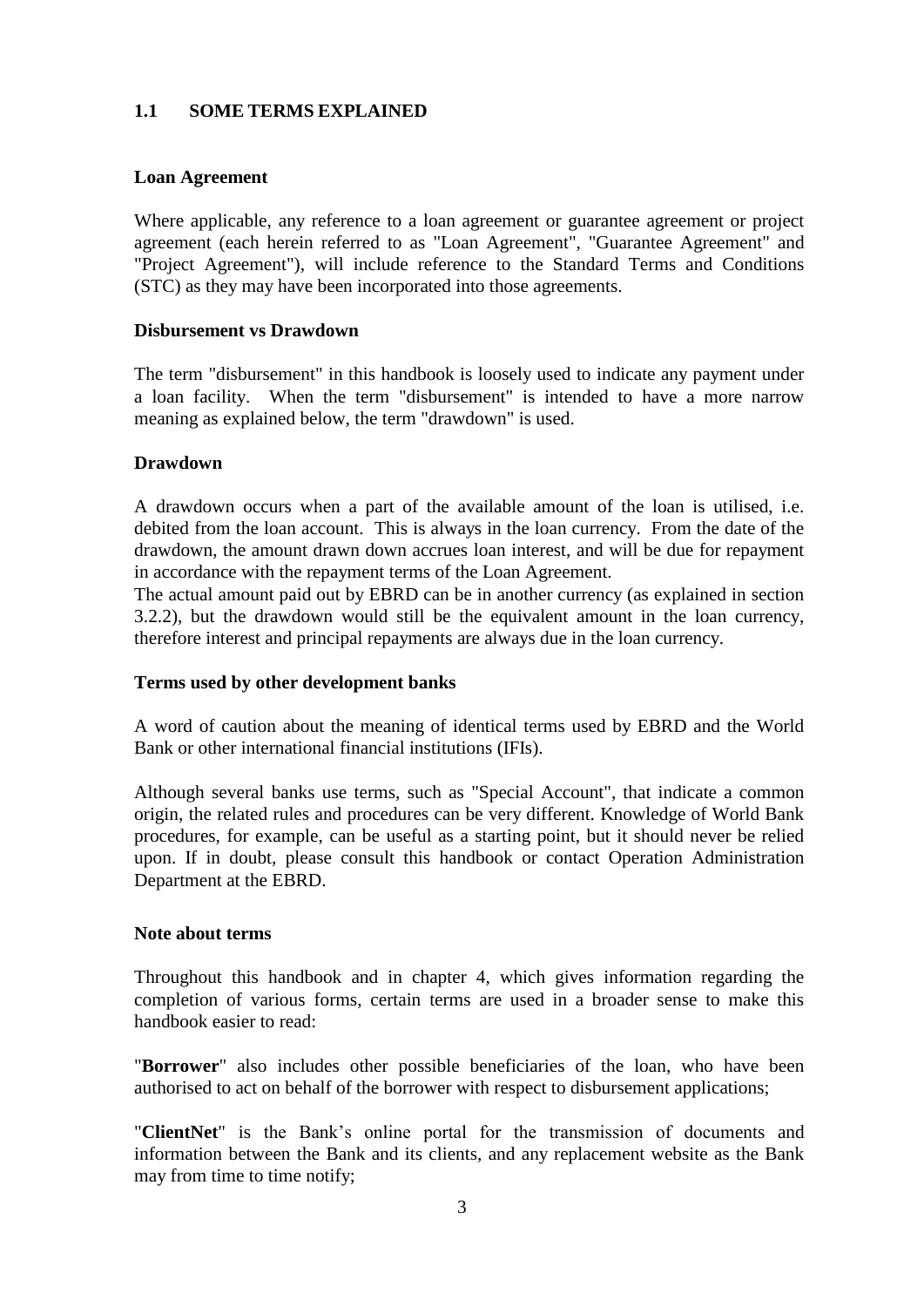"**Goods**" can also refer to "works" or "services";

"**RC**" refers to any Reimbursement Commitment issued by EBRD;

"**Supplier**", which normally implies "supplier of goods", also includes "contractor" or "consultant";

"**Value date**" refers to the payment date of a disbursement.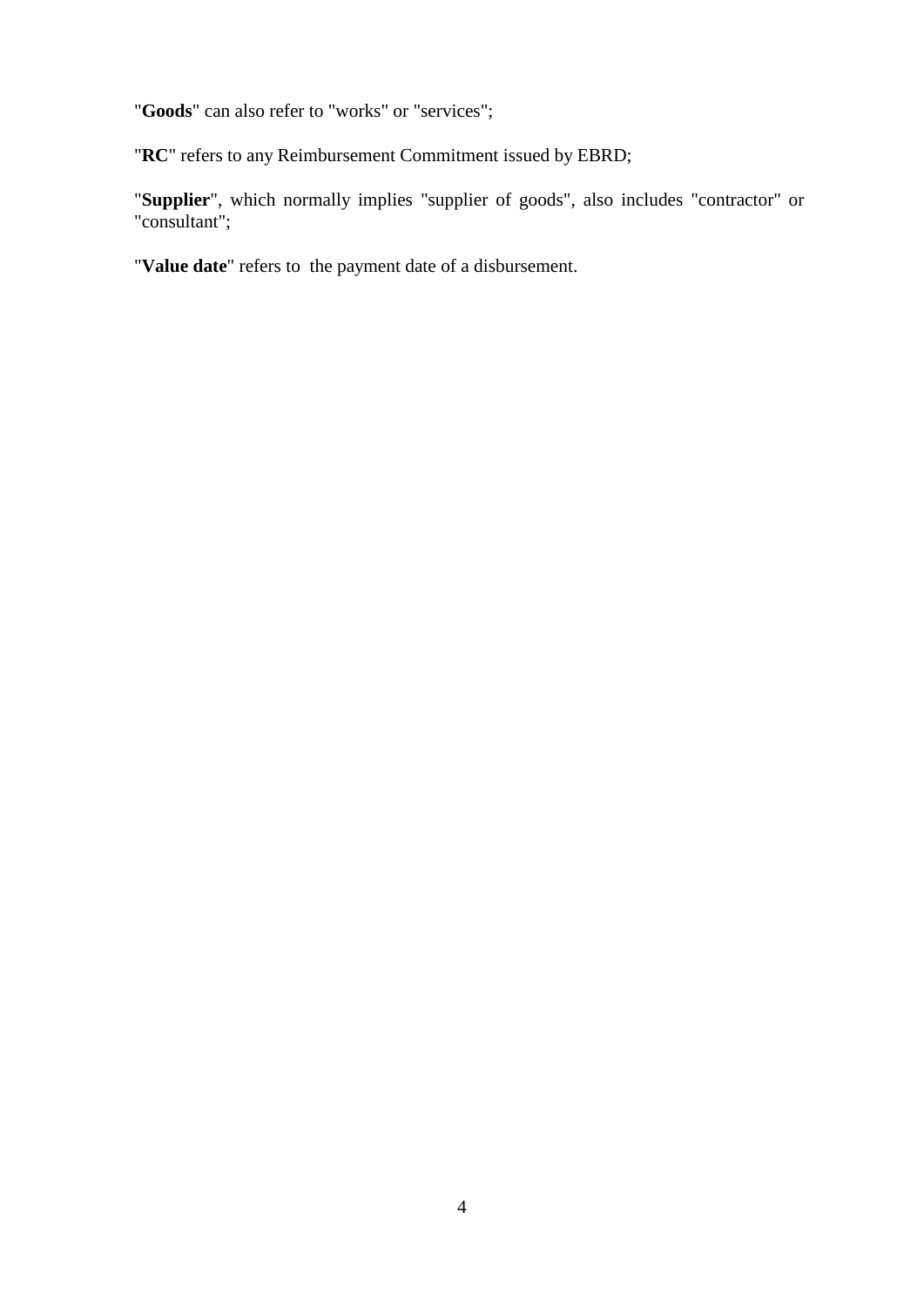#### <span id="page-7-0"></span>**1.2 SOME CALCULATIONS AND PROCEDURES EXPLAINED**

#### <span id="page-7-1"></span>**Definition of interest period and calculation of number of days**

**(a)** The standard definition of interest period, used by EBRD, states that the first interest period for each drawdown starts on the drawdown date and ends on the next interest payment date, with the following interest period starting on that same interest payment date and ending on the next interest payment date, and so on.

#### *Example:*

a loan with interest payment dates falling on 12 April and 12 October of each year, and an amount drawn down on 5 July of the year.

For that drawdown amount, the first interest period is 5 July to 12 October of the year; the next interest period is 12 October to 12 April of the following year; and the following interest period is 12 April to 12 October of that year, etc.

EBRD will confirm the interest periods as such to the Borrower.

(Note: if any of these days were not a business day, the following business day would be used, but the principle remains the same.)

**(b)** The last day of each interest period is not counted when it comes to calculating the number of days for which interest is due, so, using the same example, the days are counted as follows:

first, all the days from 5 July to and including 11 October of the year (total 99 days); then all the days from 12 October to and including 11 April of the following year (182 days);

then all the days from 12 April of the year to and including 11 October of that year (183 days), etc.

#### <span id="page-7-2"></span>**Calculation of interest amount**

The interest amount is calculated for each interest period according to the following formula:

#### Amount x Rate x Number of Days 360 x 100

Amount  $=$  amount of the loan that has been drawn down and is not yet repaid (called the "outstanding principal").

Rate  $=$  total interest rate including the margin. (For instance, if the interest rate is Relevant Market Interest Rate 4% plus Margin 1%, totalling 5% per annum, then 5 is the number of the rate.)

Number of days: see section (b) above for the calculation of this number.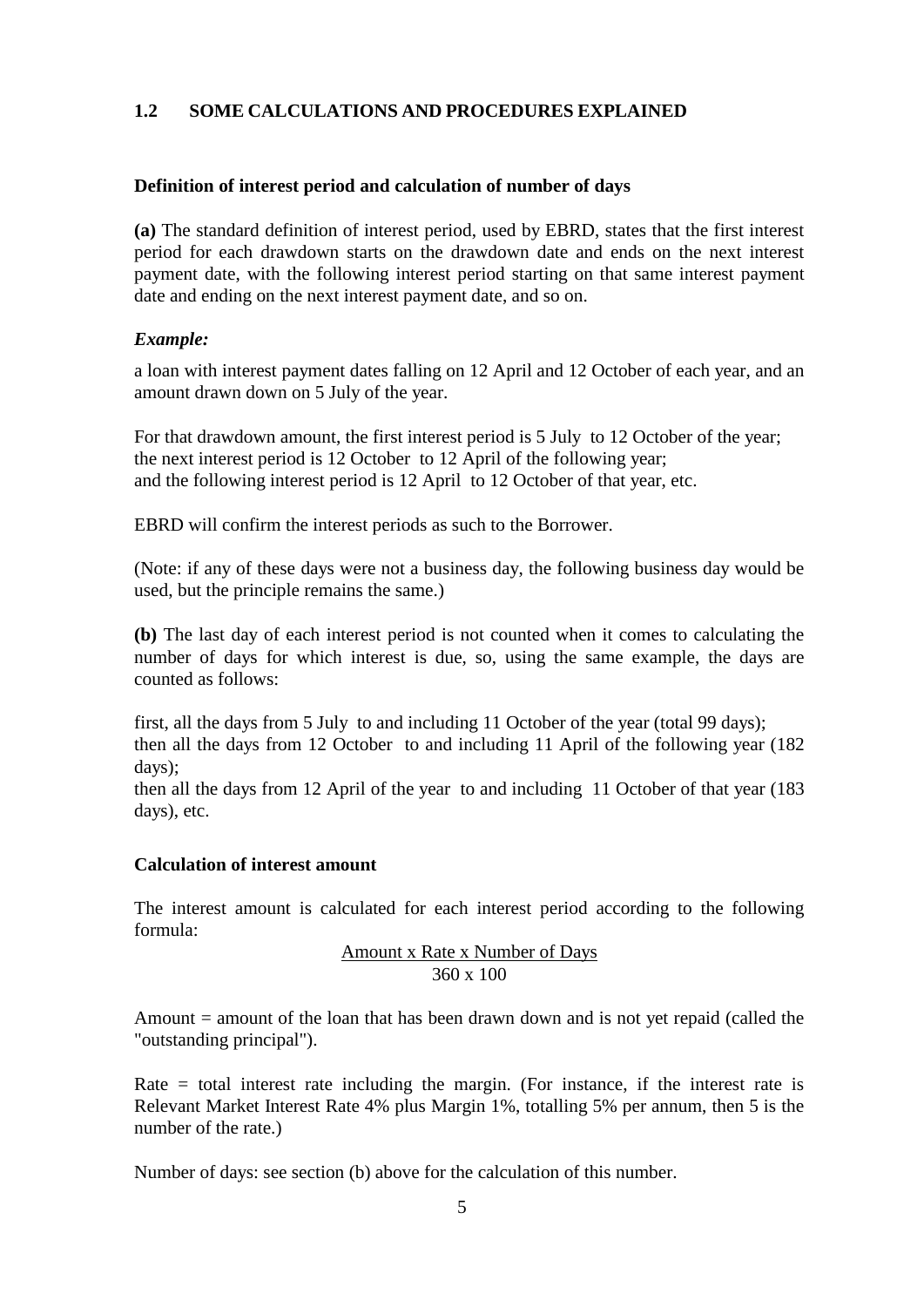The amount is divided by 360 (or 365, as defined in the Loan Agreement - this is normally done in the case of loans in British Pounds, or fixed interest rate tranches or loans) because the rate is a yearly rate (per annum), and also by 100 because the rate is a percentage rate.

The resulting amount of interest is due on the last day of the interest period (the interest payment date).

As each drawdown is made, it initially has its own interest period (in other words starting at its own drawdown date). If more than one drawdown is made before the same interest payment date, then the amount of interest due on that interest payment date is the sum of each interest amount calculated for each drawdown.

On each interest payment date, all existing drawdowns will be added up into one amount (this is known as the "rollover" amount), which will be the new outstanding principal amount for the next interest period and any further drawdowns will be added on in the same way on further interest payment dates.

#### <span id="page-8-0"></span>**Calculation of commitment charge**

The formula is the same as for interest, but in this case:

the rate is the commitment charge rate as specified in the Loan Agreement;

the amount is the available amount of the loan: in other words the undrawn portion of the loan that has not been cancelled (or, as will be explained later, reserved for an unconditional reimbursement commitment).

As the available amount decreases with each drawdown, the amount of the commitment charge due for a relevant interest period is calculated by repeating the formula for each part of the period during which the available amount remains unchanged, with all the partial periods adding up to the total relevant period.

The commitment charge is payable on each interest payment date after the date when EBRD declares the loan effective (see section 2.1), even if on that due date no interest is payable.

The available amount will be reduced to zero - and consequently no more commitment charge will be due - when the loan has been fully drawn down (or reserved under unconditional reimbursement commitments) or the remaining available amount has been fully cancelled.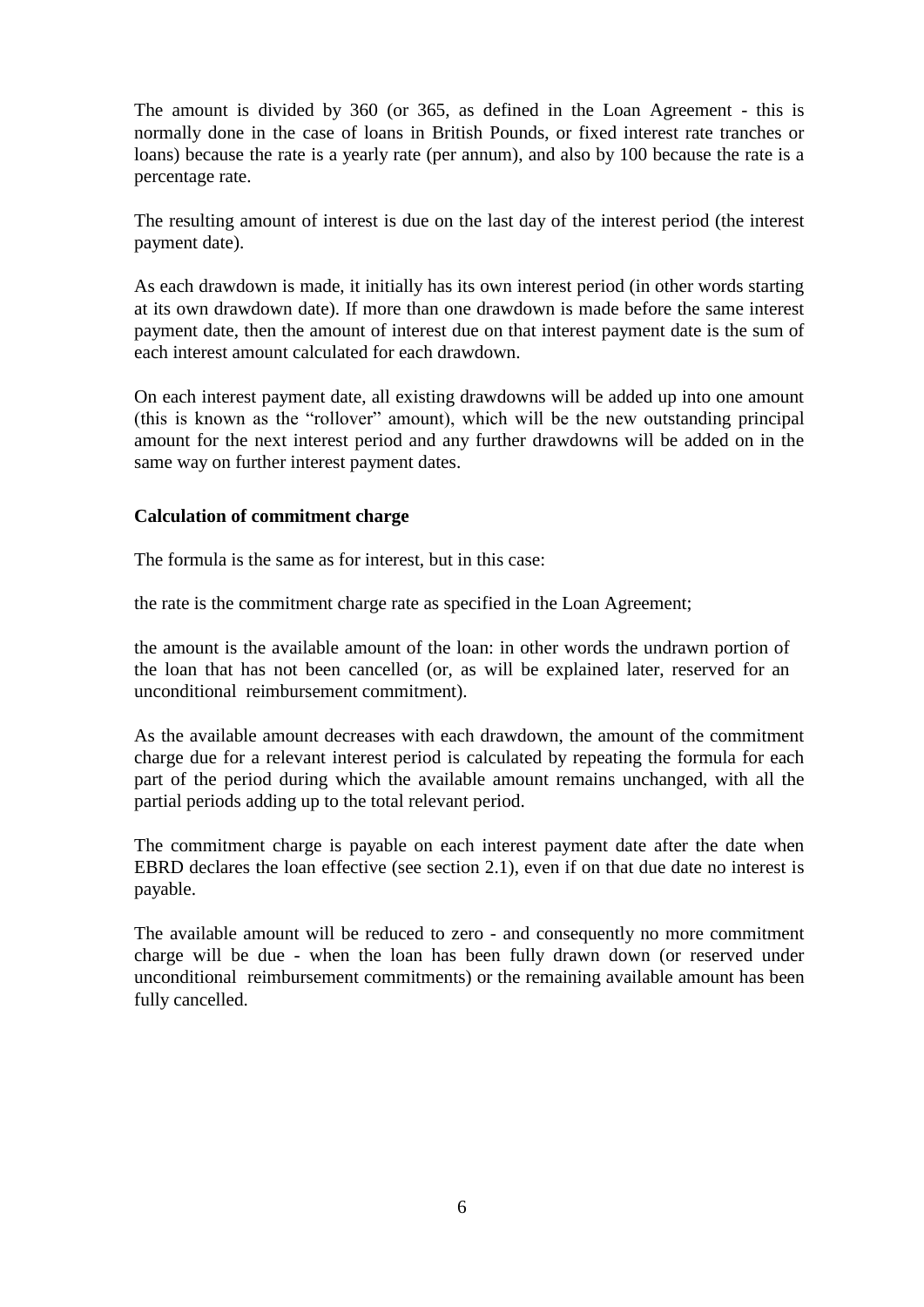### <span id="page-9-0"></span>**Calculation of other charges**

**(a)** The amount of the **unconditional reimbursement commitment charge** is calculated according to the interest formula given above, with:

the rate to be used for the purpose of the calculation is the unconditional reimbursement commitment charge, as specified in Section 3.05 (a) of the Standard Terms and Conditions;

the amount to be used for the purpose of the calculation is the issued amount of the unconditional RC (either the Financed Amount of the Letter of Credit, where the reimbursement commitment is issued in the Loan currency, or the Limitation Amount, where the RC is issued in a currency other that the Loan currency), reduced by actual drawdowns under the RCor until the termination date (see further explanation in section 3.4.3, which deals with this type of loan utilisation).

**(b)** Flat rate charges such as the **front end commission**, the **administrative fee** or the **cancellation fee** are simply calculated as a percentage (as specified in the Loan Agreement) of the amount that each fee relates to. For instance, the front end commission is calculated as a percentage of the total loan amount (the original available amount), and is normally due within seven days after the date when the loan is declared effective.

#### <span id="page-9-1"></span>**Drawdown of Front End Commission from the Loan**

The Loan Agreement may state that the front end commission can be "drawn down by EBRD and paid to itself", or contain other words to that effect. This means that the front end commission would be drawn down from the loan.

The following example explains how this will work in practical terms:

If a 1% front end commission is due on a EUR 10 million loan on a certain date, and EBRD has agreed to drawdown the front end commission from the loan, on the due date the following two transactions take place:

- EBRD draws down EUR 100,000 from the loan;
- This amount is applied by EBRD as payment by the Borrower of the front end commission of EUR 100,000 under the Loan Agreement.

The result is that, from the date that the amount has been debited from the loan account, interest will accrue on that amount as for any normal loan drawdown, and EBRD will send the Borrower a drawdown confirmation containing the relevant interest details.

#### <span id="page-9-2"></span>**Drawdowns made within 15 Days of next Interest Payment Date**

If a drawdown is made less than 15 business days before the next interest payment date, the interest period for such disbursement will end on the interest payment date following the next interest payment date.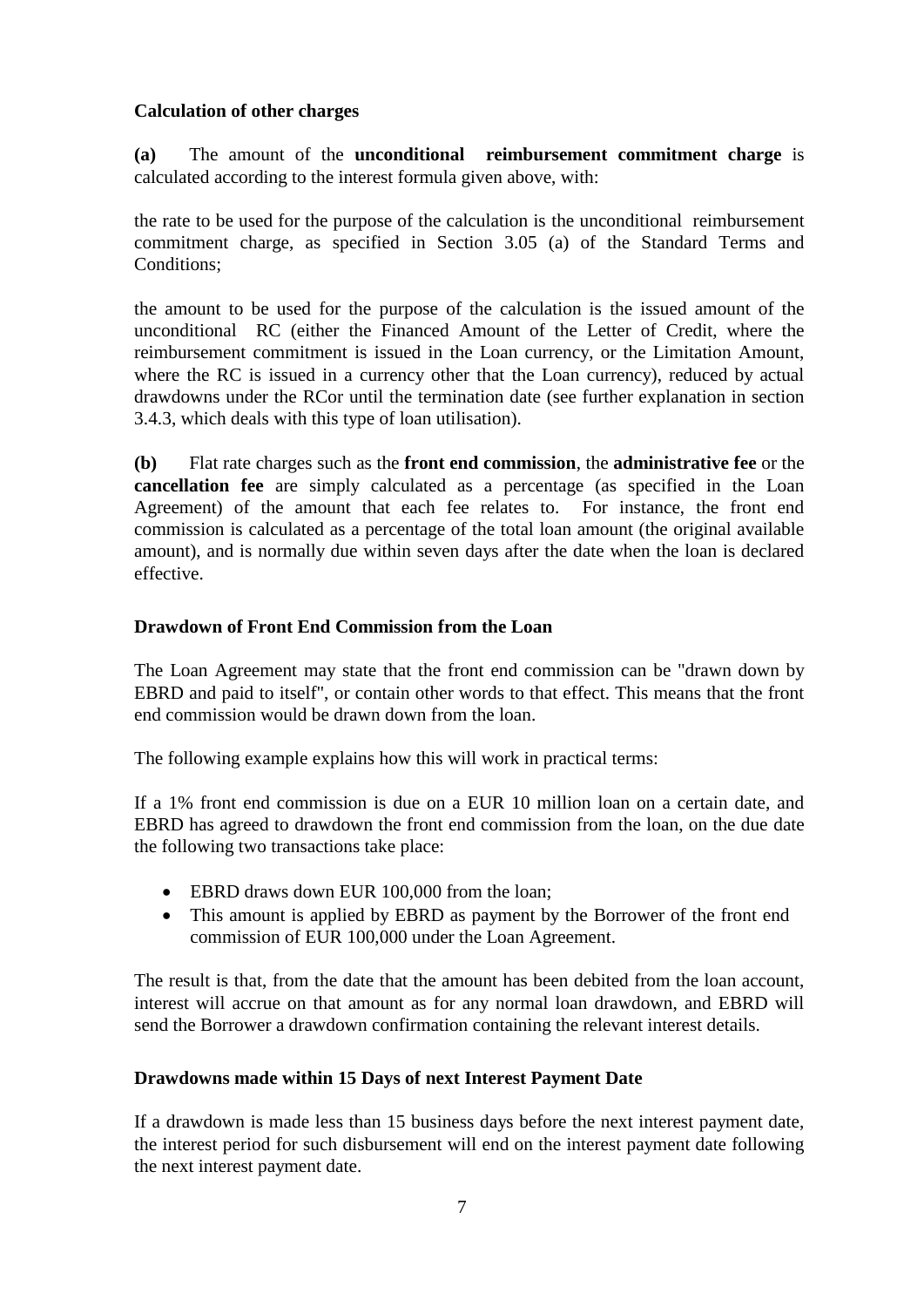The reason is that EBRD realises it is important for the Borrower to know well in advance the exact amount of the payment the Borrower has to make, for various reasons. Therefore, EBRD agrees to claim only this amount of interest at the interest payment date following the next interest payment date. The drawdown advice which is sent to the Borrower will confirm this.

Similarly, if the commitment charge had already been calculated and claimed by EBRD before the drawdown was made, any adjustment to the commitment charge will be reflected on the interest payment date following the next interest payment date.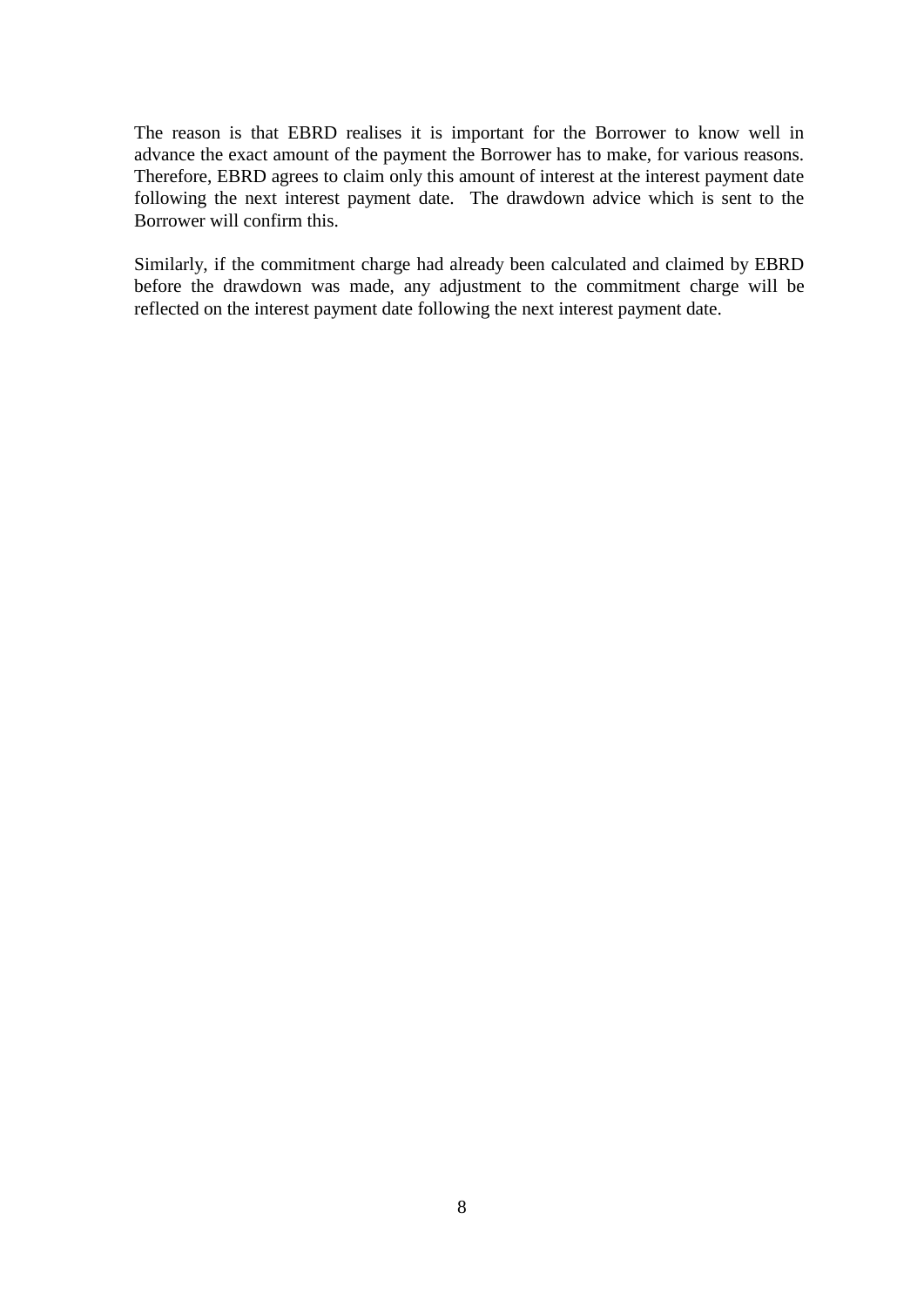# <span id="page-11-0"></span>**2. GENERAL REQUIREMENTS FOR ALL DISBURSEMENT APPLICATIONS**

### <span id="page-11-1"></span>**2.1 FIRST STEPS**

Before EBRD can consider any request for drawdown, the following conditions must have been met:

#### <span id="page-11-2"></span>**Effectiveness of Loan**

EBRD must have declared the loan effective when the Borrower has complied with specific conditions as set forth in the Loan Agreement, to EBRD's satisfaction. These conditions normally relate, amongst other specific conditions, to evidence that the Borrower has duly executed and delivered the Loan Agreement, the Guarantee Agreement and related documents; in addition a legal opinion is required to confirm that these agreements are legally valid and enforceable.

#### <span id="page-11-3"></span>**Evidence of Authorised Signatory**

EBRD must have received the specimen signatures of the Borrower's authorised signatories who can sign the disbursement applications.

An example of a "letter designating authorised signatories" (also referred to as "certificate of incumbency"), to be issued by the Borrower, is given at the end of this handbook (section 4). It should be signed by the Borrower's authorised representative. By this letter, EBRD can be informed of the persons within the Borrower's organisation who will be authorised to sign disbursement applications and requests to disburse funds from the Special Account.

It is also by this certificate or letter that the Borrower can indicate another entity or organisation that may act on behalf of the Borrower to send notices and applications under the Loan Agreement. This normally happens in the case where the Borrower is the state, but the true "beneficiary" of the loan is another state-owned organisation (usually the project entity). Here again, certain individuals must be identified as the authorised signatories to sign applications or notices.

It is important that this information is kept up to date. For instance, as some of the authorised signatories originally indicated in the letter designating authorised signatories leave their jobs and are replaced by others, EBRD should be informed immediately, instead of waiting until the time of submitting a disbursement application. Only those people, who have been legally authorised to do so within the organisation, have the authority themselves to sign the letter designating authorised signatories to inform EBRD of new authorised signatories.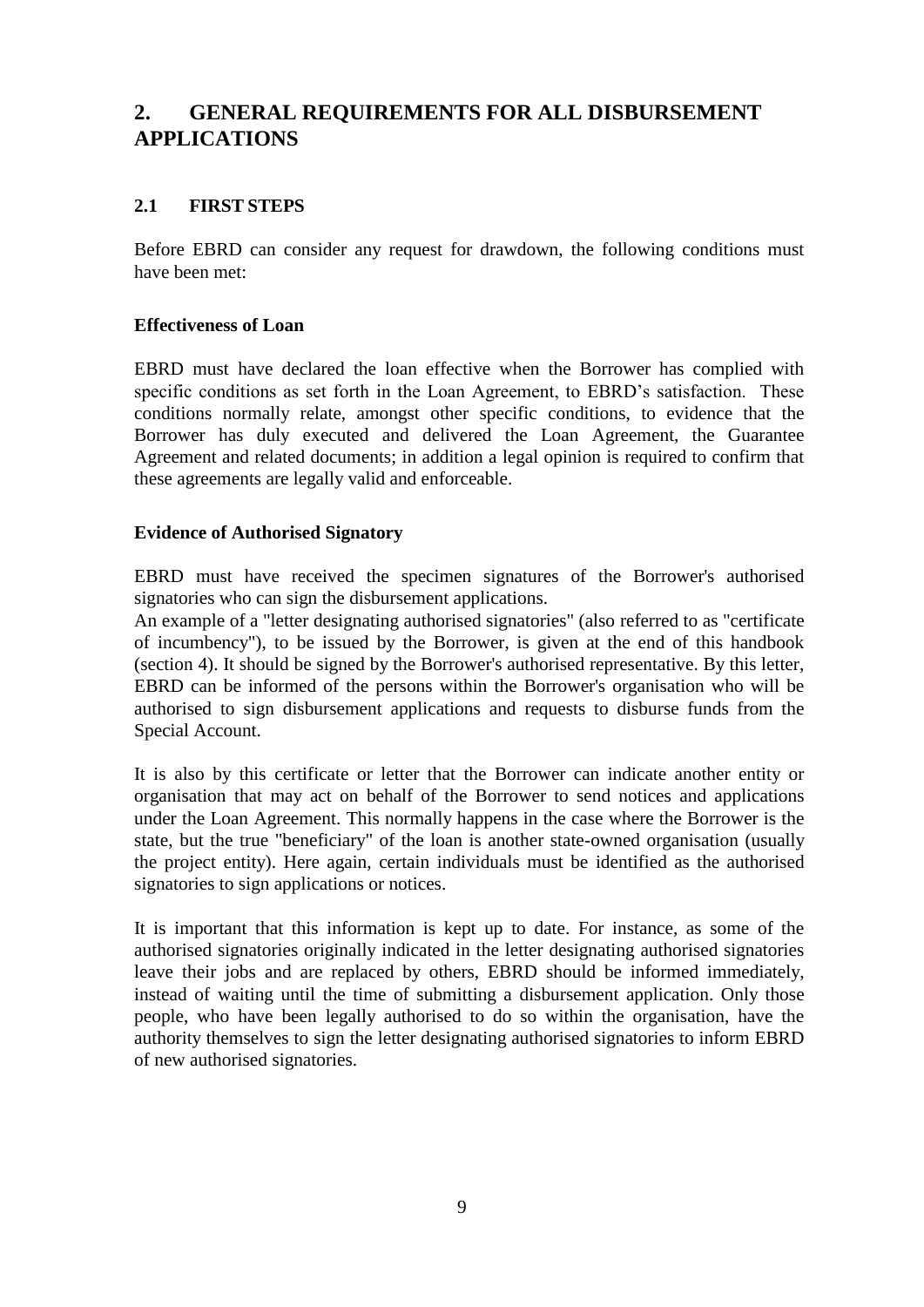# <span id="page-12-0"></span>**Correspondence**

All correspondence received by EBRD from the Borrower must be properly authorised.

Disbursement Application forms and letters must be duly signed for and on behalf of the Borrower in accordance with the information provided to EBRD contained in the letter designating authorised signatories.

### <span id="page-12-1"></span>**Notice period**

All applications for drawdown must be received by EBRD in good time: i.e. the notice period specified in the Loan Agreement must be adhered to. This allows sufficient time for EBRD to check all the documents submitted, to go through the various approval stages and to effect payment on the date that funds have been requested.

Unless the Loan Agreement explicitly states a different number of days, it is EBRD's current practice to require a minimum notice period of 15 business days from the date of receipt of the disbursement application to the date of the payment.

An alternative approach for the Borrower is not to specify any value date for drawdown on the application form, but simply to state "as soon as possible". This means that EBRD would still be bound to make the drawdown and effect payment within 15 business days from receipt of the application as the latest date of payment, but the advantage is that **if** EBRD can make the payment earlier this will be done.

It should, of course, be clearly noted that EBRD can only meet the 15 business days deadline to effect the drawdown if the disbursement application is complete and correct. EBRD will always try to resolve any issues with incomplete or inaccurate disbursement applications by contacting the Borrower and explaining what is required. In such a case the drawdown would be made as soon as possible, but the 15 business days deadline would only be applicable from the moment that all the issues have been resolved.

#### <span id="page-12-2"></span>**Communications**

As stated in the Loan Agreement, all notices and documents are to be delivered in English, or should be accompanied by a certified English translation.

All communications for drawdown must be addressed to:

Operation Administration Department, European Bank for Reconstruction and Development, One Exchange Square, London EC2A 2JN, United Kingdom.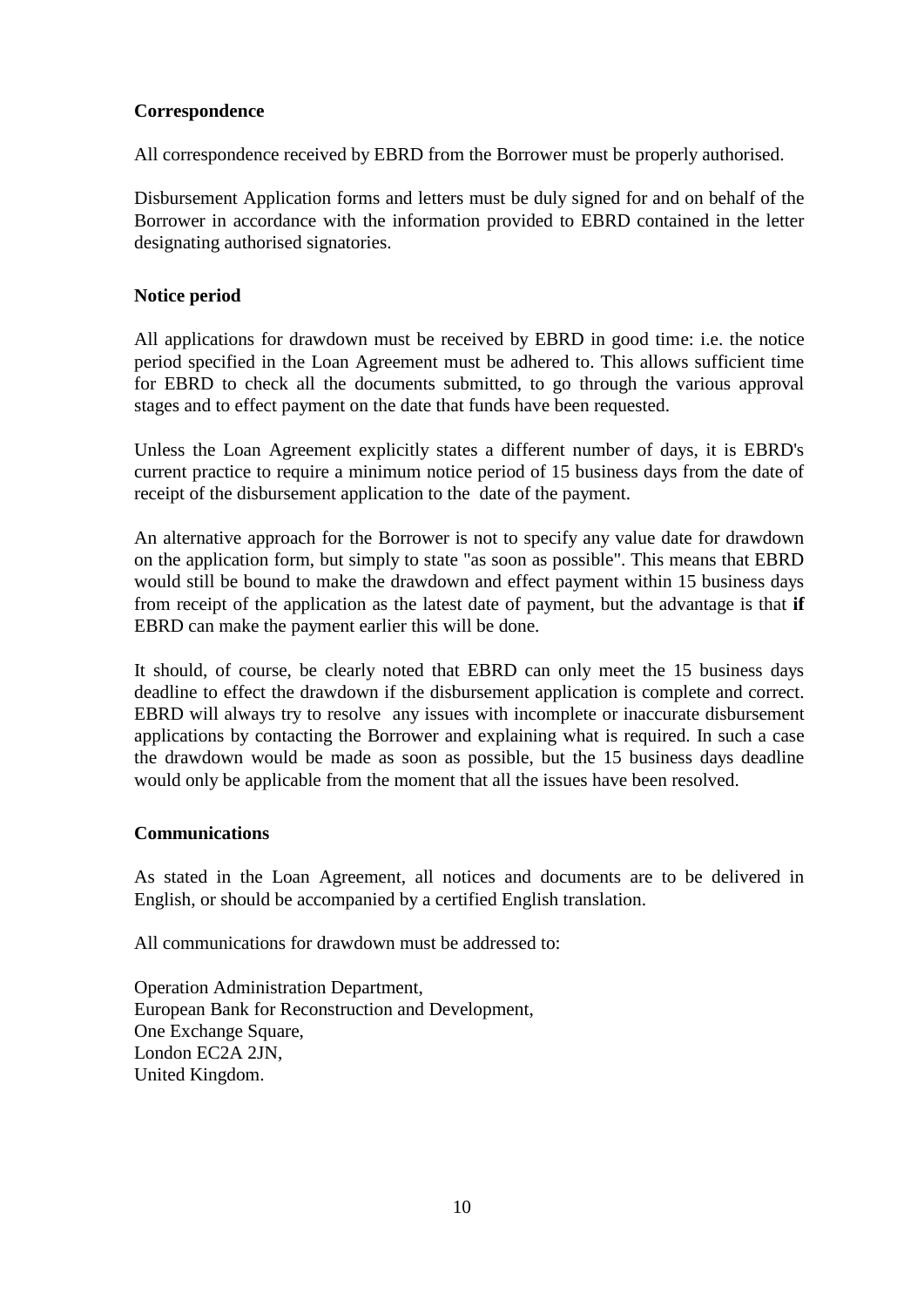#### <span id="page-13-0"></span>**Note regarding photocopies**

The following chapters give details of the various application forms and documents required. Whereas the blank application forms can equally be photocopied from this handbook or reproduced on the Borrower's letterhead, it is essential for EBRD to receive these forms with the original signature, i.e. "signed in ink" on behalf of the Borrower. In the same way, EBRD must receive the original hard copy of the accompanying documents (invoices, etc.). In other words, photocopies and facsimiles/scanned copies of the documents are not acceptable to EBRD and need to be followed by the original hardcopies in due course. [The payment terms of the contract may require that the bill or invoice be certified by or on behalf of the Borrower (often by the engineer employed by the Borrower to work on the project), indicating the Borrower's confirmation that the goods, services or works have been satisfactorily delivered or carried out in compliance with the requirements of the Loan Agreement and the contract. In case there are exceptional circumstances, which prevent the Borrower from providing original invoices, photocopies of the invoices, duly certified on behalf of the Borrower in order to authenticate them, would be accepted if explicitly agreed by EBRD beforehand.

Scanned images sent electronically to Operation Administration Department can be used to give EBRD the earliest possible chance to see the application and start work on it. The original hardcopy of the disbursement application and supporting documents (mailed or sent by courier) has to be received by EBRD in due course.

Additionally, electronic communication can be sent through ClientNet, if EBRD invites the Borrower to use ClientNet, and if the Borrower agrees to use it.

Please note the following contact numbers:

Tel: +44 20 7338 7533 (Operation Administration Department) +44 20 7338 6000 (EBRD Switchboard)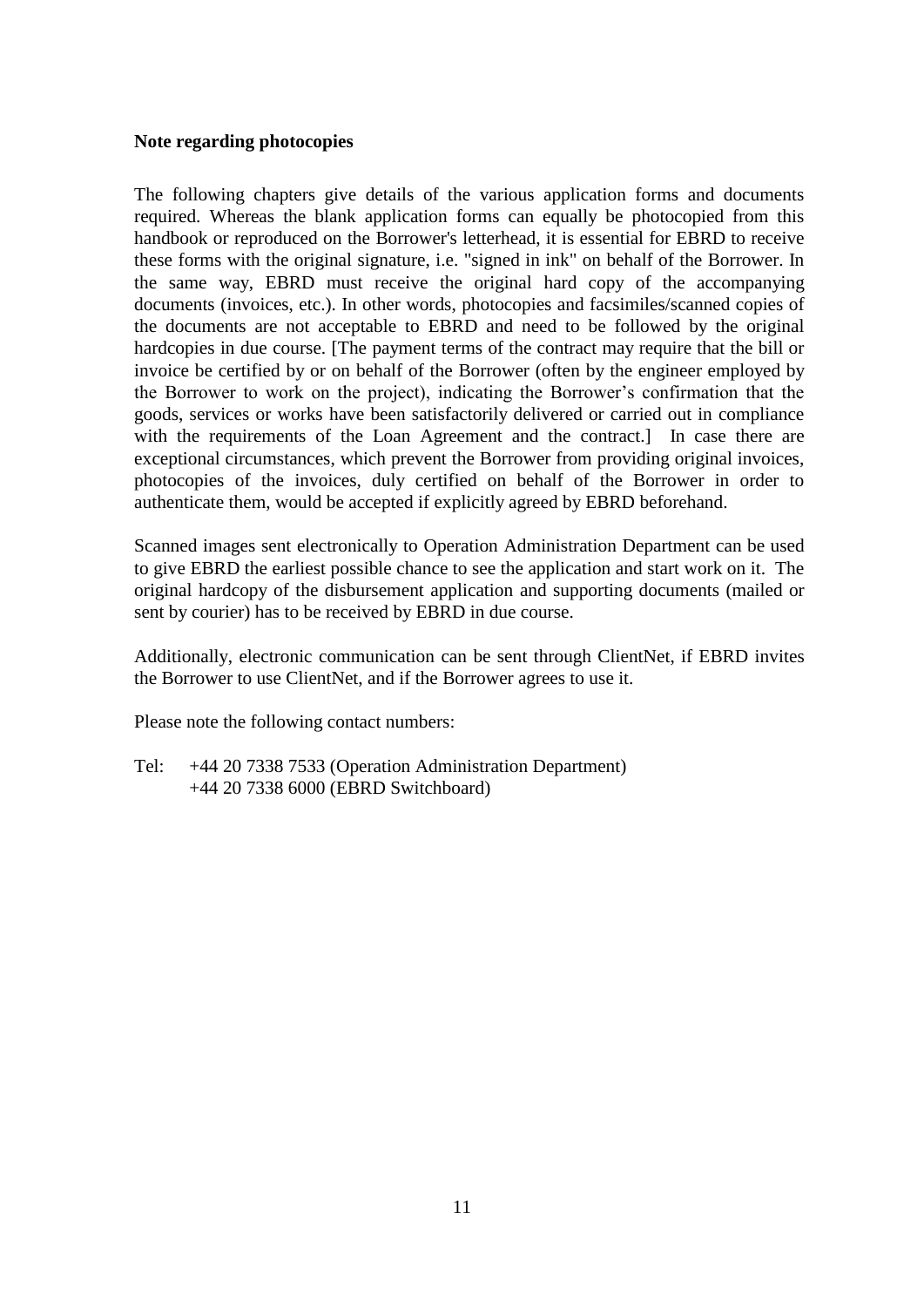#### <span id="page-14-0"></span>**2.2 ANY OTHER CONDITIONS**

Any other conditions as set out in the Loan Agreement regarding drawdowns must be met, such as the following:

#### <span id="page-14-1"></span>**Amount**

The amount of each individual drawdown must be within any minimum or maximum limits that the agreement may specify. If no minimum amount is set in the Loan Agreement, then EBRD's current practice is to require disbursement application for a minimum of EUR 25,000 (if payment for any eligible expenditure under an approved contract is for less than this amount, it is preferable to include this invoice for payment with another invoice and accordingly to list them together on the Summary Sheet (DH2- 02) for payment ensuring that the minimum amount requirement is adhered to) or equivalent in the currency requested. The exception to any requirement for a minimum amount of drawdown is if the outstanding unutilised balance of the loan (the available amount) is less than this limit, in which case the total unutilised balance can be drawn down.

**Note:** Individual Loan Agreements might have a higher minimum amount stipulated as an indication of guidelines for payment. EBRD will make every effort to ensure that the obligations under the contract are adhered to. However, where the minimum amount is being breached, multiple invoices should be listed together under the Summary Sheet for payment under the disbursement application, as mentioned above and explained in Section 3.2.3 (1).

#### <span id="page-14-2"></span>**Dates of Drawdowns**

The dates of drawdowns must be on or before the specified last availability date as mentioned in the Loan Agreement.

#### <span id="page-14-3"></span>**Procurement Procedures**

The procurement procedures as laid down in the Loan Agreement must have been followed. See EBRD's publication *Procurement Policies and Rules,* section 3, Procurement Rules for Public Sector Operations. The review requirements outlined in Annex 1 of this publication must have been complied with.

#### <span id="page-14-4"></span>**Eligible Expenditures**

The requested drawdowns must be for eligible expenditures as detailed in the Loan Agreement, and EBRD must have received satisfactory documentary evidence of these expenditures.

More information regarding this documentation is given below in section 3.2.3, which deals with the disbursement application and Summary Sheet.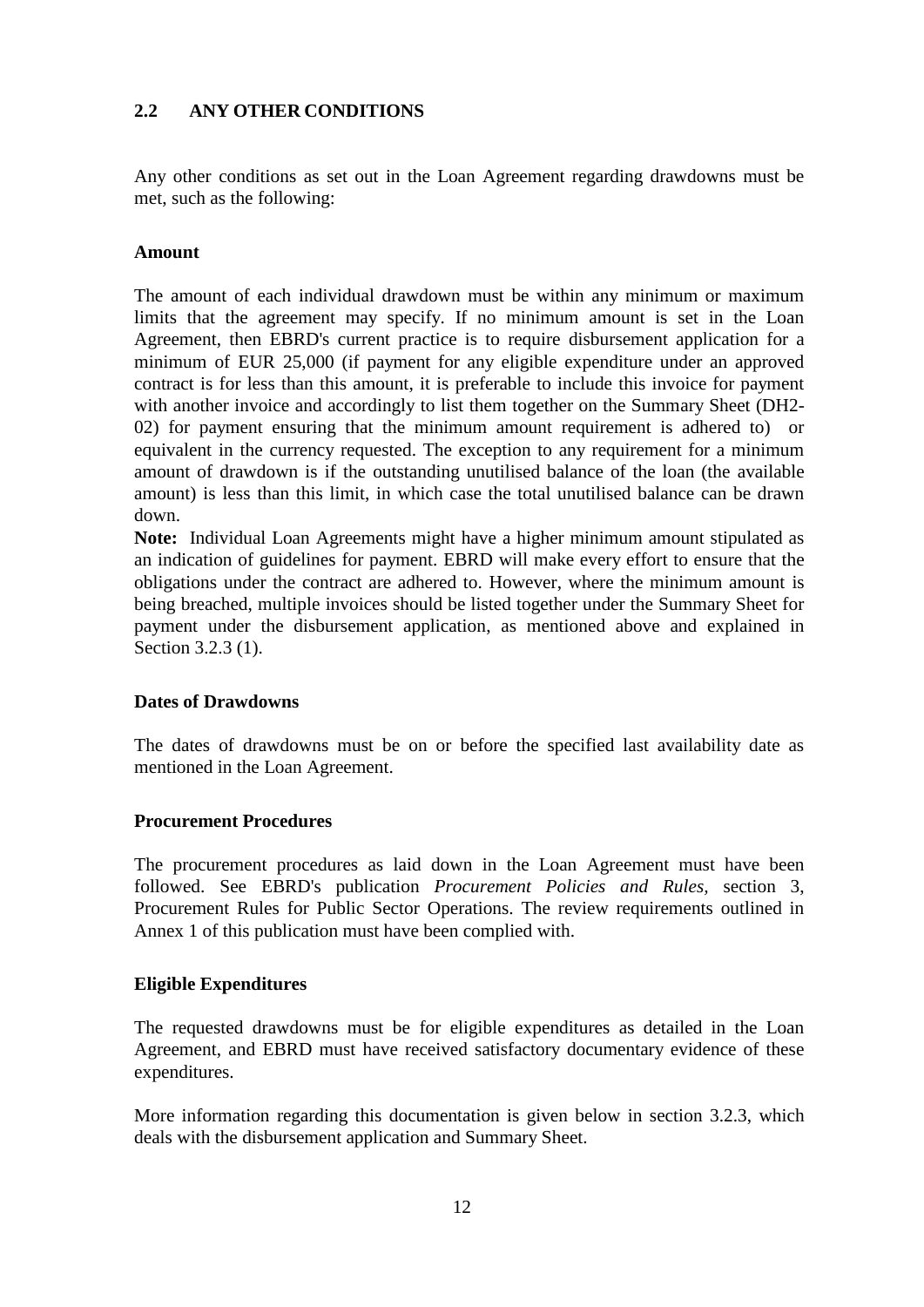#### <span id="page-15-0"></span>**Limits of Loan Category or Contract Amount**

The requested amount, together with previously drawn down amounts, must not exceed the limits of the loan category or the contract amount.

The Loan Agreement includes a table entitled "Disbursement/Drawdown of the Proceeds of the Loan" (normally attachment to Schedule 2 of the Loan Agreement), which sets out the categories of expenditure to be financed from the proceeds of the loan, the allocation of the amount of the loan to each category and the percentage of total expenditure to be financed by EBRD for each category.

A portion of the loan may be set aside under the category "unallocated" to cover physical and price contingencies. EBRD may reallocate a part or all of the "unallocated" category to meet an estimated shortfall in another category or may reallocate funds from one "allocated" category to another.

Note, however, that no drawdown can be made direct from the "unallocated" category. In other words EBRD would first have to agree to a reallocation of (a part of) the "unallocated" category.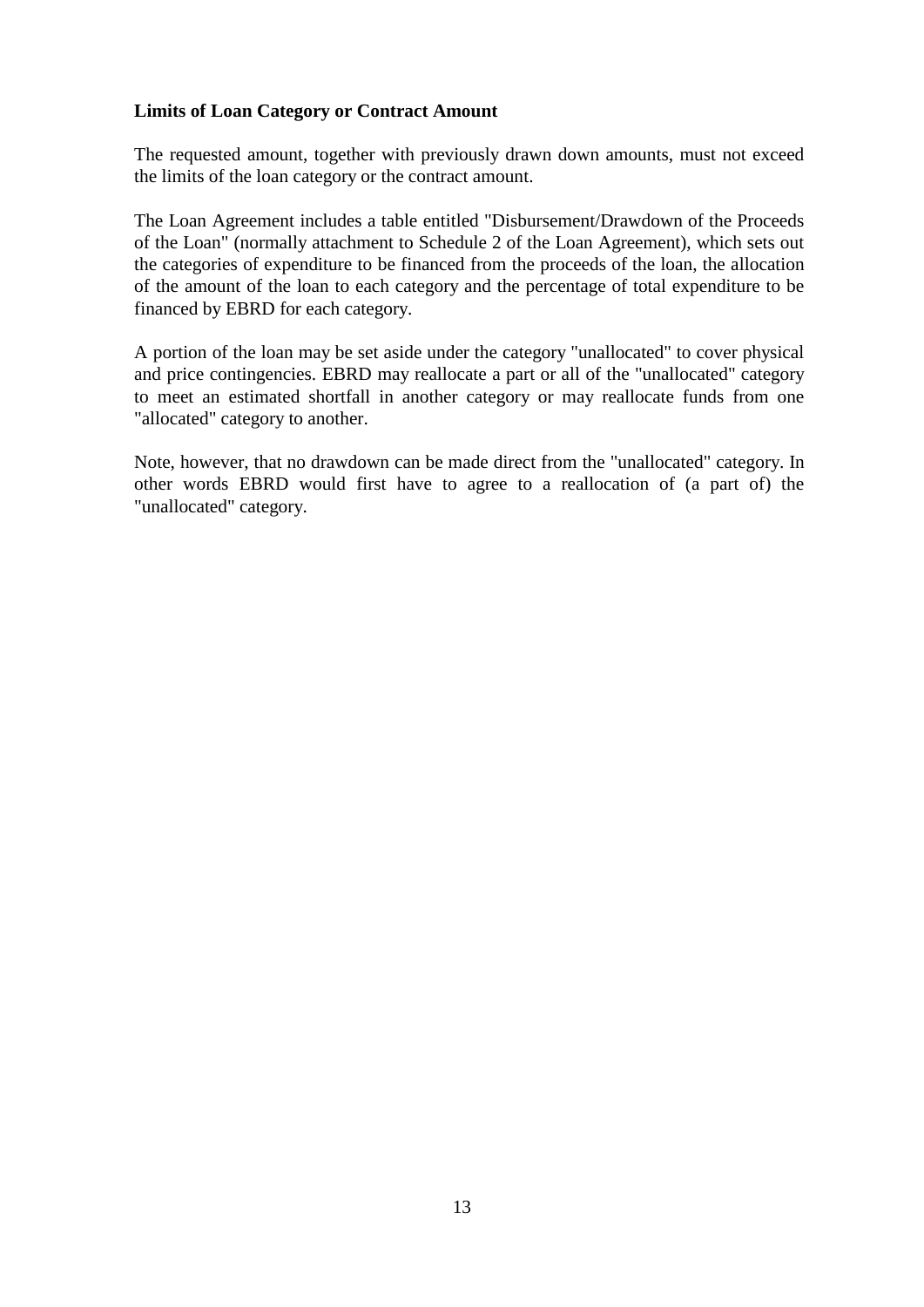# <span id="page-16-0"></span>**2.3 CANCELLATION AND SUSPENSION OF THE AVAILABLE AMOUNT**

If a Borrower fails to comply with the terms and conditions specified in the Loan Agreement, EBRD may suspend or cancel the right of the Borrower to receive further drawdowns. If such an event takes place EBRD will notify the Borrower in writing, giving details of the suspension or cancellation.

If EBRD determines that the procurement or administration of a contract has not been carried out in accordance with the agreed procedures, it will not finance the contract and may cancel that portion of the loan allocated to the contract. EBRD may also cancel the equivalent of any previously drawn down amount for which it has been established that the funds were used for purposes other than those specified in the Loan Agreement. This includes cases where funds disbursed to the Special Account have been used for ineligible expenditures. This principle also applies to disbursements made against statements of expenditures (see section 3.2.3(3)), where EBRD discovers that supporting documentation held by the Borrower is unsatisfactory. Section 3.3.3(4) provides further details.

Also, if EBRD determines that an amount is no longer needed for the project, it may cancel that amount. If such an event takes place EBRD will notify the Borrower in writing of such cancellation.

The Borrower may, by written notice to EBRD, in accordance with Section 3.08(a) of the Standard Terms and Conditions, cancel any amount of a loan that has not been drawn down and is not subject to any unconditional reimbursement commitments issued by EBRD.

Cancellation by the Borrower will normally be subject to a cancellation fee payable under Section 3.08(b)(i) of the Standard Terms and Conditions which will be confirmed to the Borrower at the time of cancellation.

If a fixed rate loan or part thereof is cancelled and EBRD incurs a cost or gain in unwinding the financial position that provides this fixed rate, then the charge or gain will be passed on to the Borrower.

After acceptance by EBRD of cancellation by the Borrower, commitment fees will no longer accrue on the amount cancelled.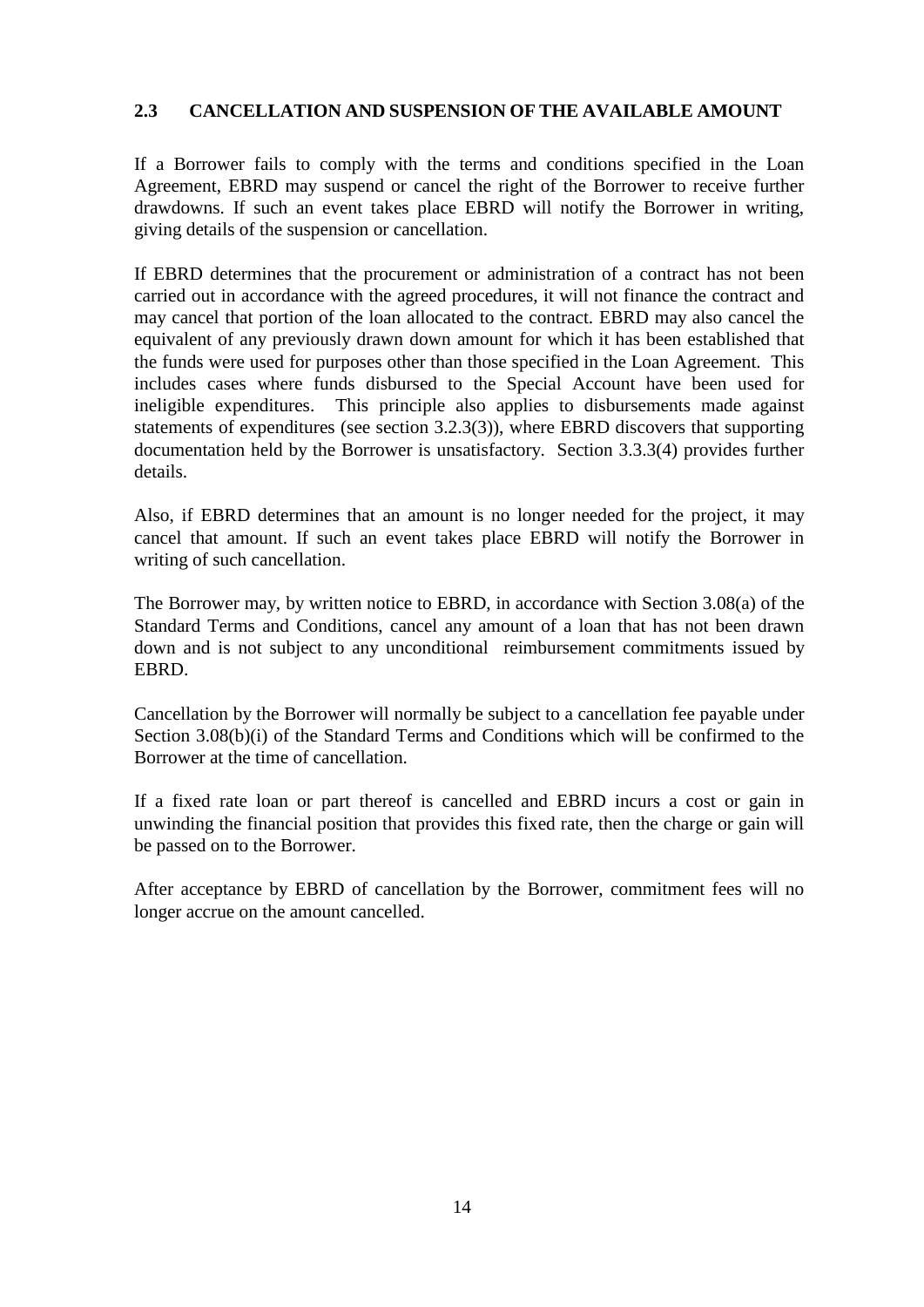# <span id="page-17-0"></span>**3. SPECIFIC REQUIREMENTS FOR EACH TYPE OF DISBURSEMENT APPLICATION**

# <span id="page-17-1"></span>**3.1 INTRODUCTION**

The various types of drawdown that EBRD may offer in the Loan Agreement are set out in the following sections.

In summary, these drawdown types are:

#### <span id="page-17-2"></span>**Direct drawdown**

In this case, the loan is drawn down and the corresponding payment amount is disbursed direct to the Borrower (under certain specific circumstances) or to the Supplier.

#### <span id="page-17-3"></span>**Drawdown payment to a Special Account**

In this case, the loan is drawn down and the corresponding payment amount is disbursed to a previously approved Special Account. There are separate requirements for the initial disbursement to the Special Account, and subsequent replenishments.

#### <span id="page-17-4"></span>**Drawdowns under reimbursement commitments issued by EBRD**

EBRD can issue conditional and unconditional reimbursement commitments under which loan amounts can be drawn down and paid out. This is further explained in section 3.4 dealing with drawdowns for payments related to letters of credit (issued by other banks).

This chapter explains how and why each drawdown type is used. It also explains the basic requirements for that type of disbursement application, and the supporting documentation that should accompany each application form.

Even more detailed requirements are provided in chapter 4, which explains each item of information as it is to be provided by the Borrower in the disbursement application form.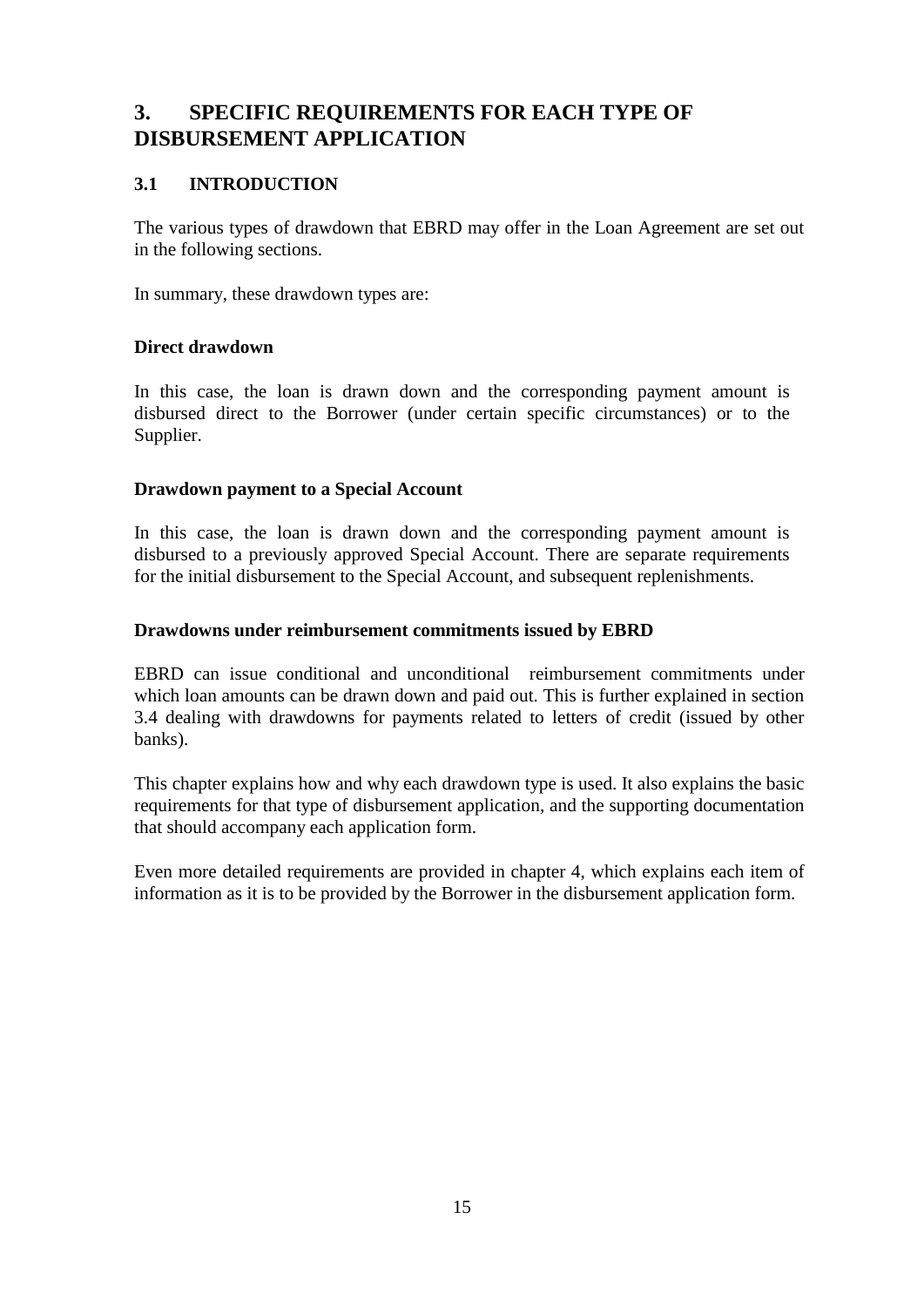# <span id="page-18-0"></span>**3.2 DIRECT PAYMENT DRAWDOWNS**

# <span id="page-18-1"></span>**3.2.1 The payee**

The Borrower may request EBRD to make direct loan payments either to the account of the Borrower itself, or to the account of a Supplier.

The party to whose account the payment is made is called the **"payee"**.

The principle that the Borrower should follow to determine the correct payee is simple:

- if the bills or invoices from the Supplier have **not yet been paid**, then the Borrower should request EBRD to pay the amount to the **account of the Supplier.**
- if the **Borrower has already paid** the Supplier (or contractor or consultant) for the eligible goods (or works or services), then the application should request from EBRD payment to the **account of the Borrower** for reimbursement of the applicable percentage of the sum(s) paid;

In other words, EBRD would not make a payment to the Borrower to enable it to pay outstanding invoices. EBRD pays direct where the money is due.

Full details of the payee's bank account are essential to ensure timely payment. For any payment in a currency which is not the currency of the country in which the payee's bank account is held (called the "payee bank's correspondent bank"), correspondent bank account details are also required. A correspondent bank is the bank through which the payee's bank receives a particular currency and will vary according to the currency being paid. Such bank is usually located in the country whose currency is required for payment.

#### <span id="page-18-2"></span>**3.2.2 Amounts and currencies**

#### <span id="page-18-3"></span>**The amount of financing**

This should be calculated from the eligible expenditures (i.e. from the original invoices in the currency of the contract) at the percentage detailed in the attachment to Schedule 2 of the Loan Agreement for the relevant category of the project.

In practical terms, this means that if, for instance, certain Goods are supplied under a contract that falls into a drawdown category which is only financed by the Bank at 80% of the contract, then:

(i) the amount of financing is calculated by taking 80% of each invoice; or

(ii) the Bank may, in its own discretion, pay 100% of invoices until 80% of the contract has been financed.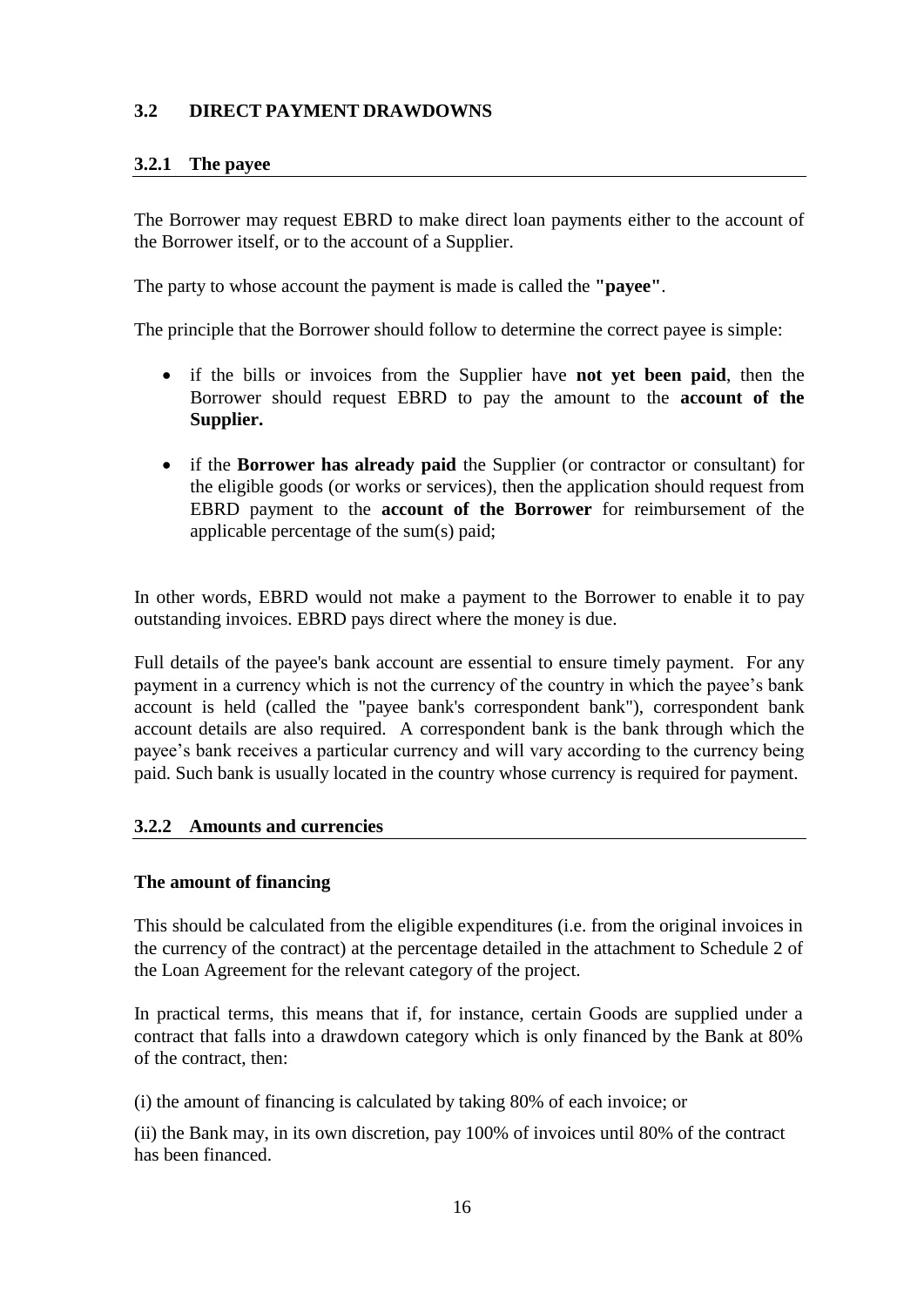#### <span id="page-19-0"></span>**Payment amount**

This is the amount of financing, as indicated above, but converted into the currency in which EBRD has been requested to make the payment. Normally, payment will be made in the currency or currencies of the expenditures as they have been incurred.

The loan currency will always be accepted as payment currency. Payment in a third currency - in other words, not the currency of the expenditures or of the loan - may be allowed if EBRD understands there is a good reason for this request. Currency speculation, i.e. attempts to make a gain from expected changes in exchange rates, is not a valid reason. Payments in a third currency can only be made if provided for in the payment terms of the contract.

#### <span id="page-19-1"></span>**Drawdown amount**

Each drawdown will be debited from the loan account in the **loan currency** as defined in the Loan Agreement. The drawdown amount is calculated by EBRD as the equivalent in loan currency of the payment amount.

If there is more than one loan currency, or one tranche given in the Loan Agreement, the Borrower must indicate on the disbursement application which loan currency and which tranche should be debited from the loan account (unless the Loan Agreement sets out a different method to ascertain the drawdown currency).

# <span id="page-19-2"></span>**3.2.3 Application forms and supporting documentation**

#### <span id="page-19-3"></span>**The forms**

A **Summary Sheet** (DH2-02) should be attached to all **disbursement application forms**  (DH2-01), and should be used to identify and provide brief details of all the attached items of documentation.

Each item, such as an invoice or receipt, should be numbered sequentially, by referring to the item number shown on the Summary Sheet, and numbers should be marked clearly on each of the documents.

All documents should be listed on the Summary Sheet and grouped: First by drawdown category, and then, within each category, by contract or invoice number.

Please note that separate applications would be required for invoices payable in different currencies. However, where there are multiple invoices due for payment around the same time to the same Supplier, it is advisable to list these together on the Summary Sheet for payment of the aggregate amount of the invoices.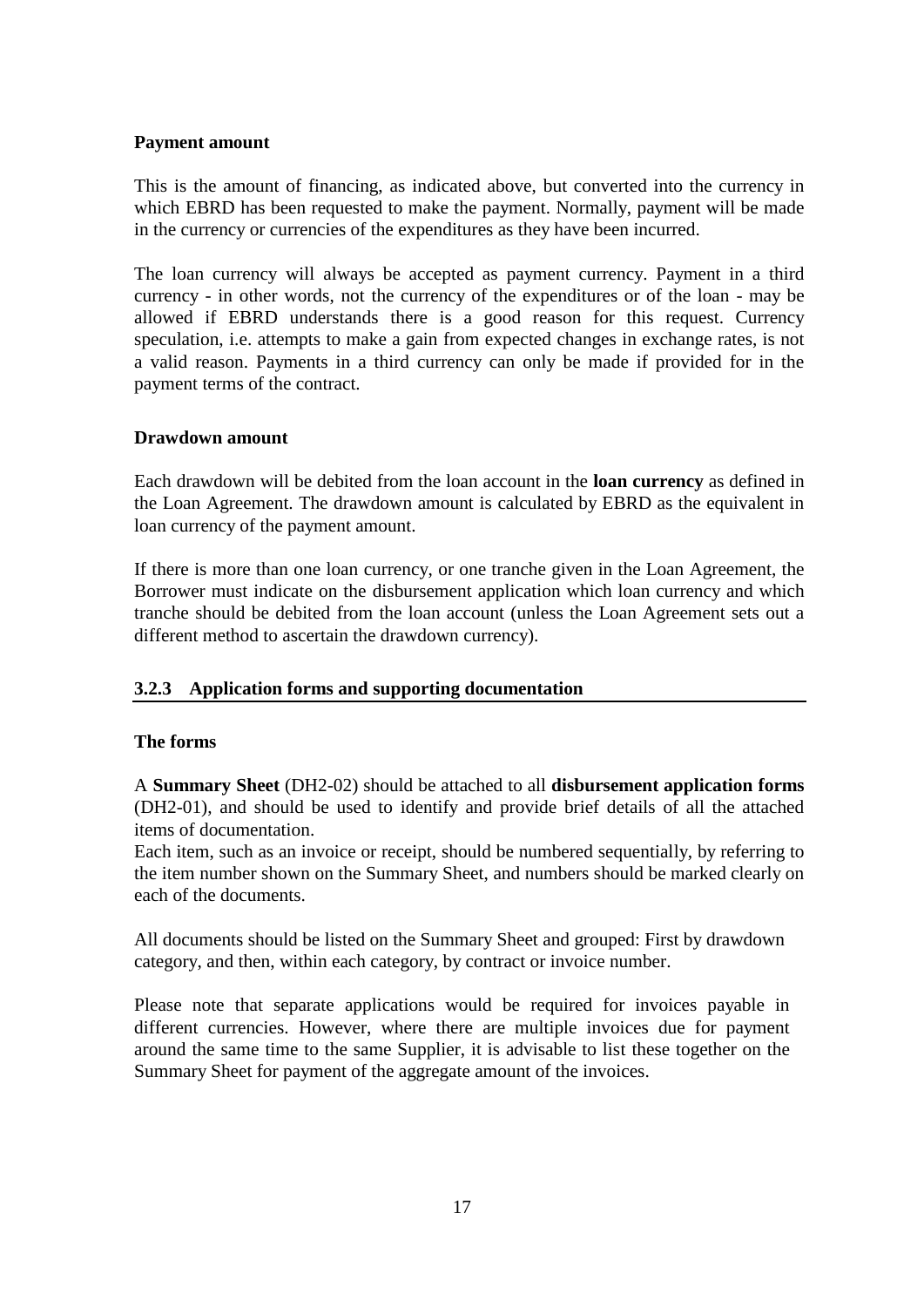### <span id="page-20-0"></span>**The original documents**

EBRD requires Borrowers to prove that funds requested for drawdown are (or will be) disbursed for eligible expenditures only, within the limits laid down by the Loan Agreement, and therefore EBRD requires full supporting documentation to accompany each disbursement application form.

### <span id="page-20-1"></span>*i) The contract*

This is the contractual agreement between the Borrower and the contractor, supplier or consultant for the supply or delivery of goods, works or services required to complete the project as detailed in the Loan Agreement.

EBRD requires a signed or conformed copy of the contract before it can process any disbursement application. The contract will be checked to ensure that it has been awarded in accordance with EBRD's procurement rules for public sector operations, as detailed in EBRD's publication *Procurement Policies and Rules*.

If EBRD has already reviewed and approved the contract at an earlier date, and in the case of second or subsequent disbursement applications under the same contract, the Borrower need only **refer to the contract number**, rather than enclosing a copy of the contract.

#### <span id="page-20-2"></span>*ii) The Supplier's payment request (bill/invoice)*

The bill or invoice is the Supplier's declaration that it has complied with the terms of the contract, and that therefore payment is due.

EBRD will require that the bill or invoice should be received in original (or specific prior arrangements be made with EBRD if this is not to be the case) for it to be eligible for payment under the Loan Agreement.

The payment terms of the contract may require that the bill or invoice be certified by or on behalf of the Borrower (often by the engineer employed by the Borrower to work on the project), indicating the Borrower's confirmation that the goods, services or works have been satisfactorily delivered or carried out in compliance with the requirements of the Loan Agreement and the contract.

Certification can be made by the Borrower on the actual invoice, or can be in the form of a separate certificate, in which case the certificate would constitute a separate document item to be listed on the Summary Sheet.

# <span id="page-20-3"></span>*iii) The receipt*

This is a confirmation from the Supplier that the payment requested in the invoice has been made by the Borrower.

In some cases EBRD may accept other evidence that the Borrower has paid the bill or invoice, such as payment confirmation from the bank that has made the payment on behalf of the Borrower.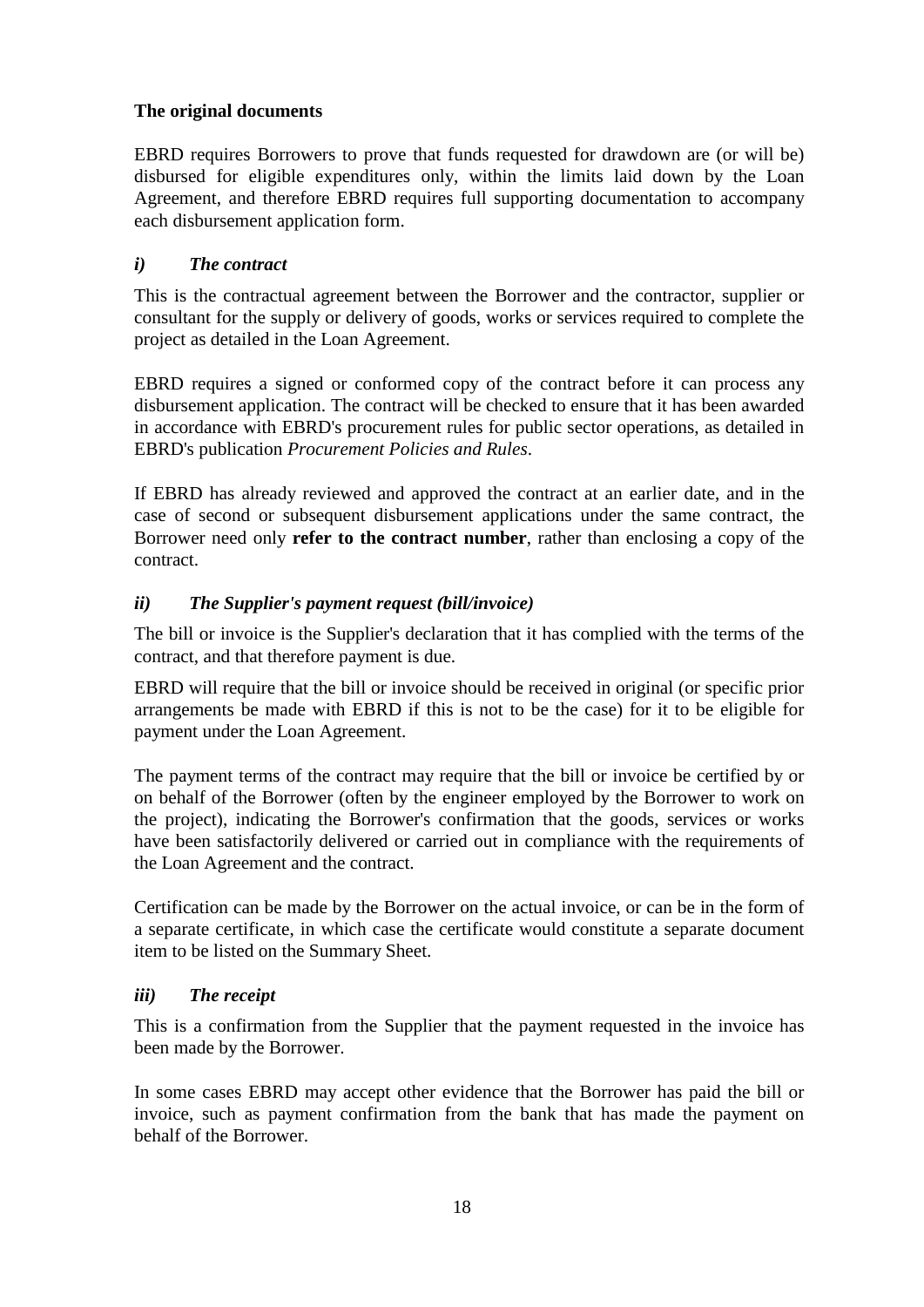This part of the supporting documentation is obviously only required if EBRD is to reimburse the Borrower for expenses already paid, not if disbursement is requested to be paid to the Supplier.

The above three documents can sometimes be condensed in one or two documents, for instance:

The contract can originally be oral, and only evidenced in writing by the bill or invoice. In the case of "shopping", the receipt may be the only written evidence of a contract and payment request.

These condensed documents would only be acceptable for small expenditures, the procurement method for which must be agreed in the procurement schedule of the Loan Agreement.

#### <span id="page-21-0"></span>**Language of the supporting documents**

All documents must be submitted in English, or be accompanied by a certified English translation.

A separate translation would again constitute a new item, to be listed on the Summary Sheet.

#### <span id="page-21-1"></span>**The Statement of Expenditures**

In certain exceptional cases, the physical submission to EBRD of all the supporting documents, as detailed in point 2 above, may not be feasible. These cases typically involve a very high number of documents for relatively small individual amounts. In those cases, the Borrower may be allowed to submit statements of expenditure ("SoE"s) instead.

a) When is the use of the SoE allowed?

It must be stressed that the actual submission of original documents remains the norm in all public sector loans. As a general rule the use of SoEs is not allowed, unless the Loan Agreement specifically permits their use. The need to use SoEs must be justified and agreed in advance by EBRD during the project preparation and negotiation stage. In addition the Borrower must have demonstrated its capability to keep the documents safe, available and accounted for. If EBRD agrees that the use of SoEs is justified and that appropriate procedures are in place for monitoring their use, then provisions reflecting this will be incorporated into the Loan Agreement. The drawdown schedule of the Loan Agreement will normally impose limitations by only allowing the SoE to be used for certain drawdown categories, and with respect to contracts below a certain size.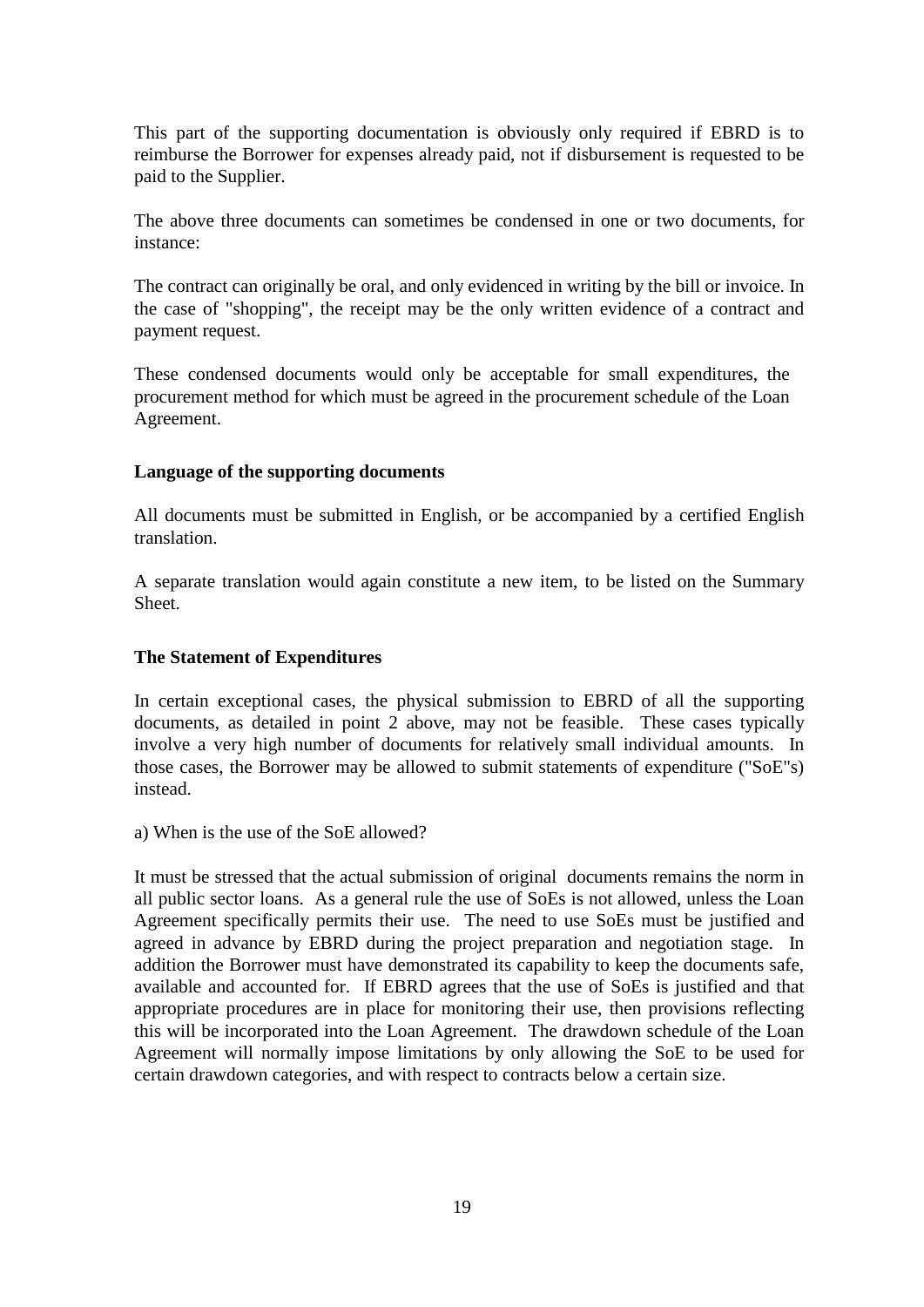b) What are the conditions for the use of the SoE?

In cases where the SoE is permitted, the Borrower provides EBRD with form DH2-02- SoE (Statement of Expenditures Summary Sheet) instead of the standard Summary Sheet DH2-02. This SoE Summary Sheet, like the standard Summary Sheet, details the document items (invoices etc.) which are supporting the disbursement application, but in addition it gives information of where the documents are being held. The Borrower is responsible for keeping the documents readily available for inspection by EBRD. EBRD is entitled to perform spot checks at any time, and in addition the Borrower must agree to have a regular independent investigation carried out, normally by its independent auditors, to ensure that the drawdowns are based on exactly the same documentation, even though kept by the Borrower, as would be required if the documents were being sent to EBRD.

The the use of SoEs has an impact only on the presentation of evidence for disbursement purposes, and does not alter any other condition or requirement, including the requirement for contract review under EBRD's Procurement Rules.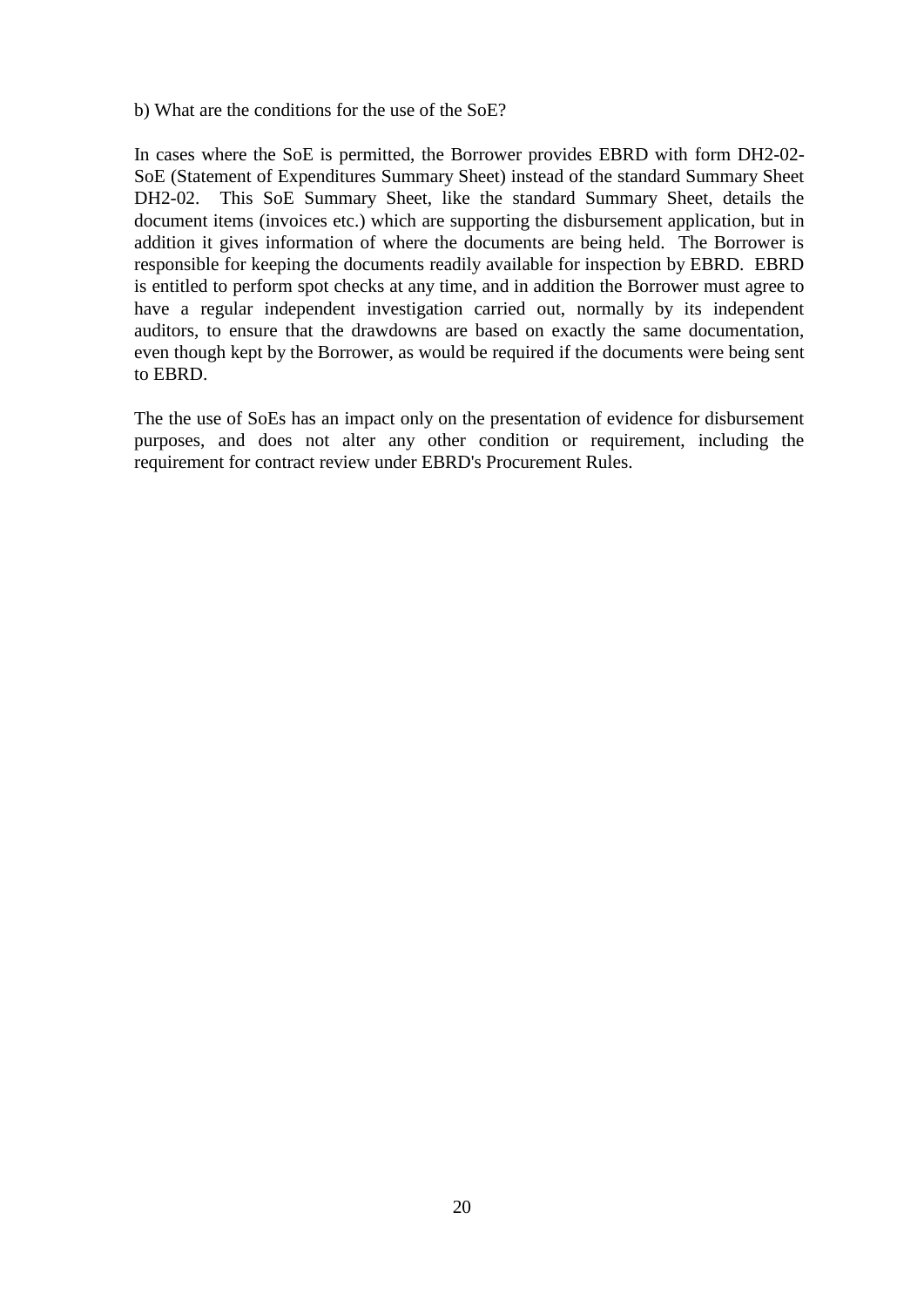# <span id="page-23-0"></span>**3.3 DRAWDOWN PAYMENTS TO A SPECIAL ACCOUNT**

In a case where the Borrower is expected to pay for a large number of small invoices, the Loan Agreement may provide, with regard to certain categories of expenditures as set out therein, that the Borrower has the option of requesting disbursements to a Special Account, which is a deposit account opened in the Borrower's name with a commercial bank, acceptable to EBRD.

The amount of the loan drawn down would be paid by EBRD into this Special Account, and the use of the funds by the Borrower, which would have to comply with all the same rules and requirements as direct payment drawdowns, would be checked in accordance with the provisions of the loan agreement, usually when the subsequent request is received for further deposit to the Special Account.

The first draw down into a Special Account is the initial deposit, for which evidence of payments is not required, subsequent payments into the Special Account are made following submission of evidence of payments (including invoices/receipts), i.e. reconciliations.

This option is always in combination with, and never at the exclusion of, the option for direct payment drawdowns as detailed above. EBRD may, at its discretion, decide at any time to cancel the Borrower's right to use a Special Account. In that case all further disbursements would have to be made through direct payment drawdowns.

#### <span id="page-23-1"></span>**3.3.1 Choice of Special Account bank**

EBRD must give its specific no-objection confirmation of the commercial bank chosen by the Borrower to operate the Special Account. An application form (DH2-03) for the Borrower to request this no-objection confirmation is given in chapter 4.

EBRD will check to make sure that it can make payment in the Special Account currency to this bank, and that the proposed account is a deposit account.

# **The Special Account is subject to independent audit at any time, as required by EBRD, and provided for in the loan agreement.**

EBRD can at any time withdraw its no-objection confirmation of the Special Account bank.

In that case, an alternative commercial bank should be proposed by the Borrower for EBRD's approval, and funds on deposit should be transferred.

It should be clearly noted, however, that EBRD does not recommend any particular commercial banks. No-objection confirmation by EBRD of a certain commercial bank does not imply that EBRD endorses that bank, or in any way vouches for the soundness and safety of the Special Account bank. It is entirely up to the Borrower to choose a bank that gives the best conditions, such as: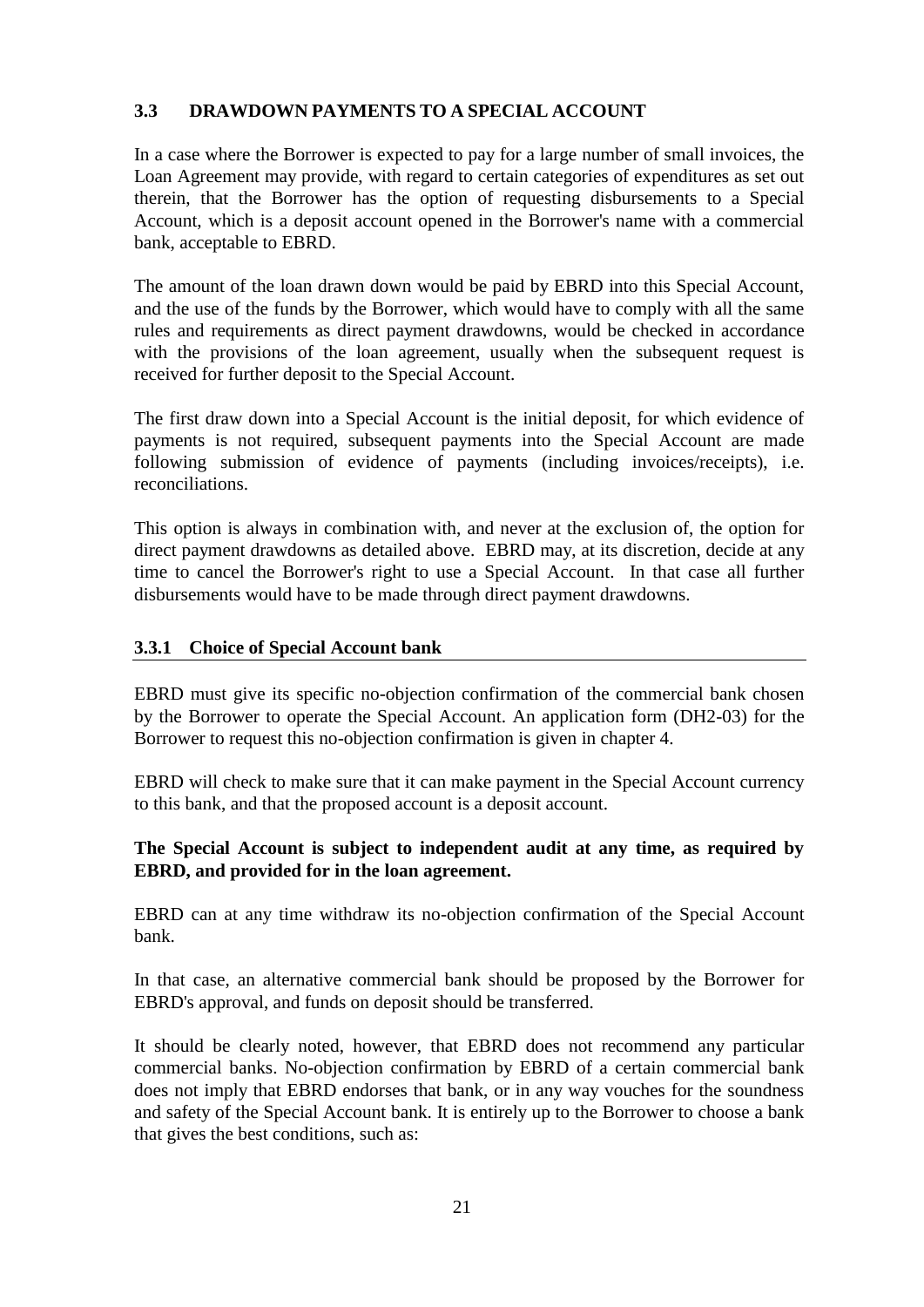- reasonable charges for transactions such as payments and statements;
- credit interest on the account balance;
- fast and efficient payment services in the various currencies of the expenditures;
- other banking services that the Borrower may require, such as the issuance of letters of credit.

Most of all, the Borrower should be satisfied with, and continuously monitor, the credit standing and general set-up of the commercial bank, to provide a safe place for its funds. **Note:** the Borrower continues to pay loan interest on the deposited drawdown amount, and will have to repay the amount on its repayment due date.

#### <span id="page-24-0"></span>**Note on credit interest and bank charges**

Credit interest earned on the amount on deposit is not to be deposited into the Special Account, as such account is set up only for transactions related to the proceeds of the loan. The Special Account bank should preferably credit the interest to another account, possibly a sub-account, at the Borrower's disposal.

Equally, if any additional bank charge is incurred in connection with the operation of the Special Account, such as an annual fee, then this charge should not be debited from the amount on deposit in the Special Account, but be dealt with separately, in the same way as the credit interest earned on the Special Account.

The above provision does not apply to any normal built-in foreign exchange margin which the Special Account bank may include in the exchange rate when converting the Special Account currency into the currencies of the various payments that are made to Suppliers. However, for those payments above EUR 10,000 or the equivalent thereof, evidence of the foreign exchange transaction concluded by the special account bank must be provided to the EBRD by the Borrower when it submits supporting documentation see section 3.3.3.

# <span id="page-24-1"></span>**3.3.2 Access to Special Account funds**

Only those persons whom the Borrower has confirmed to EBRD on the letter designating authorised signatories (see chapter 4), are allowed to request withdrawals or instruct the Special Account bank to disburse funds from the Special Account. The Borrower shall confirm those persons to the Special Account bank and notify the Special Account bank about any amendments to such letter designating authorised signatories.

# <span id="page-24-2"></span>**3.3.3 How drawdown payment to the Special Account works**

Before any payments to the Special Account can be requested, the **general requirements** for any drawdown (including the declaration of effectiveness of the Loan Agreement), as detailed in previous sections in this handbook, must be complied with. Please be reminded that this also means that no payments can be made out of the Special Account for contracts that have not yet been sent to EBRD (as these are always subject to EBRD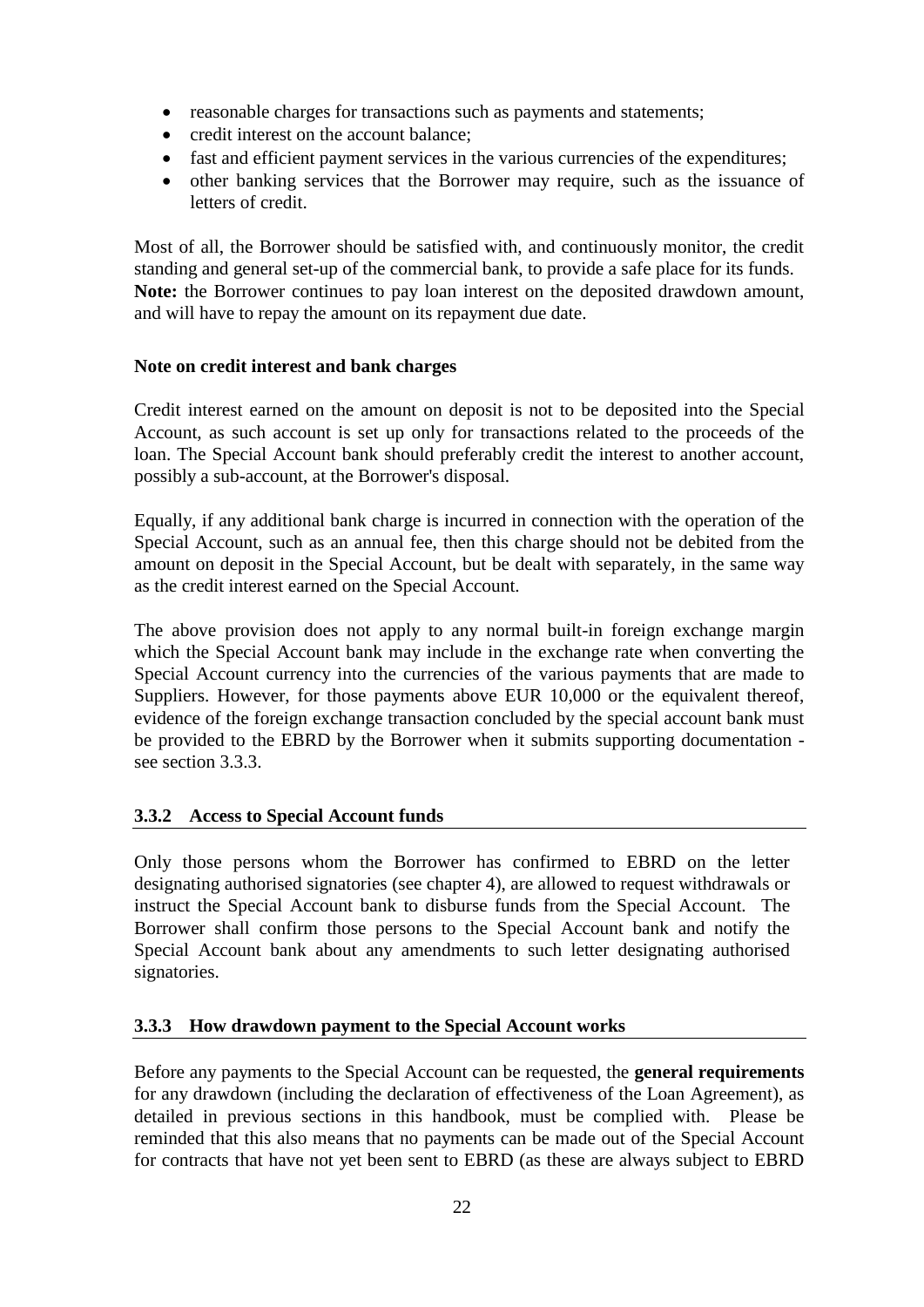review) and that, where contracts are subject to *prior* review, EBRD's no-objection confirmation must have been obtained.

The Loan Agreement, usually in Schedule 3, sets out the specific details for each particular loan, such as:

#### <span id="page-25-0"></span>**The maximum balance and the Special Account minimum drawdown amount**

The maximum balance amount is the maximum amount that EBRD will permit the Borrower to hold in the Special Account at any one time. Usually this amount is calculated as a maximum of 10 per cent of the loan amount, and represents an estimated equivalent of three months' expenditure for the project.

The special account minimum drawdown amount is usually higher than the minimum drawdown amount for direct payment drawdowns. This is mainly to avoid making a high number of small disbursements to the Special Account, which would be contrary to the objective of establishing the Special Account in the first place.

The maximum balance and the minimum drawdown amount together represent the upper and lower limits within which the balance of the Special Account deposit amount can vary **immediately after a loan amount has been drawn down and deposited** into the Special Account, whether it is the first payment into the Special Account (also called the "initial deposit") or a subsequent deposit (also called a "replenishment"). The balance can, of course, fall below the minimum amount after the Borrower has made payments to Suppliers out of the Special Account.

At any time, the Borrower can apply for a payment to the Special Account, provided it is for an amount not below the Special Account minimum drawdown amount, and as long as it will not bring the new balance of the Special Account above the maximum balance.

EBRD will only approve this request for a new payment if it receives satisfactory evidence of the correct use by the Borrower of all Special Account funds paid out of the special account since the time of the previous disbursement to the special account. In other words, the difference between the balance after the previous special account disbursement has been credited to the Special Account, and the current reduced balance as shown on a recent account statement, issued by the Special Account bank, covering all entries on the account for the period in question, must be justified before a new amount can be deposited by the EBRD.

#### <span id="page-25-1"></span>**Latest date for deposits into or payments out of the Special Account**

The Loan Agreement specifies at which point no further deposits to the Special Account are allowed, unless EBRD agrees otherwise. This is normally when the undisbursed loan amount available for eligible expenditures that can be financed out of the Special Account, has been reduced to twice the amount of the maximum balance allowed under the Special Account. From that point, any further drawdowns to the Special Account will be governed by any instructions sent by notice from EBRD to the Borrower. Normally the use of the Special Account will be further restricted at that time to categories or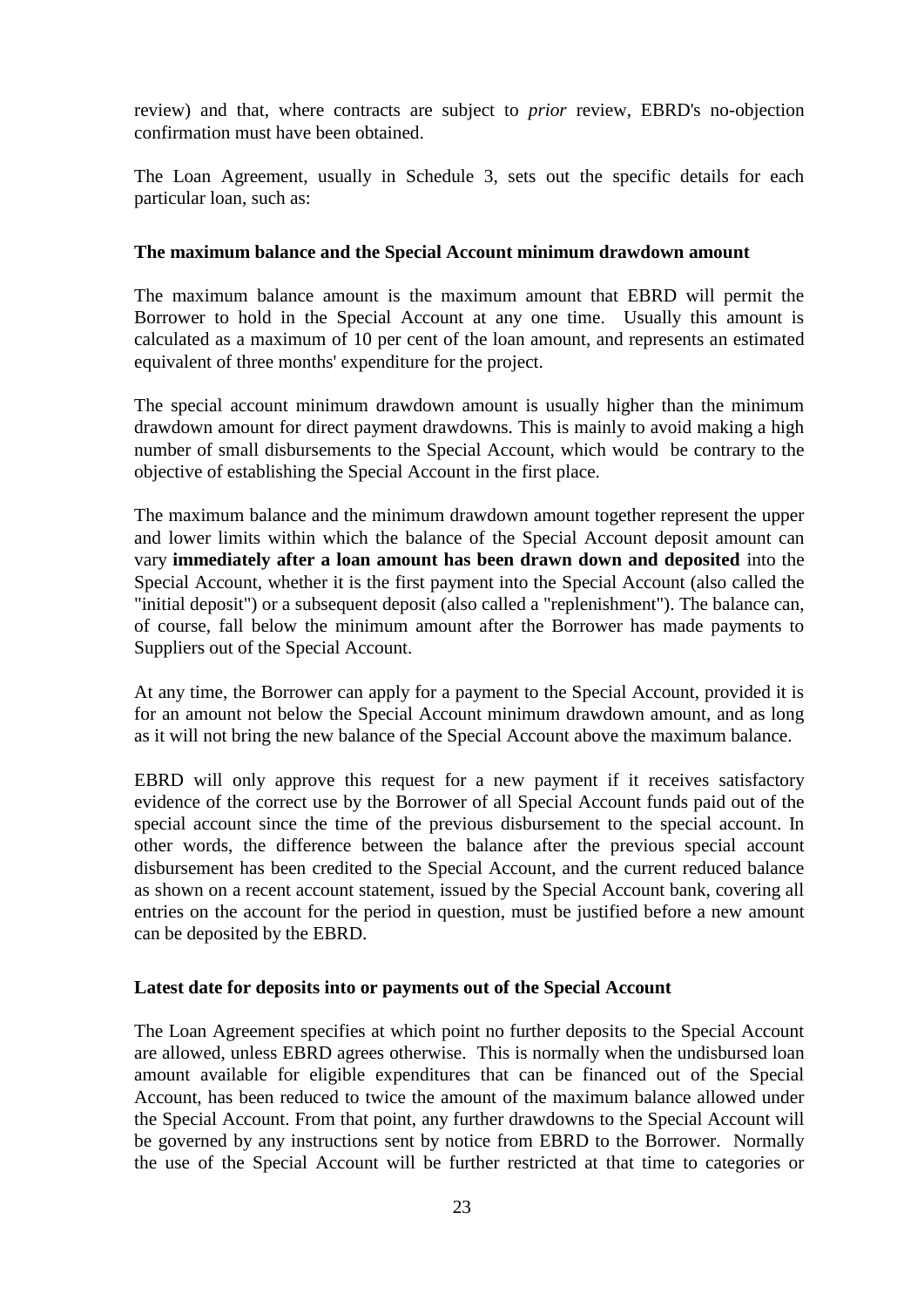contracts identified by EBRD for which the continued use of the Special Account is still deemed justified.

EBRD will also establish when the Borrower's use of Special Account funds must cease, i.e. when all amounts deposited into the Special Account must be either accounted for (see section 3.3.4 on reconciliations) or returned to EBRD. This date would be not later than the last availability date as specified in the Loan Agreement.

#### <span id="page-26-0"></span>**Refund of payments made out of the Special Account**

If at the time of account reconciliation EBRD detects that funds on deposit have been used for anything other than eligible expenditures - for instance if EBRD cannot approve the contract for which a payment has been made, or the Special Account has been used to pay for expenditures under categories that were not identified in the Loan Agreement as "eligible" for the use of the Special Account - then the Borrower will be requested to **return an equivalent amount to the Special Account**. Without prejudice to any other legal right or remedy EBRD may have, no further drawdowns will be allowed until the Borrower has done so. See also point 5 below regarding cancellation in the case of misuse.

#### <span id="page-26-1"></span>**Repayment of funds on deposit**

There are also various circumstances under which EBRD **may require the amount on deposit to be repaid** to EBRD.

The main reasons would be the following:

- as mentioned in point 2 above, that the funds on deposit have not been used by the last availability date;
- EBRD determines that funds on deposit are no longer needed for their original purpose;
- EBRD is not satisfied with the way the Special Account is being managed.

**The Borrower may also decide to repay or prepay, as the case may be, funds** from the Special Account, if these funds are no longer needed, or if the Borrower decides not to use the Special Account any longer.

In such a case EBRD reserves the right to decide whether to make these repaid funds available again for a new (direct payment) drawdown, in which case the available amount would be increased correspondingly, or whether they would be considered as final repayment or prepayment, as the case may be, of the original drawn down amount.

#### <span id="page-26-2"></span>**Cancellation in case of misuse.**

As explained in Section 2.3, if drawn down funds have been misused, EBRD may cancel an equivalent amount of the available amount. So, in the event of use of funds deposited into the Special Account for purposes other than those specified and intended in the Loan Agreement, EBRD reserves the right to cancel an equivalent amount of the available amount of the loan.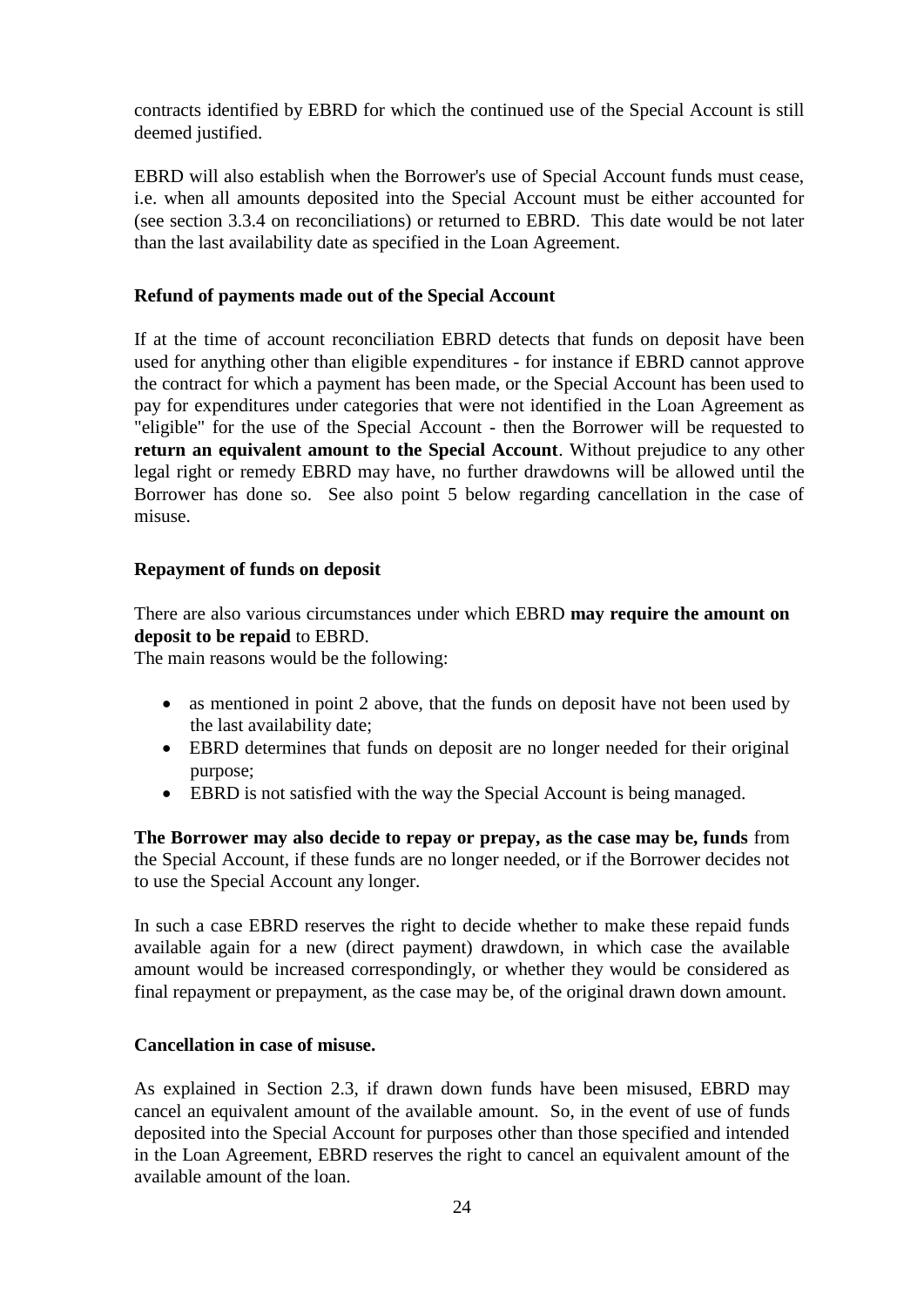#### <span id="page-27-0"></span>**3.3.4 Disbursement application for payment to the Special Account, and Special Account reconciliation**

After the initial deposit payment which EBRD makes to the Special Account upon request from the Borrower (see chapter 4 for **disbursement application form (DH2- 06)**), without any supporting documentation, each replenishment to the Special Account will only be made by EBRD if it receives, together with the disbursement application form, satisfactory documentation to reconcile the Special Account, i.e. to account for all payments made out of the Special Account by the Borrower (or by the Special Account bank on behalf of the Borrower) since the previous deposit was made.

Reconciliations will also be required by EBRD in the final phase, when no more drawdown proceeds are permitted to be deposited into the Special Account.

EBRD may reasonably require a reconciliation at any time it feels the need to establish that the Special Account is being operated strictly in line with the terms of the Loan Agreement. In any case, if there has been no activity in the Special Account for a period longer than six months then a reconciliation would automatically need to be submitted.

For any Special Account reconciliation, EBRD needs to see:

**(i) an account statement** issued by the Special Account bank, showing all entries on the account since the first deposit by EBRD, or in the case of subsequent replenishments, since the previous statement which EBRD has received. Normally EBRD will accept statements at the time of each disbursement application, but it may ask for statements at any time in between drawdowns, for instance if the last deposit has been made several months earlier, or if EBRD decides that monthly statements are required, or when EBRD wants to make a spot check.

**(ii) documentary evidence** of all payments made since the last deposit or since the last time when documentary evidence was provided by the Borrower. This evidence must show that the amounts withdrawn by the Borrower from the Special Account have been properly used for eligible expenditures in eligible categories as detailed in the Loan Agreement.

Note that the Borrower should already have sent any contract to EBRD, before any payment can be made from the Special Account in respect of that contract. Any other supporting documentation that has not already been submitted to EBRD at an earlier date, must be added at the time of application for subsequent replenishment.

It is important to be aware that the use of Special Account funds should follow exactly the same rules as direct payment drawdowns, even though some of the evidence is only shown to EBRD at a later stage. In other words, contracts still have to be awarded in accordance with EBRD's procurement rules, and disbursements will be made taking into account the drawdown schedule (Attachment to Schedule 2) of the Loan Agreement with respect to category limits, financing percentages, etc.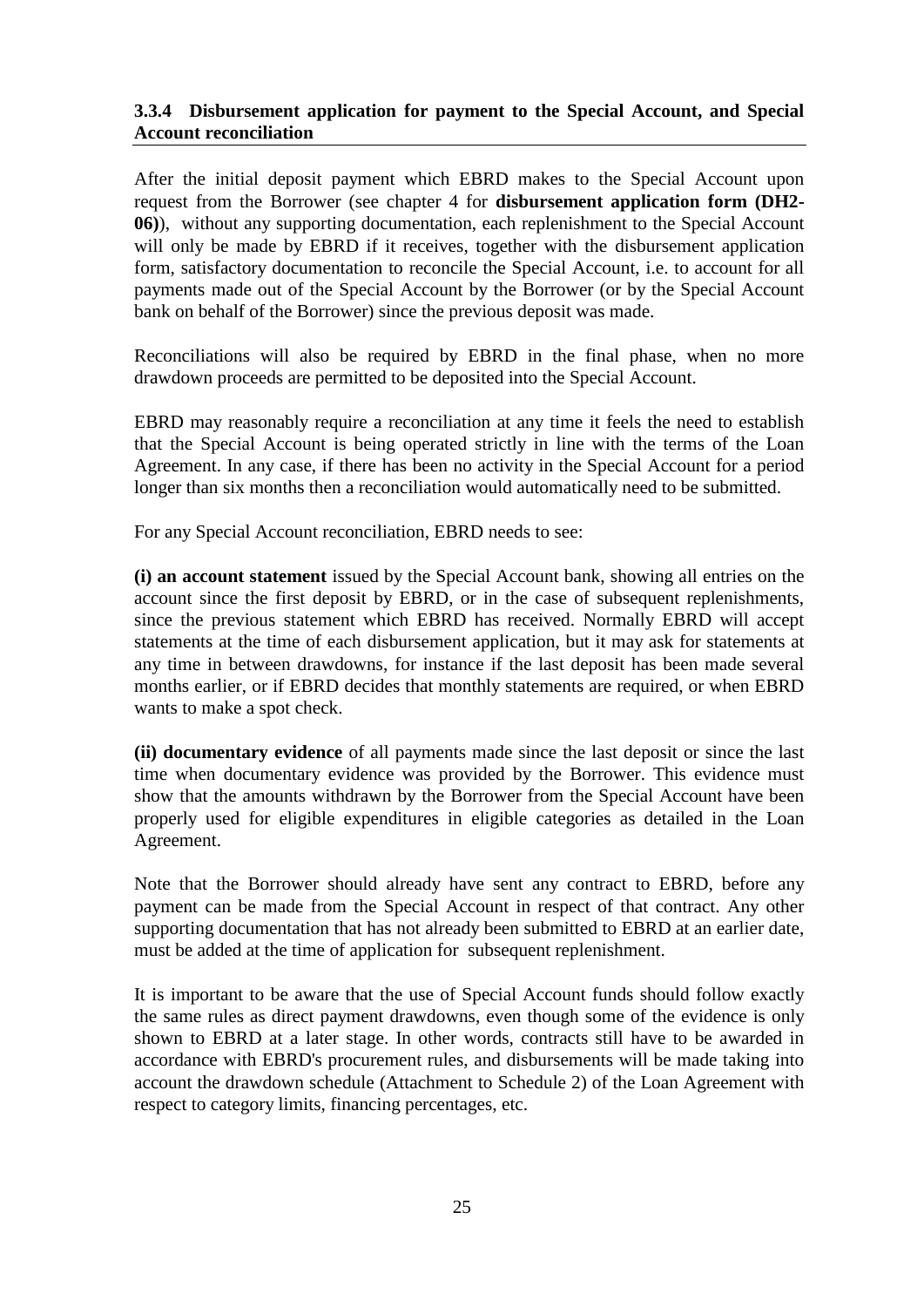#### *Please note:*

For all expenditures made from the Special Account, EBRD needs evidence that the payment has been made to the Supplier. Therefore, EBRD normally needs a receipt from the Supplier. However, EBRD may, in exceptional cases, accept the account statement issued by the Special Account bank, if it clearly confirms details of each payment out of the account to a recognisable account of the Supplier.

The above documents are to be listed on a **Summary Sheet** (DH2-02 SA) in the same way as for direct payments drawdown to the Borrower, as detailed in section 3.2.3(1).

# <span id="page-28-0"></span>**3.3.5 Currencies**

#### <span id="page-28-1"></span>**Currency of Expenditure**

The **currency of the expenditures** will be the currency of the actual payment made to the Supplier from the Special Account. The Borrower will have to calculate the **amount of financing**, which is the amount of the invoices calculated at the appropriate percentage of financing by EBRD, giving the Borrower the amount allowed to be paid from the Special Account.

If this amount of financing is in a currency different from the Special Account currency, then the Special Account bank will convert an amount of the Special Account deposit into the amount to be paid out. For payments over EUR 10,000 equivalent, evidence of this foreign exchange transaction must be provided to EBRD at the time of account reconciliation.

#### <span id="page-28-2"></span>**Loan Payment Currency**

The **loan payment currency**, i.e. the currency that EBRD places on deposit in the Special Account, will always be the **currency of the Special Account**. The Loan Agreement usually specifies in which currency the Special Account should be denominated. This is often, but not necessarily, the same as the loan currency. If the Loan Agreement allows more than one currency for the Special Account, then a separate sub-account would have to be opened for each currency.

#### <span id="page-28-3"></span>**Drawdown Payments**

As mentioned in the section dealing with direct payment drawdowns, the drawdown is always booked in the **loan currency**. So the payment amount, if not in the loan currency, is converted into the loan currency to obtain the **drawdown amount**. If the loan is denominated in more than one currency, and if the Borrower requires the option that payments to the Special Account be drawn down and booked against each currency, then sub-accounts have to be opened for each loan currency, even if the payments from these accounts are all denominated in the same (payment) currency. In such a case, the Borrower has to indicate on each application for drawdown payment to the Special Account which currency is to be the drawdown currency, in other words against which loan tranche this disbursement is to be drawn down.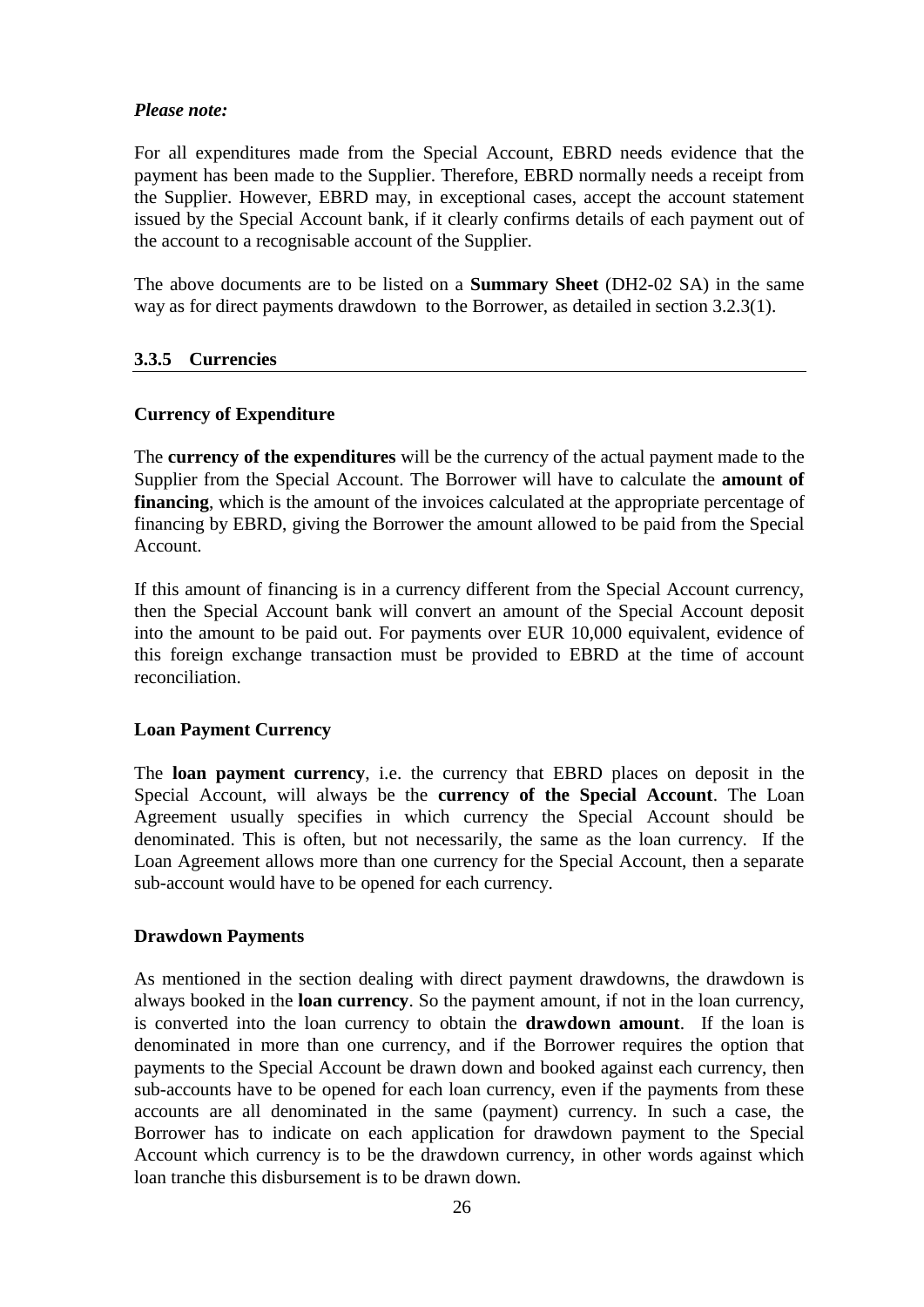<span id="page-29-0"></span>The amount on deposit in the Special Account may also be utilised as collateral for issuance of letters of credit or various other guarantees or commitments by the Borrower. This practice is explained in section 3.4.4.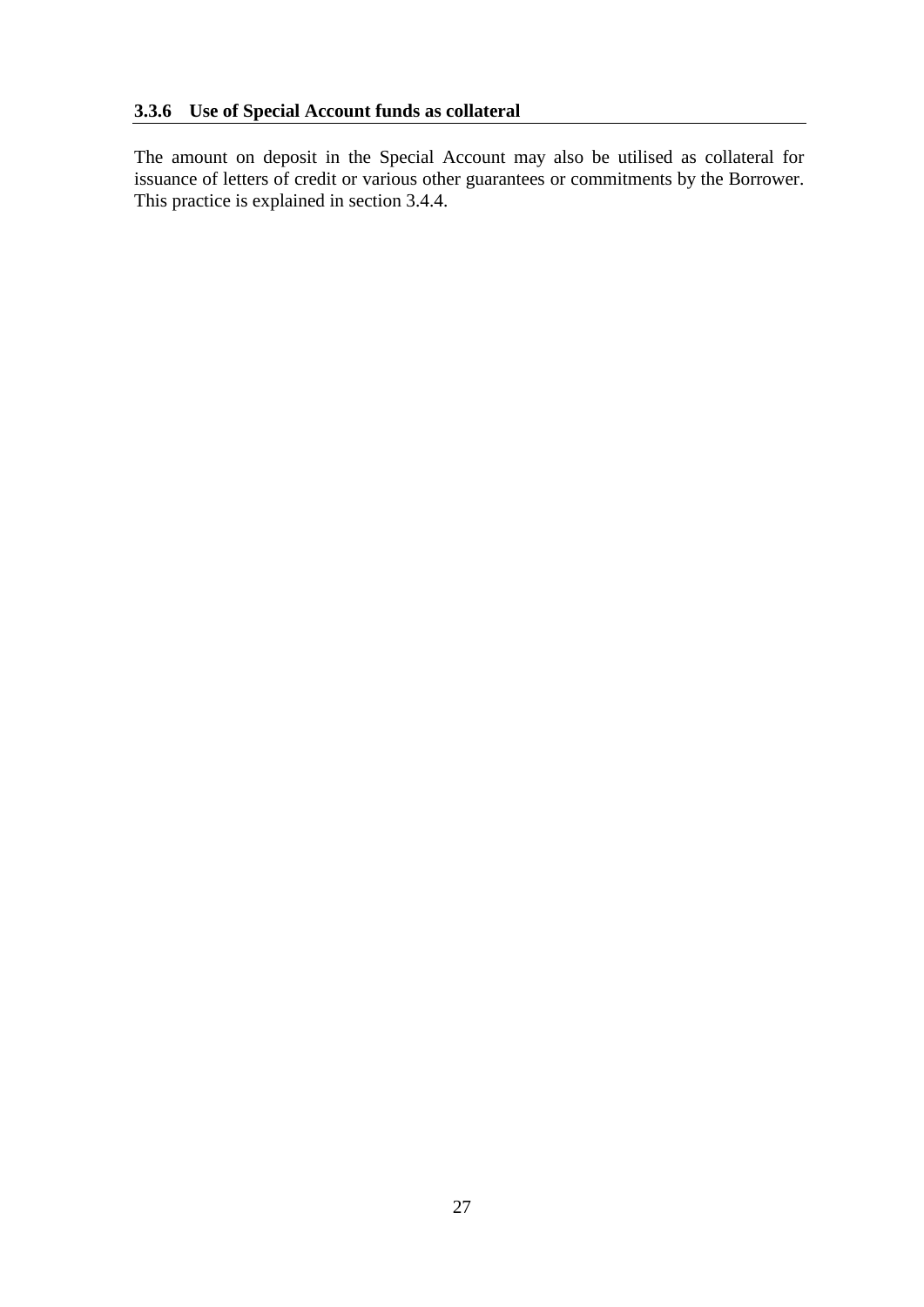# <span id="page-30-0"></span>**3.4 DISBURSEMENT UNDER A LETTER OF CREDIT**

# <span id="page-30-1"></span>**3.4.1 Introduction**

In accordance with Section 2.2 (Eligible Expenditures), a disbursement application is to be supported by documentation which proves that the expenses relating to the application have been incurred for eligible categories, and that the underlying contracts are in accordance with EBRD's procurement rules.

The Borrower may have decided to cover these contracts with a letter of credit, i.e. it may have asked its bank (the issuing bank) to issue a letter of credit to the Supplier, which guarantees payment to the Supplier upon production of certain documents as specified by the Borrower.

Provided EBRD has approved the contract, which should clearly stipulate the payments that are to be covered by a letter of credit and the documents required thereunder, there are various ways in which EBRD can help to facilitate such payments.

#### <span id="page-30-2"></span>**3.4.2 Loan disbursement only**

When the issuing bank makes its due payment to the Supplier under the terms of its letter of credit, it will expect reimbursement from the Borrower.

At this point, the Borrower, who will have received the Supplier's documents from the issuing bank, can present some of those documents (namely those required as for any other disbursement application) to EBRD for payment along with the disbursement application (DH-02-01), EBRD can then reimburse the Borrower (or the issuing bank).

However, international standard practice for letters of credit requires payment within a very tight time schedule following receipt of satisfactory documents. As EBRD is not directly involved in the letter of credit, it cannot guarantee that payment will be made within that time frame. The Borrower may therefore still have to make additional credit arrangements (for instance an overdraft facility) with the issuing bank.

This payment will be treated **according to the same principles as any direct payment drawdown:**

The documents have to conform to the same requirements as for a direct payment drawdown. However, in this case, if the Borrower has not yet received physical delivery of the Goods, the certification of the invoice on behalf of the Borrower will confirm that the Goods have been shipped in accordance with the letter of credit requirements, rather than confirming that the Goods have been duly received. The Borrower should also submit a copy of the letter of credit and the transport document together with the invoice.

Provided there is sufficient availability under the loan and the relevant category, etc. the payment will be made.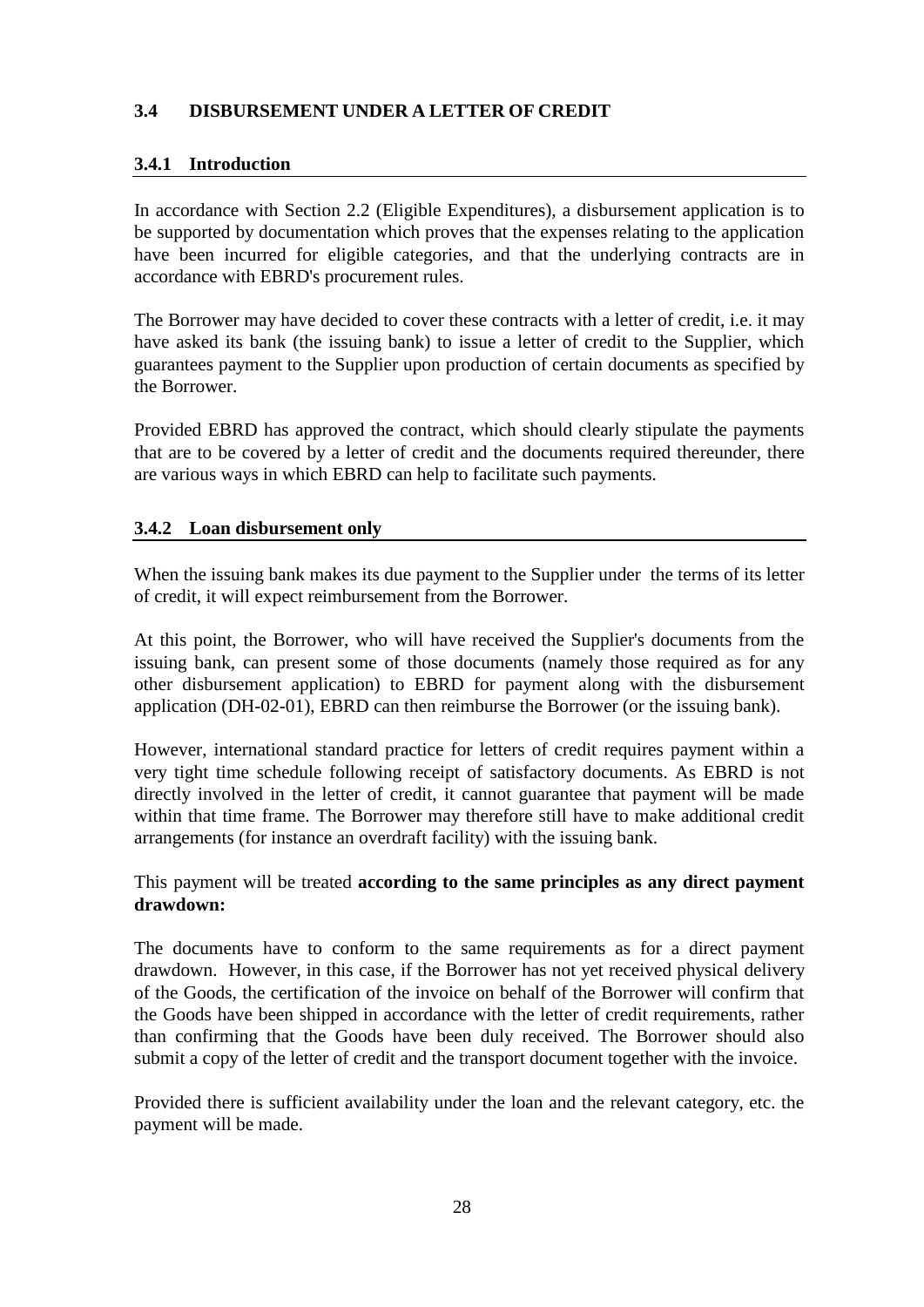The Borrower may request for payment to be made to the issuing bank, provided that EBRD receives evidence that payment has been made to the Supplier by the issuing bank.

So the fact that the documents accompanying the disbursement application were previously used for a claim under a letter of credit does not alter this type of direct loan drawdown, and the usual disbursement application form has to be used.

# <span id="page-31-0"></span>**3.4.3 Conditional or unconditional reimbursement commitment ("RC")**

In some cases, banks may be reluctant to issue a letter of credit without some additional formal security that the Borrower will be able to reimburse the payments that are due under the Letter of Credit.

In other cases, the Supplier may be reluctant to accept a letter of credit from the Borrower's local bank as sole assurance that payment will be made, and similarly, the advising bank may be unwilling to add its confirmation to the letter of credit issued by the Borrower's local bank.

In either case, EBRD can provide further support by issuing a **conditional or unconditional RC** in accordance with Section 3.02 of the Standard Terms and Conditions.

#### <span id="page-31-1"></span>**Unconditional reimbursement commitment**

#### <span id="page-31-2"></span>*i) Definition*

The unconditional RC is an undertaking by EBRD to the issuing bank or to the confirming/advising bank that amounts due under the issuing bank's letter of credit, up to an agreed limit in the loan currency, will be paid by EBRD as a drawdown under the Loan Agreement, provided the documentation presented under the letters of credit complies with the requirements of the Loan Agreement.

The issuing bank or the confirming/advising bank to which EBRD's RC has been issued is called the reimbursement commitment bank (the "RC bank").

This undertaking is irrevocable, i.e. EBRD is committed to make the payment - provided it receives a valid claim from the RC bank - even if all other disbursements under the Loan Agreement have been cancelled or suspended, in the case where EBRD has exercised its option to do so.

For this unconditional RC, an additional charge is due which replaces the commitment charge. This unconditional reimbursement commitment charge accrues from the date of issuance of the unconditional RC until the date of payment by EBRD of the amount(s) claimed under the RC. The equivalent drawdown amount of the paid amount(s) will be treated as any other loan drawdown under the agreement.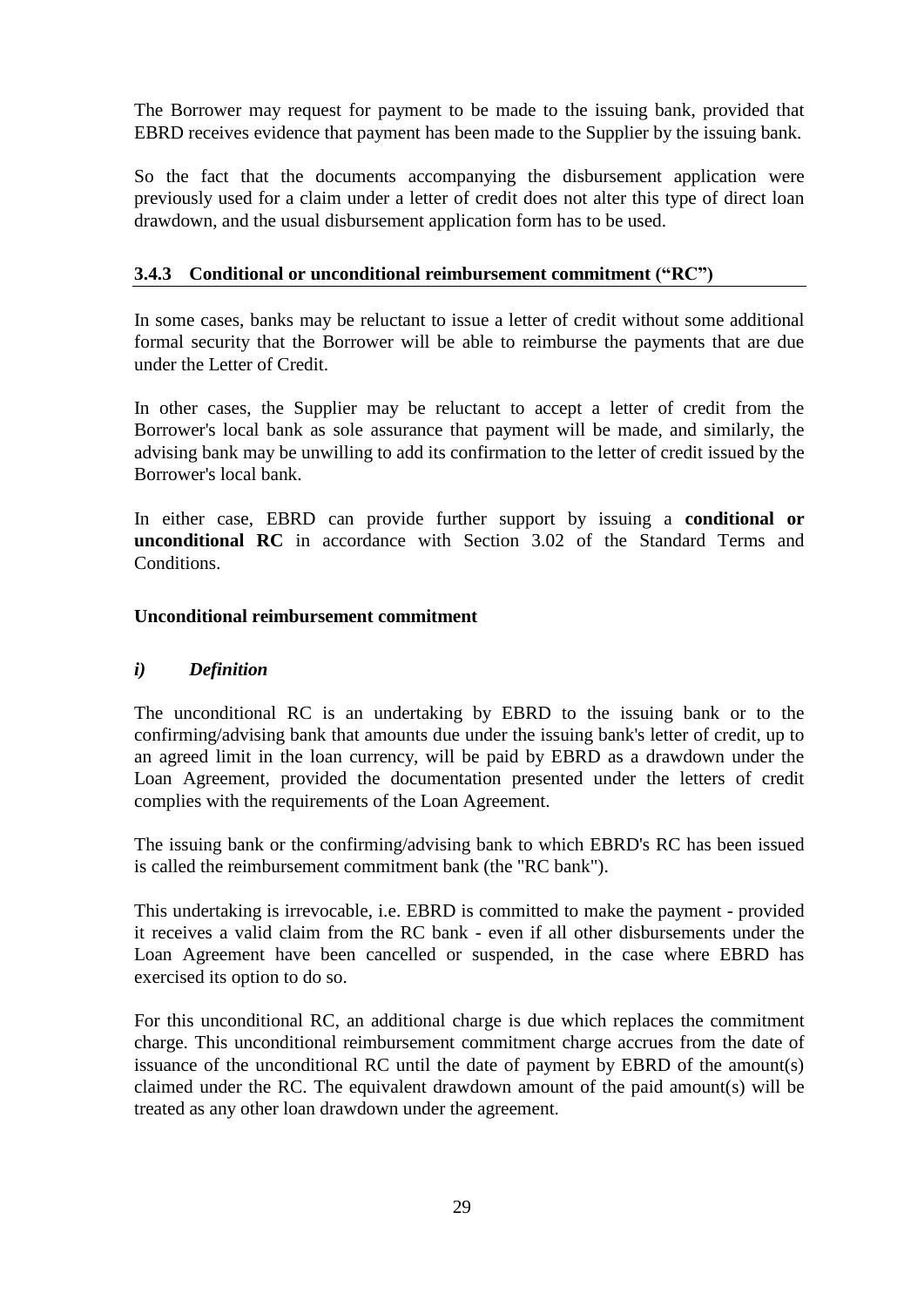It must be stressed that, unlike in the case of a direct payment disbursement application, EBRD has no automatic obligation under the Loan Agreement to issue an RC upon receipt of an application. The Standard Terms and Conditions, under Section 3.02, provides for the RC option. However, the section states that EBRD "may issue" these commitments, not that it "shall issue" them. The reason for this qualification is that EBRD must consider the consequences of a long-term commitment. For instance, EBRD may decide not to issue an unconditional RC for a letter of credit covering a contract that would take up too large a part of the total loan.

# <span id="page-32-0"></span>*ii) Limitation amount*

If the letter of credit amount is denominated in a currency different from the loan currency, EBRD will impose a maximum limit ("limitation amount") in the loan currency upon its RC, in order to ensure that exchange rate fluctuations will not create a commitment larger than the amount available and reserved for this purpose under the relevant category. If, at the time of drawdown, the amount of financing of the letter of credit in original currency exceeds the given limitation amount, EBRD will in any case pay up to the guaranteed limit, but it will only pay the excess if there is still further room under the available loan amount. The Borrower will be liable to make up any remaining deficiency.

#### <span id="page-32-1"></span>*iii) Letter of credit financed amount*

In most cases, EBRD should be able to finance the whole letter of credit amount, subject to the limitation amount. However, it is possible that the underlying contract falls within a category that is less than 100 per cent financed by EBRD and hence the financed amount under the RC would be a corresponding proportionate amount of the total letter of credit amount.

#### <span id="page-32-2"></span>*iv) Variations to the original letter of credit requirements*

Once the RC has been issued, all **amendments to the letter of credit** are subject to prior approval by EBRD, as such amendments could substantially alter or increase EBRD's commitment under its RC.

If **discrepant documents** are submitted under the letter of credit, then the Borrower must obtain EBRD's approval first, before agreeing to accept the discrepancies. EBRD will then check and only confirm that payment against those discrepant documents is still covered by the RC if the discrepancies are within the terms of the contract and the Loan Agreement.

#### <span id="page-32-3"></span>**Conditional reimbursement commitment**

The conditional RC only differs from the unconditional RC in that payments under the conditional RC will only be made if EBRD has no exercised the option to suspend or cancel disbursements in accordance with the terms of the Loan Agreement.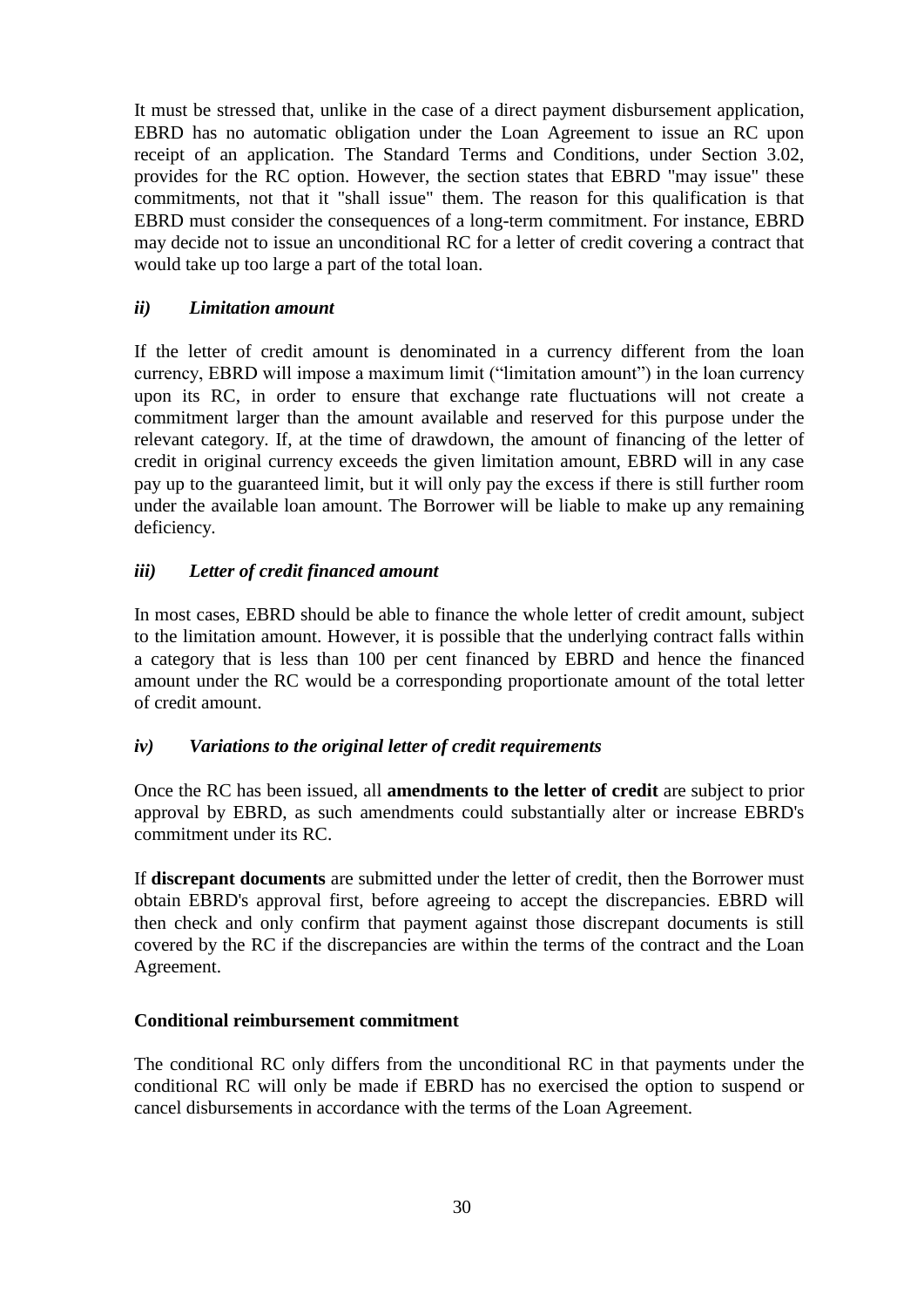Payments under the unconditional RC are made regardless of whether the Loan has been cancelled or suspended, hence an additional charge is payable by the Borrower on the undrawn amount of the unconditional RC for the duration of the availability of the unconditional RC.

For a conditional RC, EBRD does not make any charge; the original commitment charge continues to apply until drawdown.

EBRD reserves the right, however, to request a fee to cover the considerable amount of work that is involved in issuing and monitoring conditional as well as unconditional RCs.

#### <span id="page-33-0"></span>**How to apply for the issuance of a reimbursement commitment and payment thereunder**

#### <span id="page-33-1"></span>*i) Application for issuance of a conditional or unconditional RC*

This application is in fact a deferred disbursement application (it authorises EBRD to pay when further conditions are fulfilled) and so, as with all other disbursement applications, EBRD needs to review the contract before it can approve the Borrower's application.

In addition, the Borrower must provide EBRD with a copy of the issuing bank's proposed letter of credit.

See chapter 4 (Form DH2-07 or DH2-10) for details of the application forms.

#### <span id="page-33-2"></span>*ii) Claim for payment under the conditional or unconditional RC*

This text of the reimbursement claim (Form DH2-09 or DH2-12) is to be submitted by RC bank.

EBRD will relay the pro forma text of this application direct to the RC bank at the time of issuance of its RC. (See also chapter 4 for the text of EBRD's RC (Form DH2-08 or DH2- 11).

Valid RC Claims are paid within 5 working days of receipt by EBRD.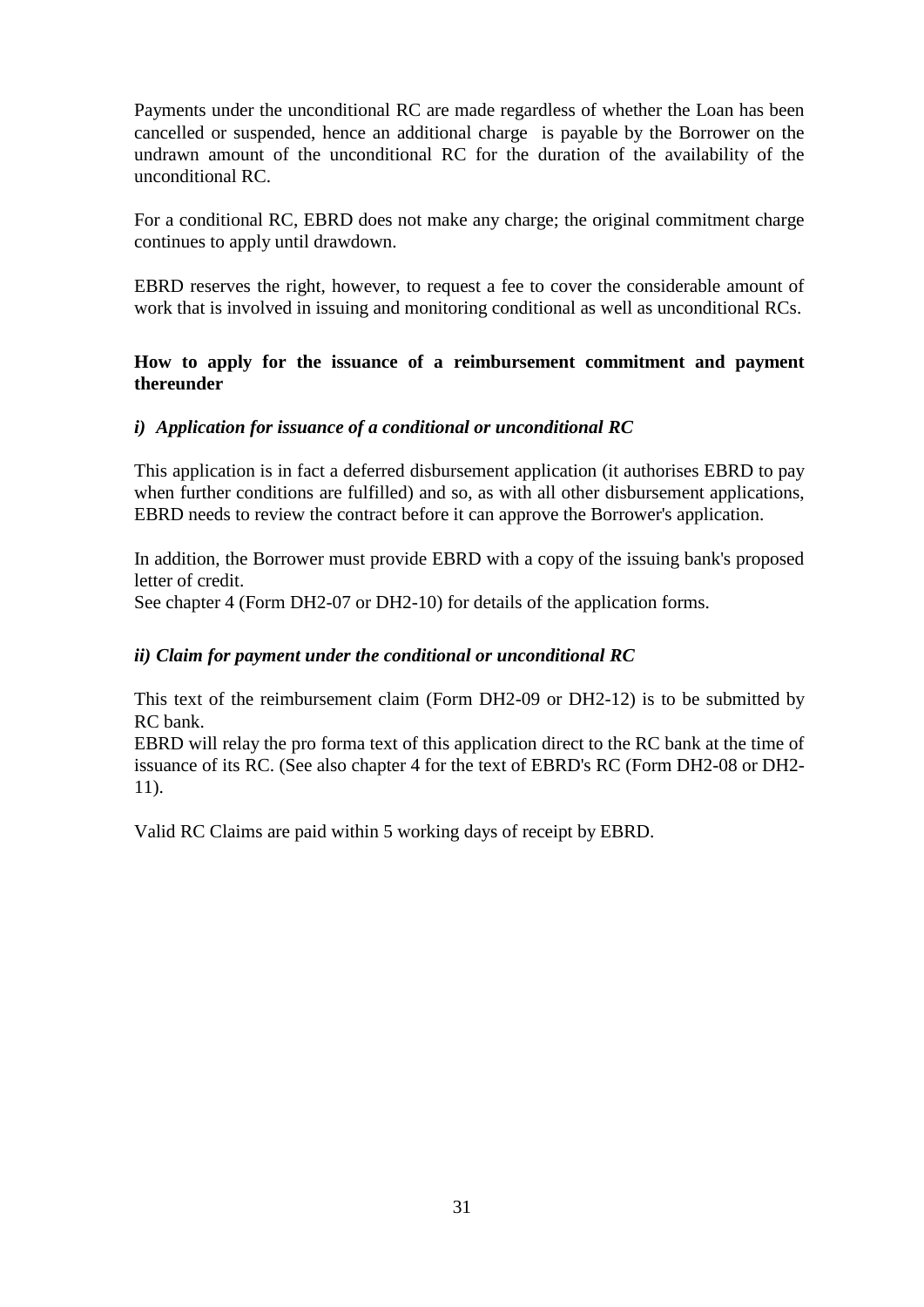#### <span id="page-34-0"></span>**3.4.4 Use of Special Account funds as collateral**

The Special Account bank may be prepared to issue letters of credit, guarantees or any other similar instruments for the purposes of the project, using funds deposited to the Special Account as collateral. This is acceptable, as long as this usage is strictly in accordance with the criteria used by EBRD for drawdowns, such as: prior review of the contract by EBRD, availability of the amount in the relevant category, and any other condition that the Loan Agreement may contain. Any financial instruments issued against the collateral should not have validity extending beyond the last availability date under the Loan Agreement. Also, should these collateralised funds be used for purposes other than those covered in the Loan Agreement, or otherwise violate terms of the Loan Agreement, they will be subject to demand by EBRD for repayment. It is the Borrower's responsibility to ensure that the Special Account bank is aware of these restrictions and that all relevant conditions are met. Also please note that the funds should remain on deposit in the Special Account until actual payment under the letter of credit or guarantee is required

When the Borrower sends the account statement and supporting documentation to EBRD for reconciliation, details should be included of any commitment entered into by the Special Account bank for which the funds on deposit are being used as collateral. Copies of the actual guarantee or letters of credit documents must be provided.

When the Borrower applies for a new drawdown payment to the Special Account, EBRD will treat amounts identified as approved collateral as if they have already been paid out of the account by the Borrower, in other words these amounts will be deducted in order to calculate whether the new requested balance is not exceeding the maximum balance allowed for the Special Account.

Under no circumstances is the Special Account bank allowed, when issuing these commitments, to use the name of EBRD to give the impression that EBRD is backing its commitment. EBRD still can, in the same way as for any other funds on deposit in the Special Account, ask for repayment of the amount used as collateral in the event that the amount requested to be used as collateral is used for purposes other than those covered by the Loan Agreement or otherwise violates terms of the Loan Agreement.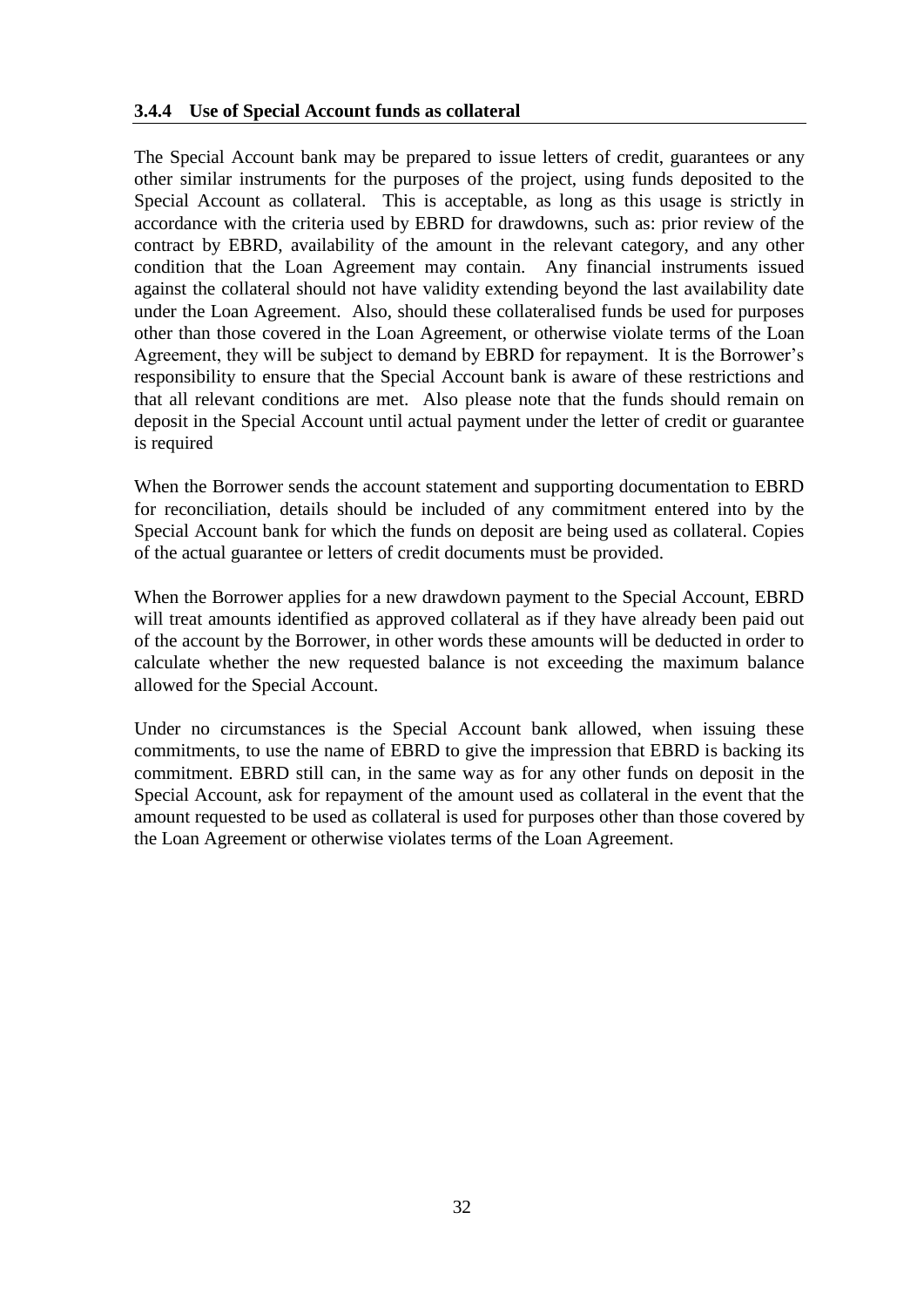# <span id="page-35-0"></span>**4. APPLICATION FORMS AND STANDARD TEXTS**

The following forms or standard texts are attached, with instructions for their completion:

#### **Forms required for a disbursement application with direct payment:**

DH2-01: Application for direct payment drawdown,

DH2-02: Summary Sheet,

DH2-02-SoE: Statement of Expenditures Summary Sheet.

#### **Forms related to the use of a Special Account:**

DH2-03: Request for confirmation of commercial bank operating the Special Account,

DH2-06: Application for disbursement to a Special Account. Except for applications for the initial deposit, form DH2-06 must be accompanied by a Summary Sheet form DH2-02-SA (or DH2-02-SoE if applicable).

#### **Forms related to reimbursement commitments:**

#### *a) for unconditional RCs:*

DH2-07: Application for an unconditional reimbursement commitment (to be accompanied by a Summary Sheet form DH2-02),

DH2-08: Text of unconditional RC (issued by EBRD),

DH2-09: Text of reimbursement claim under unconditional RC.

# *b) for conditional RCs:*

DH2-010: Application for a conditional RC (to be accompanied by a Summary Sheet form DH2-02),

DH2-011: Text of conditional RC (issued by EBRD),

DH2-012: Text of reimbursement claim under conditional RC.

#### **Example of a letter designating authorised signatories** (Certificate of incumbency)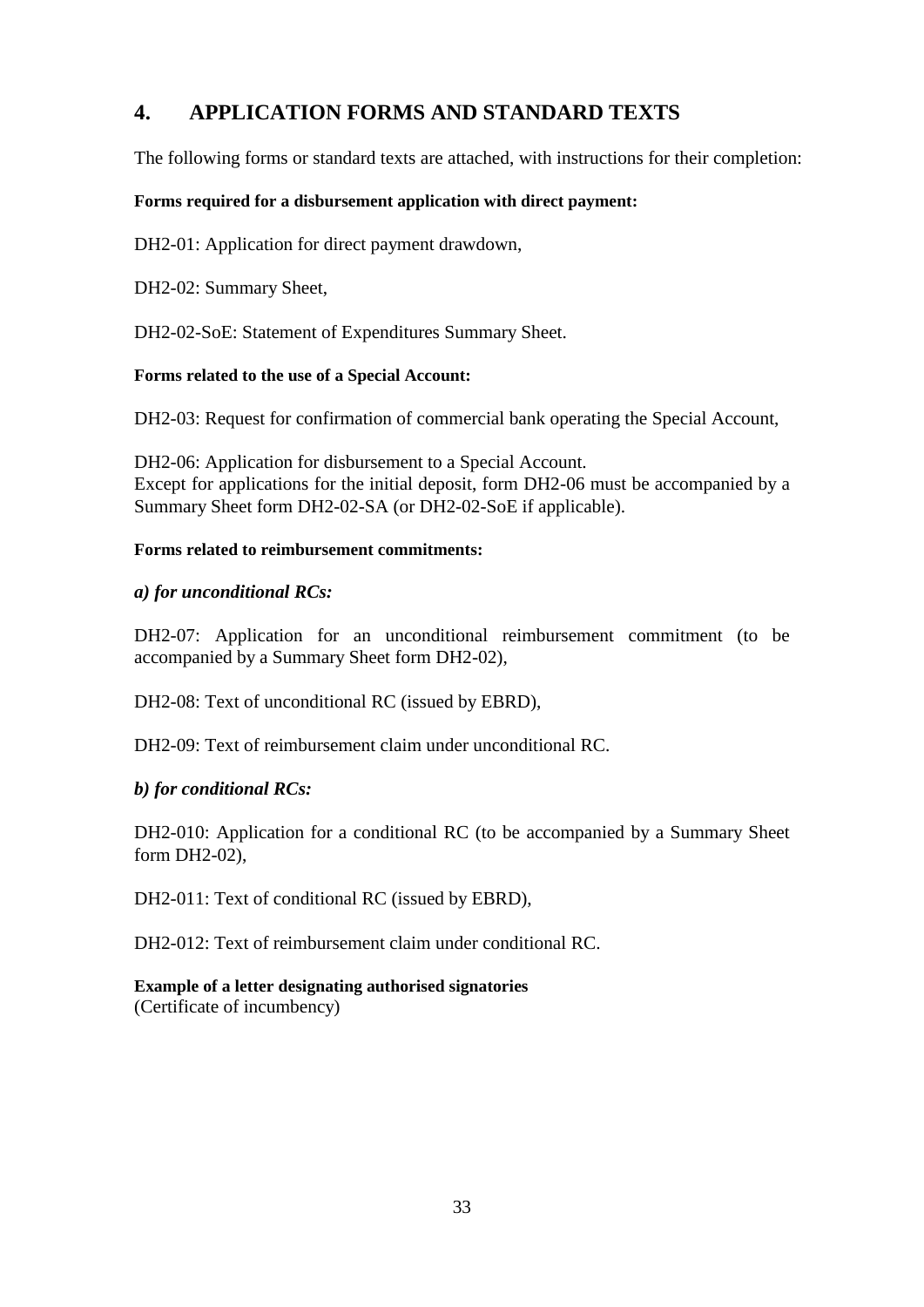## **APPLICATION FOR DIRECT PAYMENT DRAWDOWN [Form DH2-01]**

To: European Bank for Reconstruction and Development, Date [...1..] One Exchange Square, London EC2A 2JN United Kingdom. Attention: Operation Administration Department. Fax No: +44 20 7338 7017

# **Re: Loan Agreement dated [...2....] between the European Bank for Reconstruction and Development and [....3....] (the Borrower). Loan Currency and Amount: [.4.] Operation number: [.5.] Application number.: [.6. ]**

We hereby request the following drawdown in accordance with the provisions of the above mentioned Loan Agreement:

Loan Currency/ Tranche number: [.7.] Currency of payment required: [.8. ] Financed Amount(s) / currency [.9. ] Value date: [.10.] Payable to (Payee): [.11. ]

#### **Payment Instructions (Payee's banking details):**

Payee's Account Name: [12] Payee's Account No.: [13] Payee's Bank Name: [14] Payee's Bank Address: [15] SWIFT CODE:

Payee's Bank's Correspondent details: Correspondent Bank Name: [16] Address: [17] Account Name: [18] Account Number: [19] SWIFT CODE:

Payment Reference: [20]

We hereby certify that we have not previously requested disbursement from the above mentioned facility to meet these expenditures.

We have not obtained and do not intend to obtain funds for this purpose out of proceeds of any other loan, credit or grant.

The goods and services covered by this application have been or are being purchased in accordance with the terms of the Loan Agreement, or in the case of a loan to a financial intermediary, the subloans have been granted in accordance with the terms of the Loan Agreement.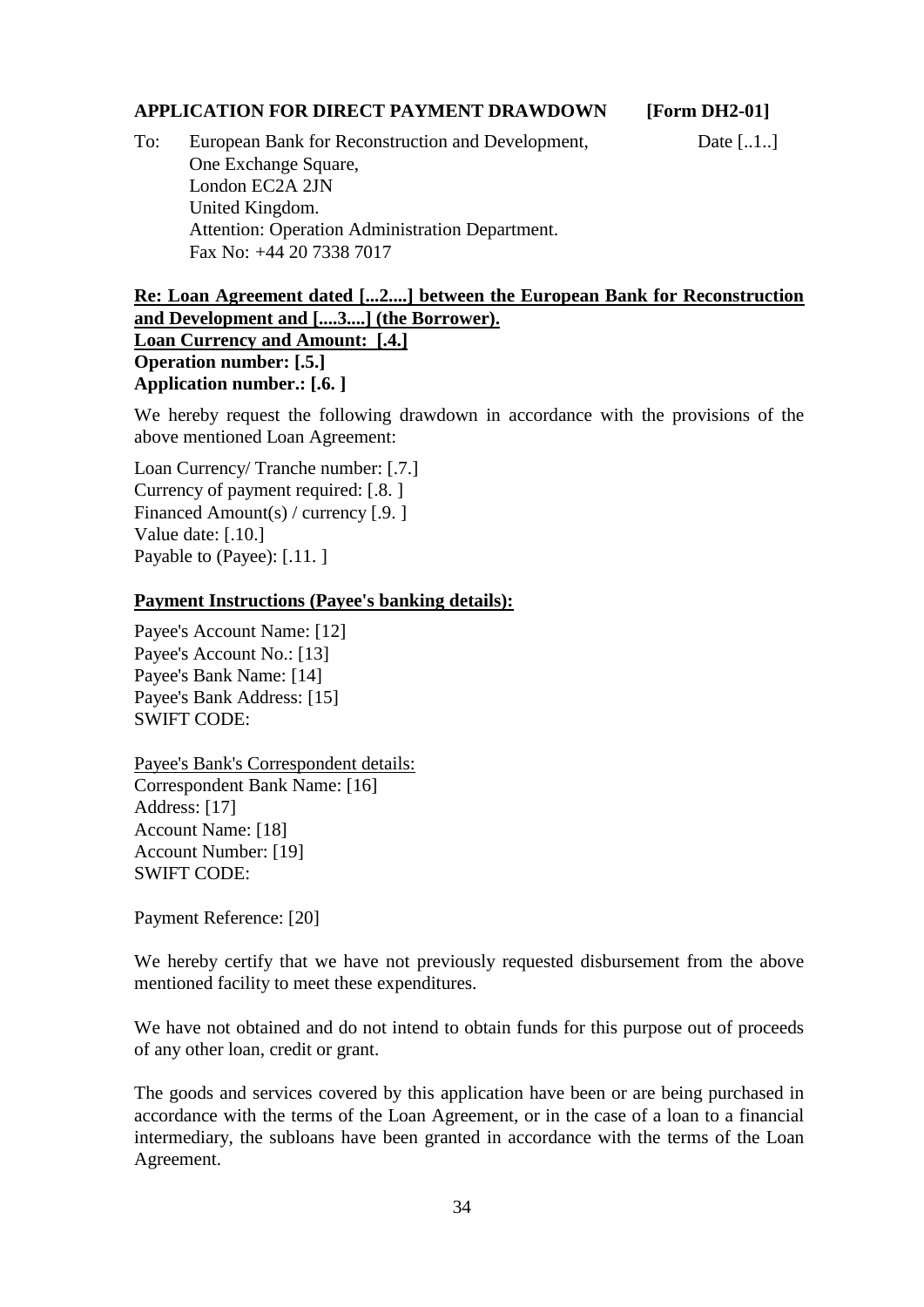We hereby confirm to EBRD that (i) we are in compliance with our obligations as set out in the Loan Agreement and (ii) that no event has occurred which is liable to affect materially and adversely our operations or financial condition or our ability to carry out the Project or to perform any of our obligations under the Loan Agreement.

Yours faithfully, [Signature(s)]for and on behalf of [21]

Enclosures:- Total number of Summary Sheets: [ 22] - Total number of document items: [23]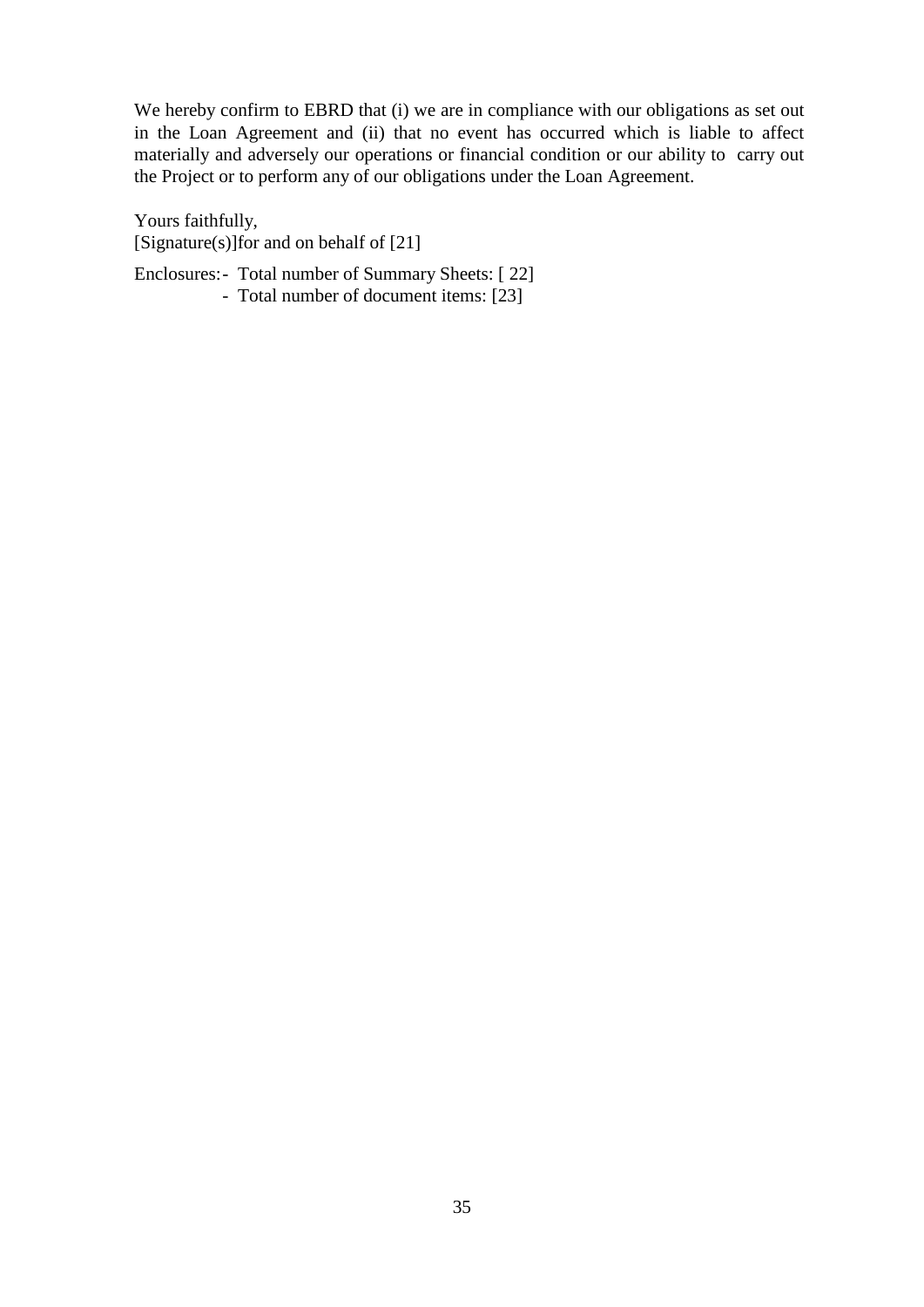#### **NOTES FOR COMPLETION OF FORM DH2-01**

**[1] Date** that the request form is completed by the Borrower.

**[2] The Loan Agreement's date** is the date of signing, and is clearly marked on the first page of the Loan Agreement.

**[3] The Borrower** is the party named in the Loan Agreement as the Borrower (i.e. the party to whom EBRD is granting the loan), and who is now applying for drawdown.

**[4] The loan currency and amount**: this is the total loan amount, designated in the original loan currency, as determined in the Loan Agreement. It should not be confused with the currency and amount of the actual payment under this particular drawdown request.

**[5] The operation number** is marked on the cover page of the Loan Agreement. In the case of some earlier agreements, it may be called loan number or project number.

**[6]** The Borrower should **number** each application form in numerical order starting with 1. It is up to the Borrower to keep track of the number of all loan disbursement applications that it has made under the given Loan Agreement. The application forms should follow the same sequential numbering system, whether they are for a direct payment drawdown, disbursement to a Special Account or for the issue of a RC. The use of this numbering system avoids confusion in case forms are held up in the post, are faxed more than once, etc.

**[7] The loan currency** is defined in the Loan Agreement. If there are several loan currencies, they will have a separate loan "tranche number", which the Borrower must indicate here. In the same way, the loan may have separate tranches for fixed and variable interest rates, and again the Borrower must indicate against which tranche this drawdown should be booked. Regardless of the currency in which this drawdown is actually paid out, it is the equivalent amount in loan currency that will accrue interest (fixed or variable) and be repayable as per the repayment schedule.

**[8]** Please state **currency of actual payment** required. This will be either the loan currency (see [7] above), or the currency of the expenditures (see [9] below). Alternatively, in some circumstances EBRD may agree to pay in a third currency, in which case it would act as the Borrower's agent in order to obtain this currency.

If payment is required in more than one currency, then a different application form should be used per currency.

**[9] The financed amount(s)** are the expenditures, in their currency as detailed on the Summary Sheet, calculated at the appropriate percentage specified in the Loan Agreement for the applicable eligible category. The amount(s) given here should correspond with the total amount(s) in section [15] of the Summary Sheet.

**[10] The value date** is the date that EBRD's account is debited with the payment amount of the drawdown. EBRD cannot guarantee that the payee's account will be credited on the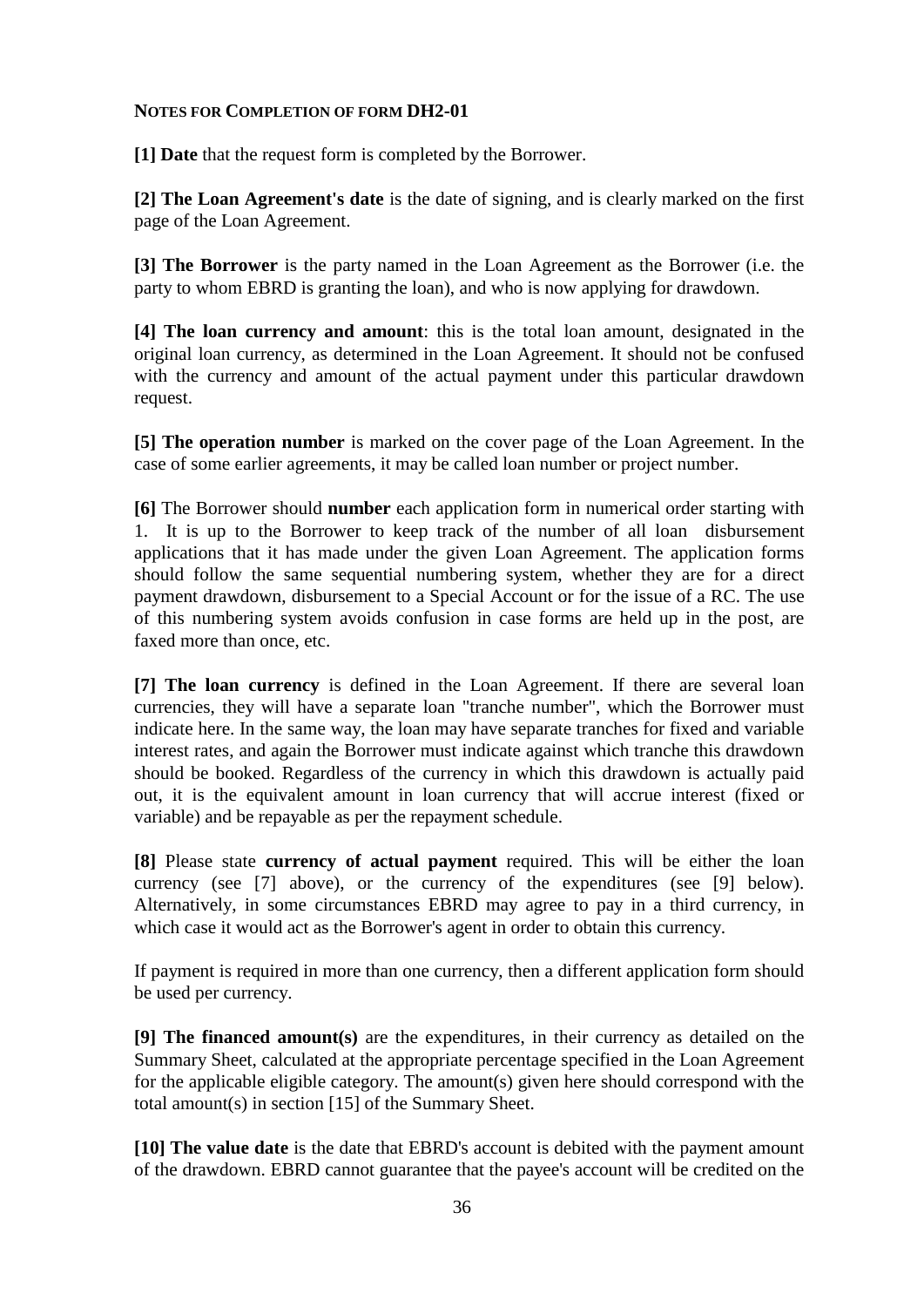same date, as this depends on the procedures adopted by the clearing system or the recipient bank in the country of the payee. There should be 15 business days minimum between the date that EBRD receives the application and the requested value date. If in fact the payment is needed as soon as possible, instead of on a specific value date, it may be better not to give a specific date, but to put "as soon as possible" in this field [10]. In this case EBRD will make the payment in any case within 15 business days, but earlier if possible. (Please note payment can only be guaranteed within 15 business days if the disbursement application is correct and complete.)

**[11]** The drawdown is paid out to **the payee**. Normally the payee will be the Supplier, but if the enclosed documentation (see the Summary Sheet) provides evidence that the Borrower has already paid the Supplier, then payment can be made to the Borrower.

**[12] The payee's account name** in most cases will simply be the name of the payee.

**[13] The payee's account number** is mandatory required to avoid delays. It is possible that banks will refuse to make payment if the payee's account number is not given in the payment instructions.

**[14] The payee's bank** is the bank where the payee's account is held. Please indicate bank name and town.

**[15]** Instead of the **address**, the sort code or SWIFT code can be given.

**[16] The correspondent bank** of the payee's bank is only required if payment is **not** to be made in the currency of the country where the payee's bank is located. In that case, the correspondent bank is the bank, located in the country of the payment currency, with which the payee's bank holds an account.

**[17]** Instead of an **address**, the sort code or SWIFT code of the correspondent bank can be given.

**[18] The payee's bank's account name** in most cases will simply be the name of the payee's bank.

**[19] The payee's bank's account number** is essential if the payee bank holds more than one account with the correspondent bank, or if it is not a member of SWIFT (the international electronic payment settlement system). Otherwise this number is useful but not mandatory. Where applicable the IBAN No. (International Bank Account Number) should be quoted.

**[20] The payment reference** which EBRD will send with the payment helps the payee to identify the payment. If no specific reference is requested, EBRD will mention the Borrower's name and the contract number.

**[21] Signature.** The application should be signed off by or on behalf of the Borrower by an authorised signatory. For information on the signature requirements, please see section 2.1, points 2 and 3.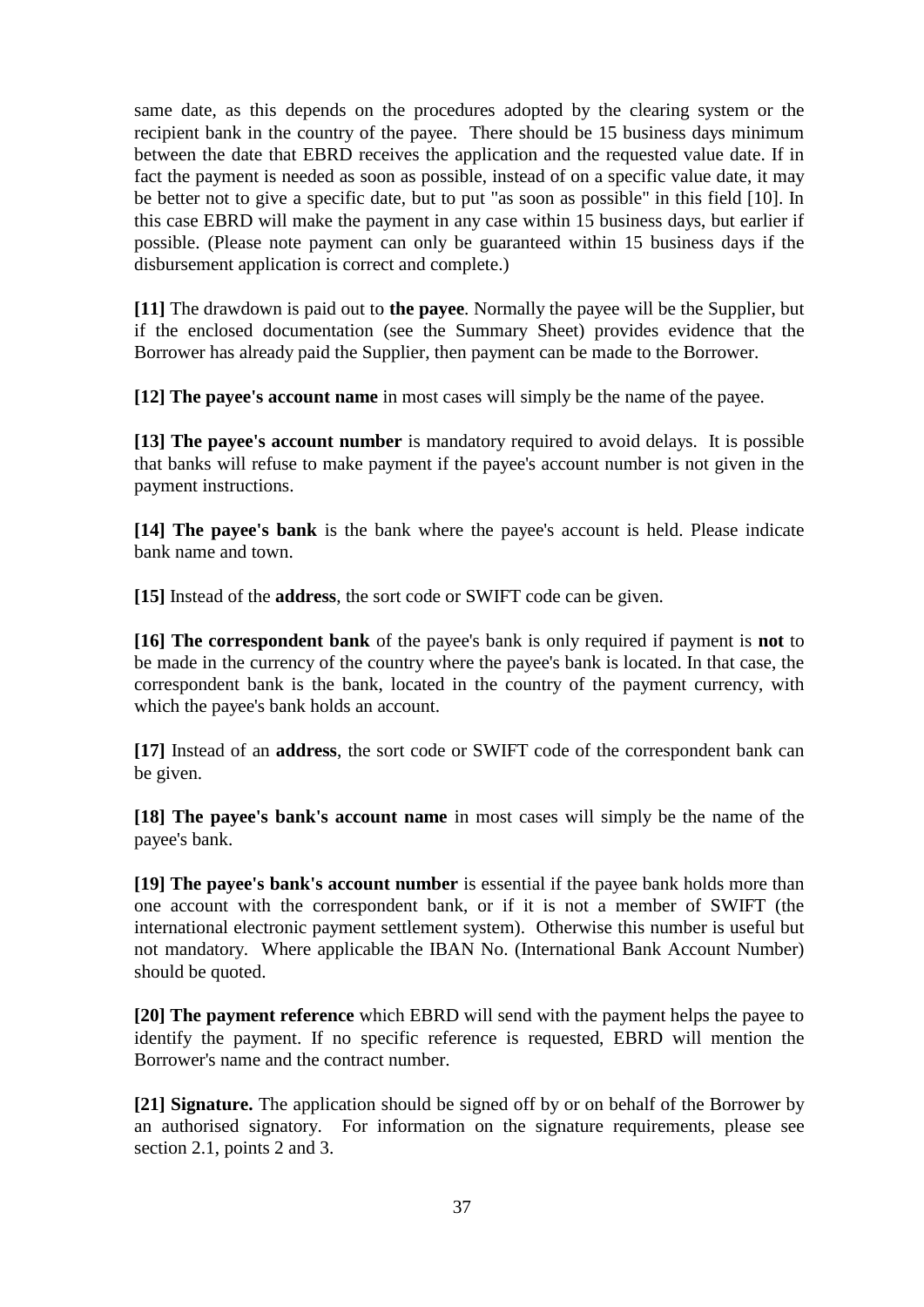**[22] The Summary Sheets** list all the items of documentation enclosed to support the disbursement application. If there is more than one invoice, it is advisable to use a separate Summary Sheet per category.

**[23] The documentation items** (contracts, invoices*,* receipts, etc.) are to be numbered and presented in the same order as they appear on the Summary Sheets. Their total number should be indicated here to facilitate EBRD's review.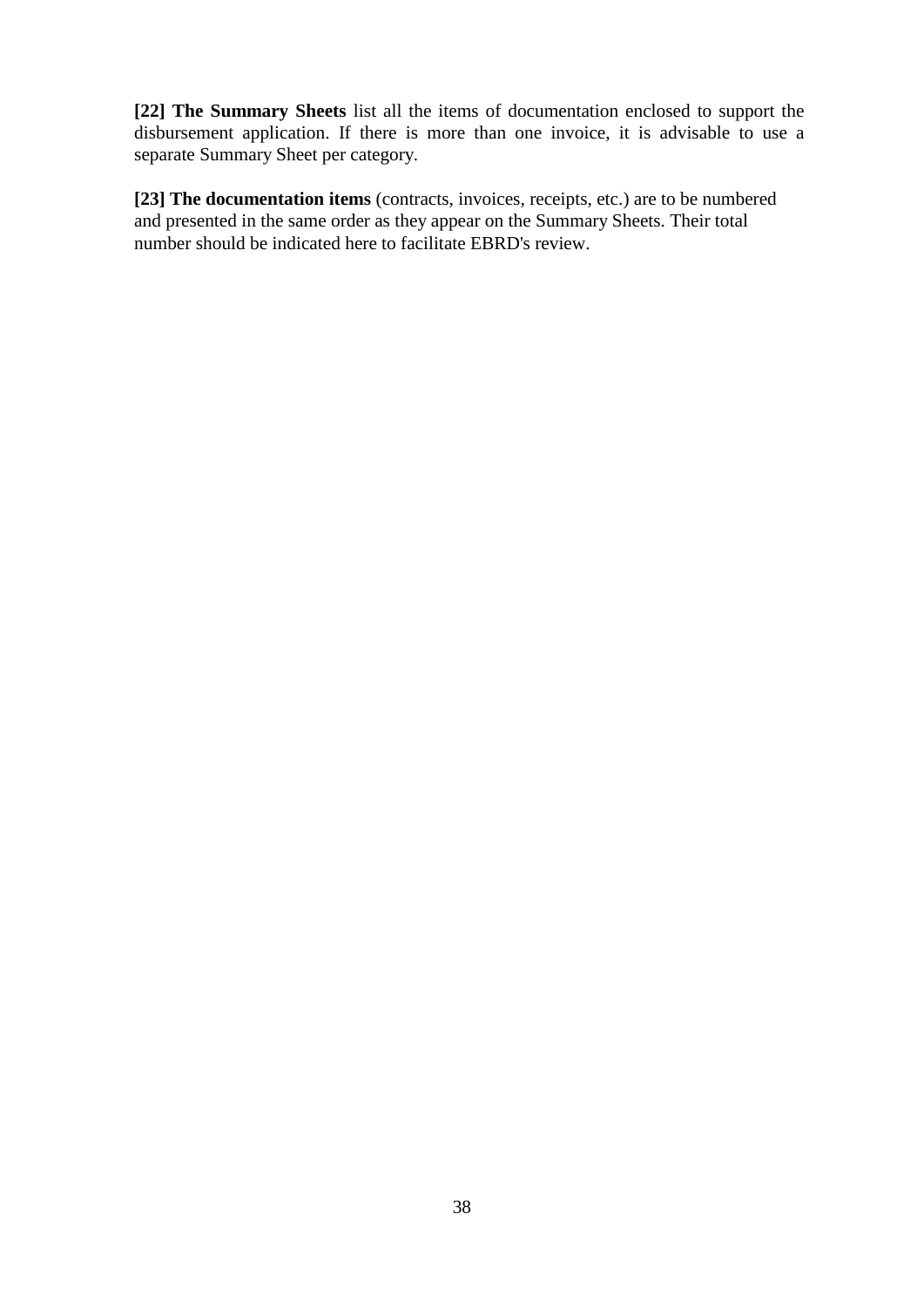# **EUROPEAN BANK FOR RECONSTRUCTION AND DEVELOPMENT**

# **DISBURSEMENT APPLICATION SUMMARY SHEET [FORM DH2-02]**

| <b>Borrower Name:[1]</b> |                    |                                   | <b>Operation No :</b><br>$[3]$ | <b>Application No:</b> [4]                        |                                                  |                                   |                                         |  |
|--------------------------|--------------------|-----------------------------------|--------------------------------|---------------------------------------------------|--------------------------------------------------|-----------------------------------|-----------------------------------------|--|
|                          |                    |                                   |                                |                                                   |                                                  | <b>Disbursement</b>               | (ref.no./ name/ %                       |  |
|                          | Date: [2]          |                                   |                                | <b>Summary Sheet</b>                              | <b><u>No:</u></b> [5]                            | Category: [6]                     |                                         |  |
| <b>Item</b>              | <b>Description</b> | <b>Contract/Purchase</b><br>Order | <b>Name and Address</b><br>of  | <b>Brief Description</b>                          | <b>Currency</b><br>and Total<br><b>Amount of</b> | Currency&Amount<br>of<br>Eligible | <b>Amount of</b><br><b>Financing in</b> |  |
| N <sub>0</sub>           | of Item            | <b>No. and Date</b>               | <b>Contractor/Supplier</b>     | of Goods, Works<br><b>Contract</b><br>or Services |                                                  | <b>Expenditure</b>                | currency<br>of expenditure              |  |
| $[7]$                    | [8]                | [9]                               | $[10]$                         | $[11]$                                            | $[12]$                                           | $[13]$                            | $[14]$                                  |  |
|                          |                    | <b>Signature</b>                  |                                |                                                   |                                                  |                                   | TOTAL (per<br>currency)<br>$[15]$       |  |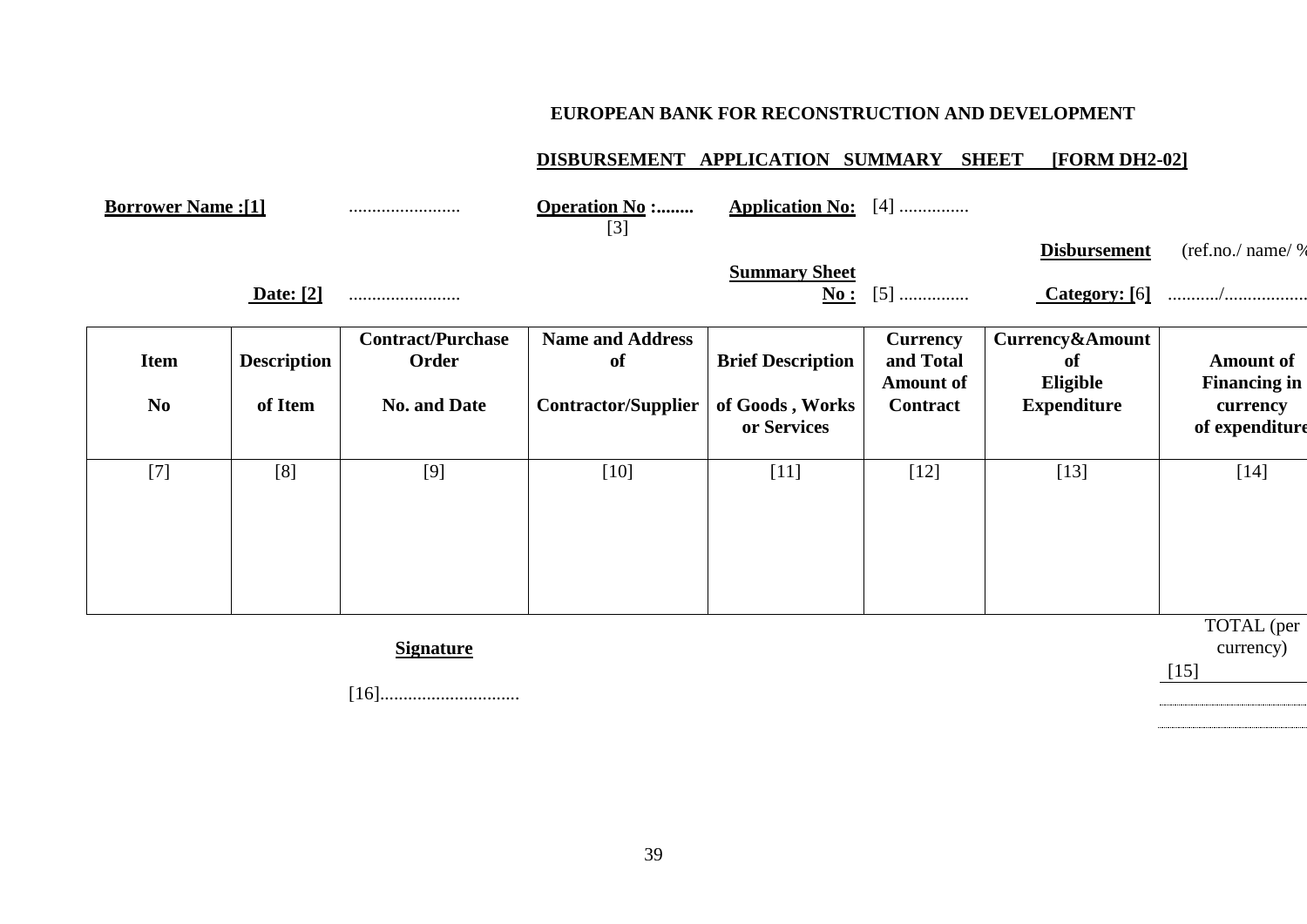#### **NOTES FOR COMPLETION OF DH2-02**

**[1] Name.** Borrower's name.

**[2] Date.** Date of application.

**[3] Operation number.** From the cover page of the Loan Agreement.

**[4] Application number.** This is the disbursement application number.

**[5] Summary Sheet number.** For each disbursement application, the Summary Sheets should be numbered starting from 1, and their total number noted on the disbursement application.

**[6] Disbursement category.** This is the category of expenditures of the project, to be financed out of the proceeds of the requested drawdown. Please consult the Loan Agreement to find the name and reference number of the category, and the percentage of expenditures to be financed (for example, "category no. (3b), equipment, 60%").

If one disbursement application covers expenditures from more than one category, then a separate Summary Sheet is to be used for each category.

**[7] Item number.** All document items (invoices, contracts, receipts, etc.) should be presented in the same order as they appear on the Summary Sheet(s). To facilitate identification, the documents should be numbered, starting with 1, 2, 3, etc., for each new disbursement application, and this number should be clearly marked on the document itself. The total number of items for the total of all Summary Sheets is noted on the disbursement application form.

**[8] Description of item.** Please describe each item, e.g. "invoice", "receipt", "engineer's certificate", "translation of [...]", etc.

**[9] Contract/purchase order number and date.** It is recommended that the contract is given a number when it is drawn up between the Borrower and the contractor. EBRD will adopt this number for its own record keeping. If the contract has not been given an original number, EBRD will allocate it a number and advise the Borrower at the time of approval. If the Borrower does not know the number at the time of completing the Summary Sheet, this part can be left for EBRD to complete.

The date of the contract/purchase order should also be given in this column.

**Note**: the same contract may appear in more than one disbursement application, if delivery of the Goods, works or services (see [11]), and therefore payment for these Goods, etc., is made in stages.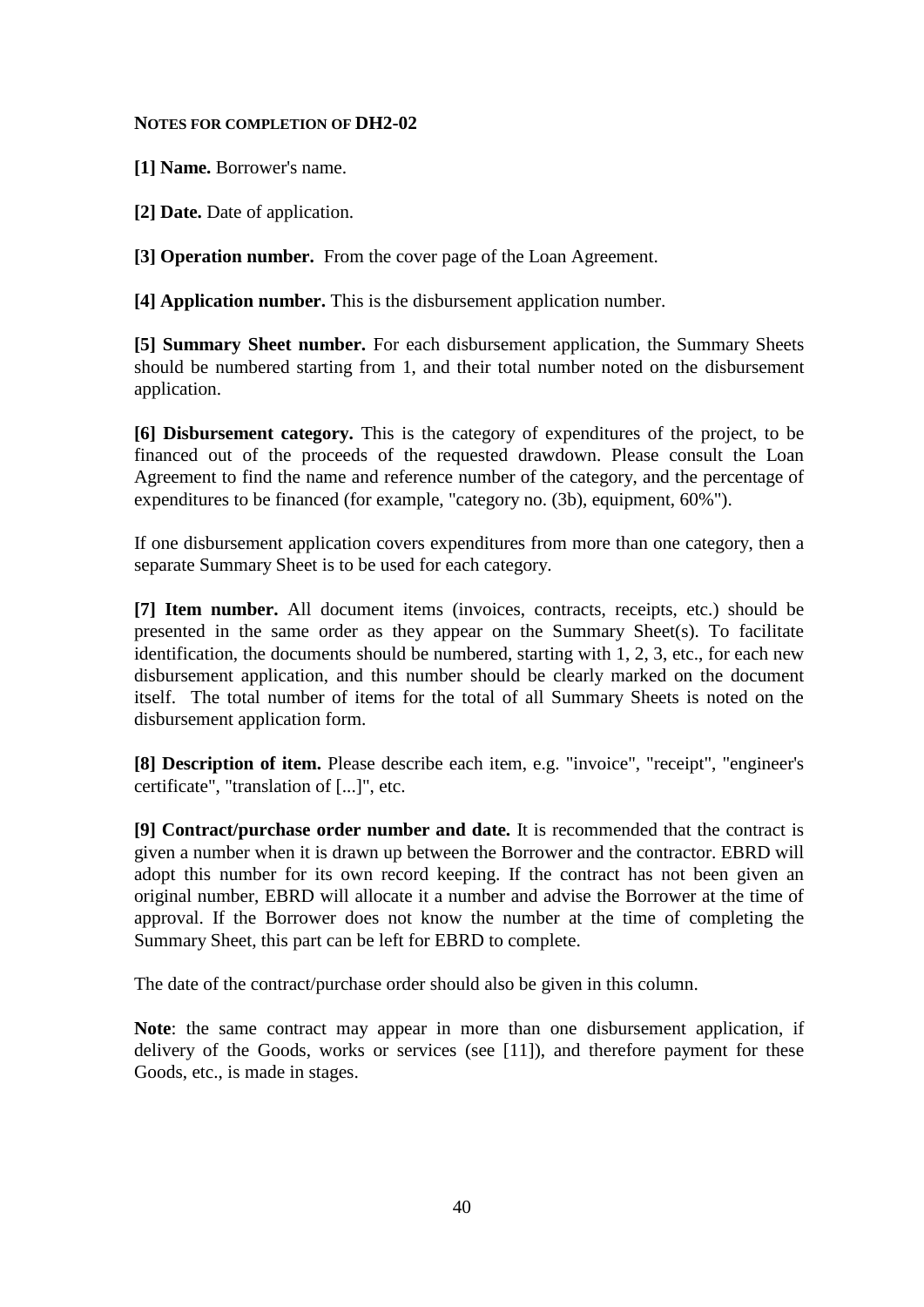**[10] Name and address of contractor/Supplier.** Name and address of Borrower's counterparty (contractor, Supplier or consultant) in the contract/purchase order as described in [9].

**[11] Brief description of goods, works or services.** These goods, works or services should correspond to the details provided in the contract or other documents presented, and should fall within the category indicated in [6].

**[12] Currency and total amount of contract.** Total amount, in original currency, of the contract listed in [9].

**[13] Currency and amount of eligible expenditure.** For each expenditure: total amount due or paid, in original currency, as covered by the invoices or other documents listed in [7] and [8]. When there is more than one "item" for each expenditure, (e.g. an invoice, certificate and receipt, all for the same expenditure), those items should be bracketed and only one amount should be shown in this column.

**[14] Amount of financing.** For each amount listed in column [13], there should be a corresponding amount in this column [14], calculated at the percentage stated in [6], corresponding to the category of this Summary Sheet. The amount of financing should be in the original currency of the contract and expenditure (columns 12 and 13). This may or may not be the same as the loan currency or the payment currency.

**[15] Total.** The amounts of financing, as listed in [14], should be added up into one total amount per currency. For direct disbursement application, amount(s) given here should correspond with the amount(s) given in [9] of the direct disbursement application form.

**[16] Signature.** The application Summary Sheet should be signed off by or on behalf of the Borrower by an authorised signatory.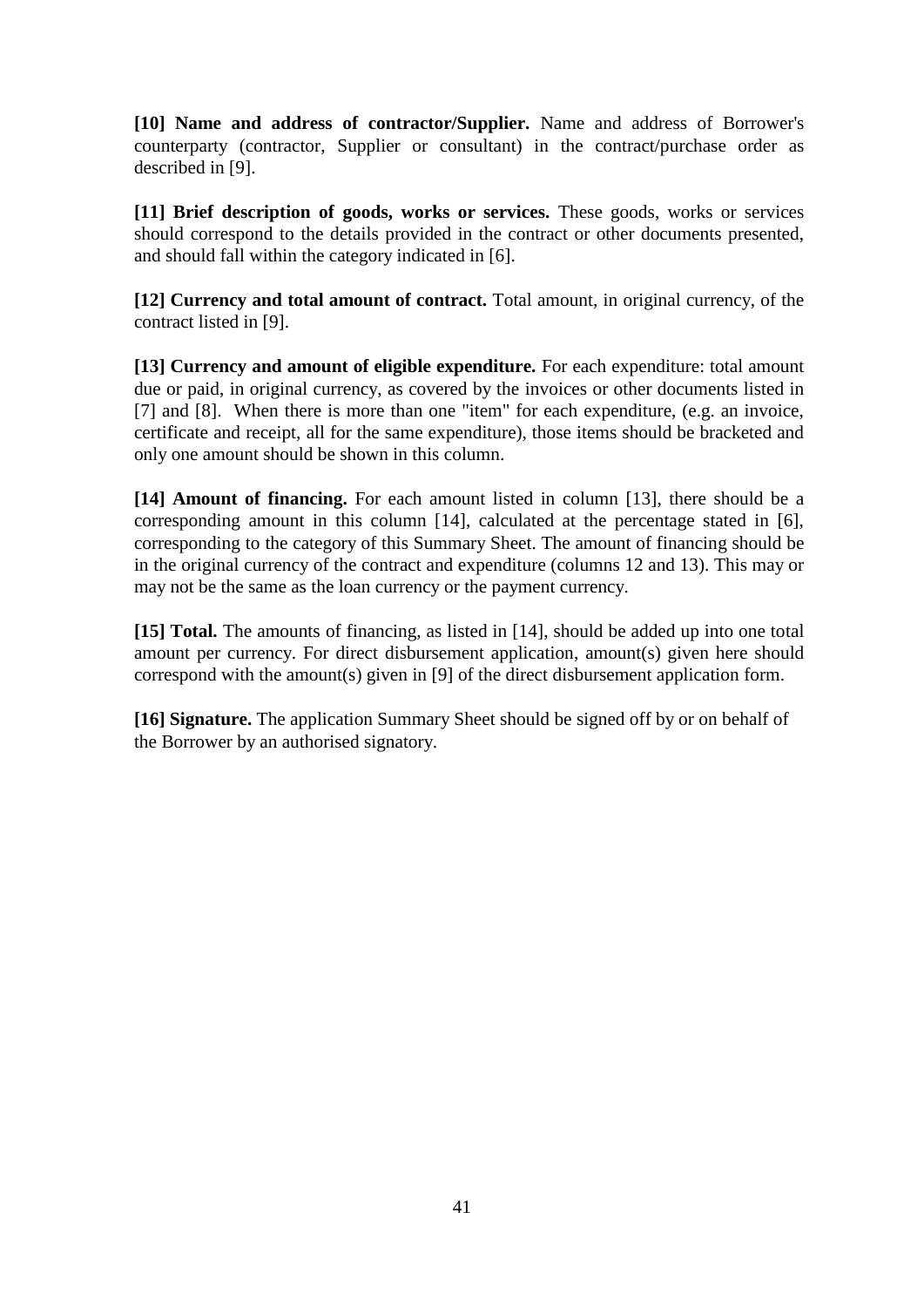# **EUROPEAN BANK FOR RECONSTRUCTION AND DEVELOPMENT**

# **STATEMENT OF EXPENDITURE SUMMARY SHEET [FORM DH2-02-SoE]**

|                         |                                                      |                                            |                                            | Application No [4]                                         |                                                    |                                               |                                                         |                                        |  |
|-------------------------|------------------------------------------------------|--------------------------------------------|--------------------------------------------|------------------------------------------------------------|----------------------------------------------------|-----------------------------------------------|---------------------------------------------------------|----------------------------------------|--|
| $[1]$<br>Date:<br>$[2]$ |                                                      | $\boxed{3}$                                | SoE Summary Sheet No: [5]                  |                                                            |                                                    | <b>Disbursement</b><br>Category: [6]          | (ref.no./ name/ %)                                      |                                        |  |
| Item<br>No              | Description<br>of Item<br>and Location<br>where held | Contract/Purchase<br>Order No.<br>and Date | Name and Address of<br>Contractor/Supplier | <b>Brief Description</b><br>of Goods, Works<br>or Services | Currency and<br><b>Total Amount</b><br>of Contract | Currency&Amount<br>of Eligible<br>Expenditure | Amount of<br>Financing in<br>currency of<br>expenditure | Amount Paid<br>in Spec A/C<br>Currency |  |
| $[7]$                   | [8]                                                  | $[9]$                                      | $[10]$                                     | $[11]$                                                     | $[12]$                                             | $[13]$                                        | $[14]$                                                  | $[16]$                                 |  |
|                         |                                                      | <b>Signature</b>                           |                                            |                                                            |                                                    | Total                                         | (per currency)<br>$[15]$                                | Total<br>$[17]$                        |  |
|                         |                                                      |                                            |                                            |                                                            |                                                    |                                               |                                                         |                                        |  |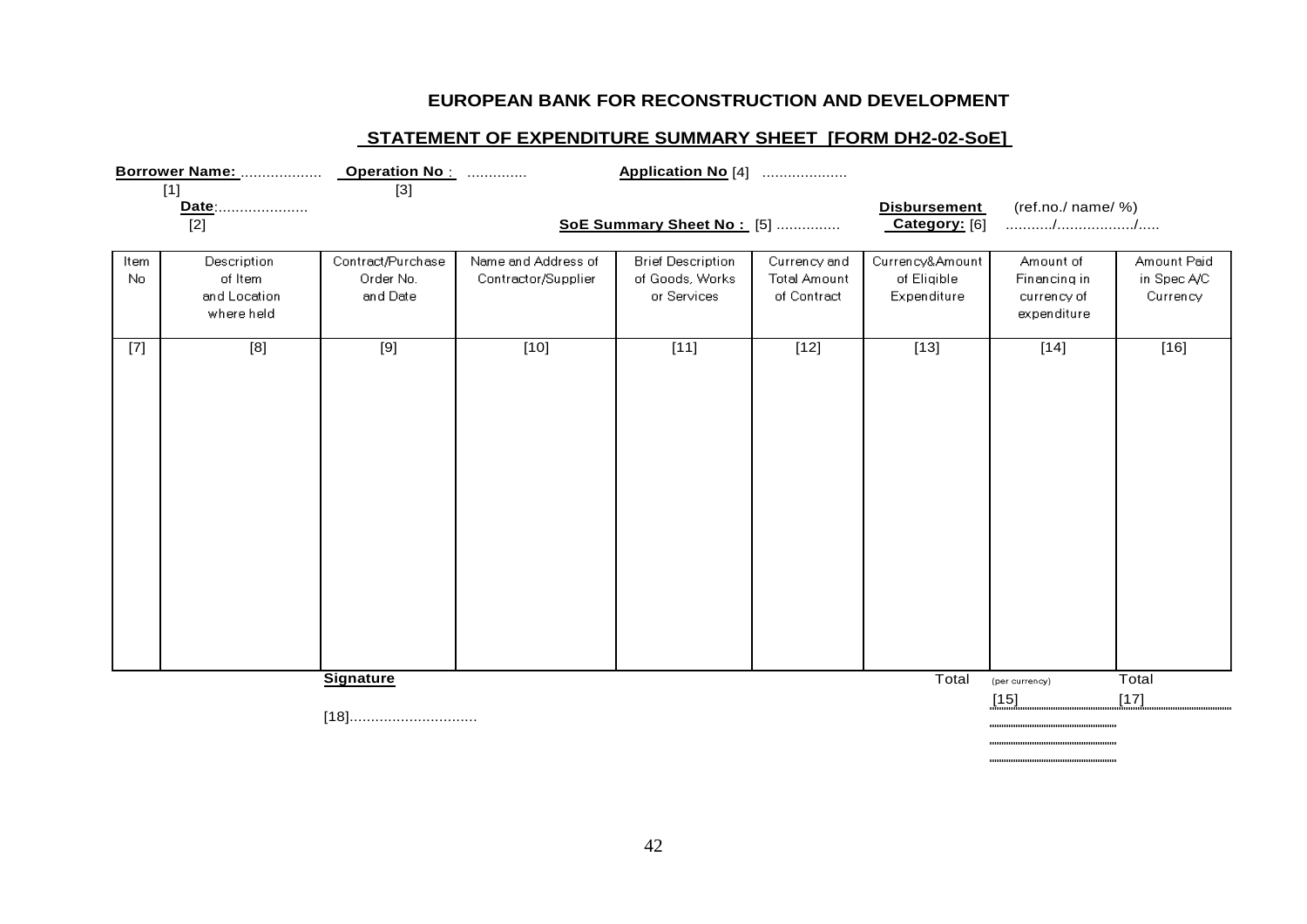#### **NOTES FOR COMPLETION OF DH2-02-SOE**

Please note that all instructions given for the completion of the standard Summary Sheet DH2-02, and any other reference or information regarding the standard Summary Sheet, also apply to the SoE Summary Sheet, with the following exception:

**[8] Description of Item and Location where held.** Each document which EBRD requires as evidence to support a disbursement application or Special Account reconciliation, as described in section 3.2.3, must be listed here, even though the Borrower is in this case not sending those documents to EBRD, Every document listed in this section is considered certified by the Borrower as being in the Borrower's possession at the time of submission of the SoE Summary Sheet, and as being kept and accounted for by the Borrower in a safe place, ready for inspection at any time by EBRD or independent auditors. The place where the document item is kept by the Borrower (i.e. the address) is to be noted on the form in this column [8].

Please remember that this form DH2-02-SoE can only be used if the Loan Agreement explicitly allows the use of the statement of expenditures. Otherwise the standard Summary Sheet DH2-02 is to be used.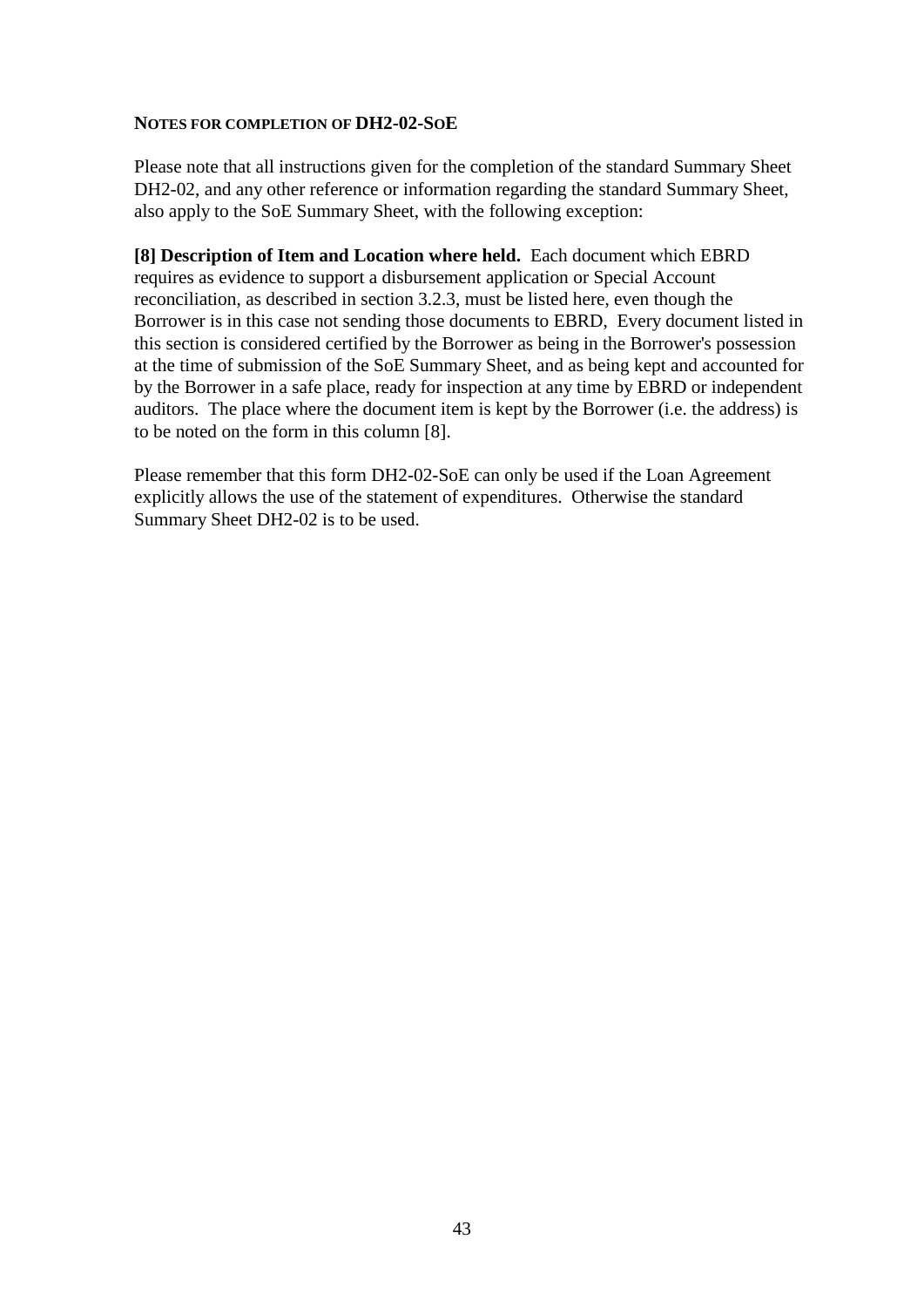## **REQUEST FOR CONFIRMATION OF COMMERCIAL BANK OPERATING THE SPECIAL ACCOUNT**

[To be typed on Borrower's letterhead]

European Bank for Reconstruction and Development One Exchange Square London EC2A 2JN United Kingdom

Attention: Operation Administration Department Fax No: +44 20 7338 7017

Date[1]

Dear Sir or Madam,

## **Re: Loan Agreement dated [2] between the European Bank for Reconstruction and Development and [3] Operation number: [4]**

With reference to the above mentioned Loan Agreement, we propose to establish the Special Account

with [5]

at [6]

The details of the Special Account are as follows:

(a)Type of account: (b)Account number: (c)Account name: (d)Account currency: (e)Payment instructions:

We hereby request confirmation that the above arrangement is satisfactory to EBRD.

Yours faithfully,

[*Signature(s) for and on behalf of Borrower*]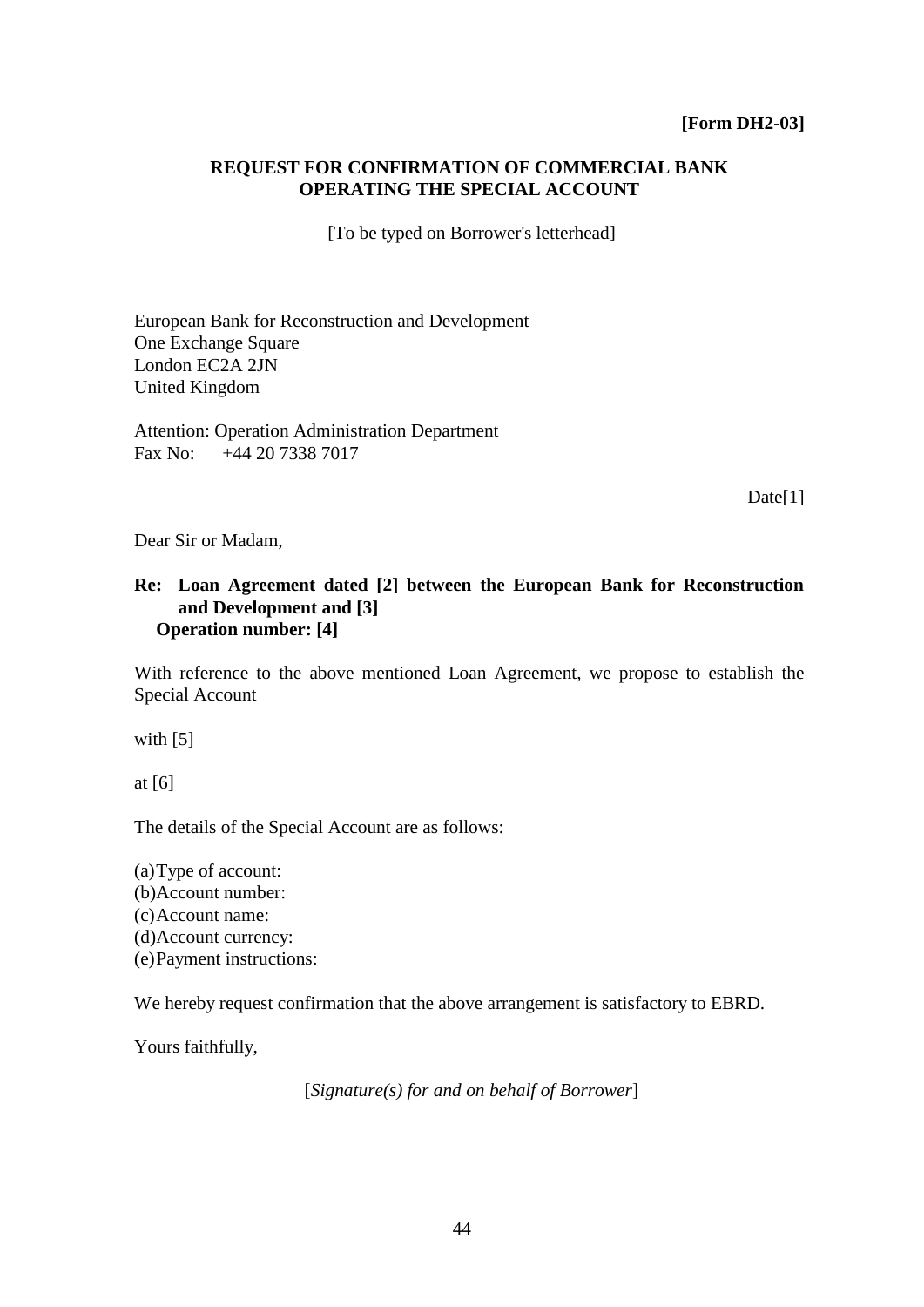#### **NOTES FOR COMPLETION OF DH2-03**

**[1]** Date on which the request form is completed by the Borrower.

**[2]** The signing date of the Loan Agreement.

**[3]** The Borrower is the party named in the Loan Agreement as the Borrower (i.e. the party to whom EBRD is extending the loan).

**[4]** The operation number is marked on the cover page of the Loan Agreement. In the case of some earlier agreements, it may be called loan number or project number.

**[5]** Enter the full name and **[6]** address of the commercial bank where the Special Account will be opened.

a) The account type should be a deposit account.

b) Please give account number if known. If the Special Account is denominated in more than one currency (the payment currency), or if the disbursement can be drawn against tranches relating to different currencies, then appropriate sub-accounts must be set up and listed here (see section 3.3.5 for more details).

c) Please give name of account, which should be the name of the Borrower, possibly with the addition of the project name.

d) The Special Account should be opened in the currency or currencies indicated in the Loan Agreement. See also b) above.

e) Please give full details of the way payments to the Special Account in the account currency will have to be made by EBRD. If the currency of the Special Account is not the currency of the country where the commercial bank is located, then full details have to be given of the commercial bank's account with a "correspondent bank" in the country of the Special Account currency.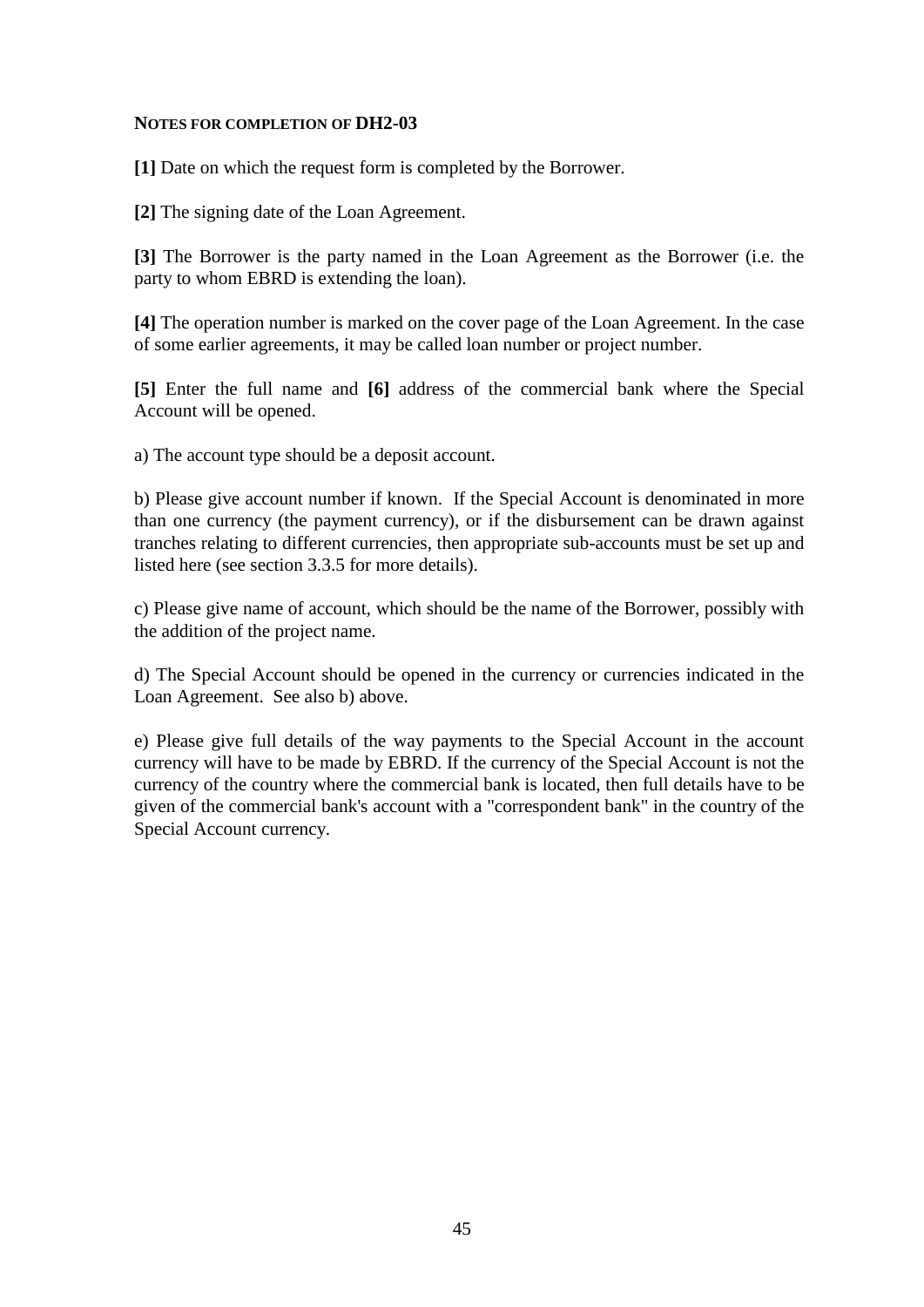# **[Form DH2-04]**

*Intentionally left blank*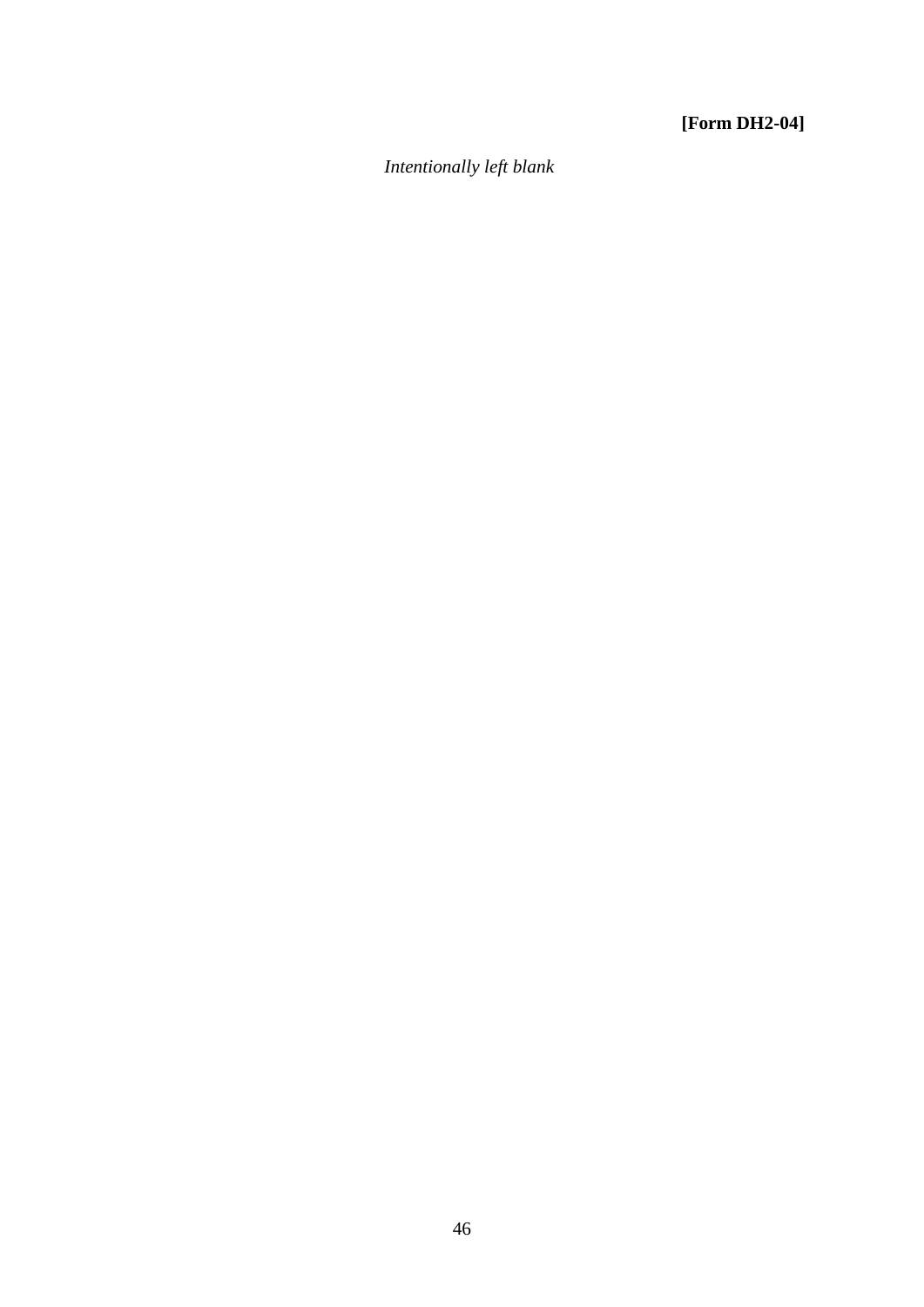# **[Form DH2-05]**

*Intentionally left blank*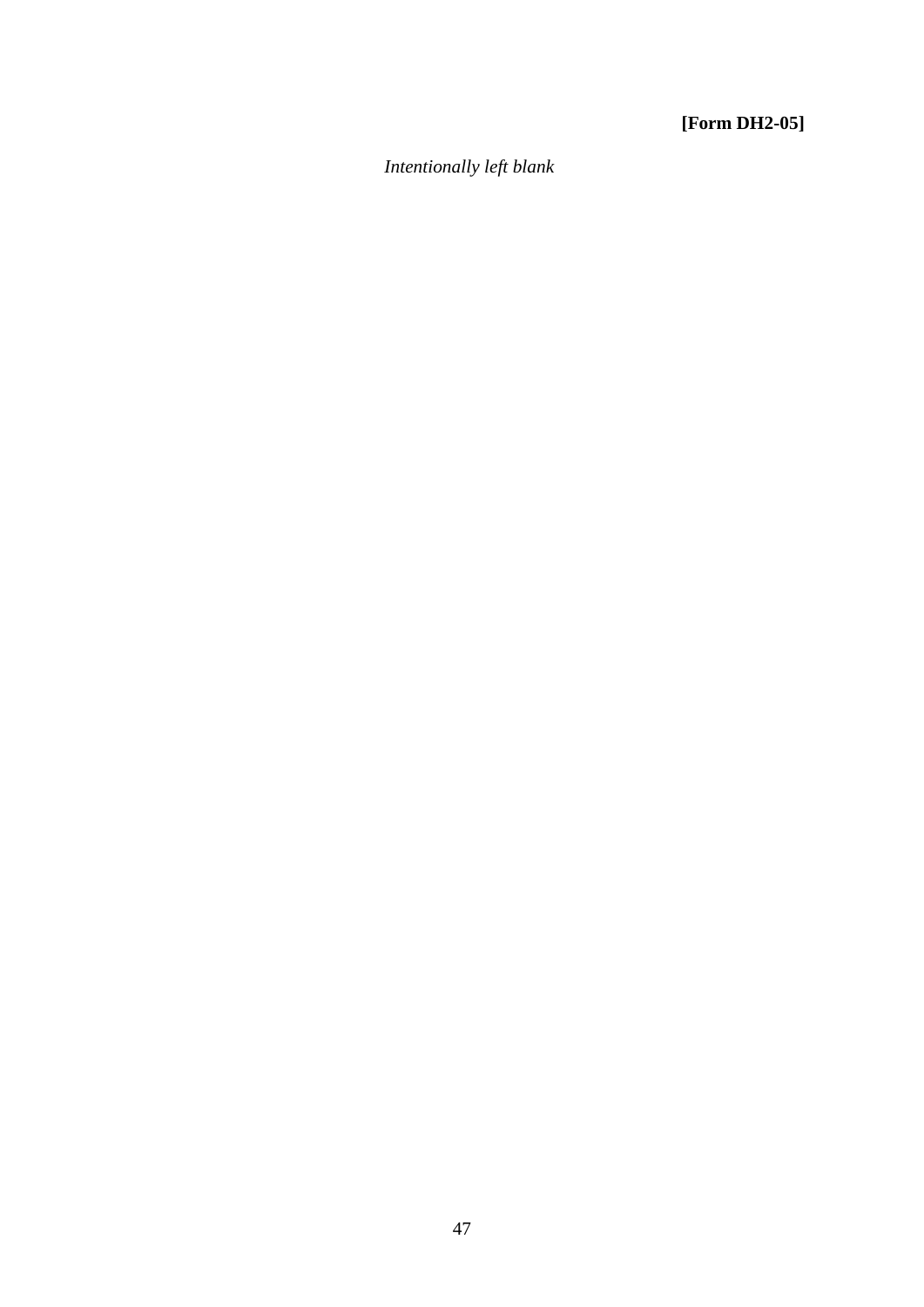# **APPLICATION FOR DISBURSEMENT TO SPECIAL ACCOUNT [Form DH2- 06]**

To: European Bank for Reconstruction and Development Date: [1] One Exchange Square London EC2A 2JN United Kingdom Attention: Operation Administration Department.

Fax No:  $+442073387017$ 

**Re: Loan Agreement dated [2] between the European Bank for Reconstruction and Development and [3] (the Borrower).**

## **Loan Currency and Amount: [4]**

Operation Number: [5] Application No.: [6]

We hereby request the following disbursement to our Special Account in accordance with the provisions of the above mentioned Loan Agreement:

(A) initial drawdown payment as defined in Schedule/Section [7] of the above mentioned Loan Agreement.

or

(B) further replenishment of the Special Account.

Loan Currency/Tranche number: [8] Payment Currency and Amount required: [9] Value date: [10]

# **Special Account Details:**

| Special Account :     | name: $[11]$    |
|-----------------------|-----------------|
|                       | number: $[12]$  |
| Special Account bank: | name: $[13]$    |
|                       | address: $[14]$ |

SWIFT Code:

# **Special Account Bank's Correspondent Details:**

Correspondent Bank name: [15] Address: [16] Account name: [17] Account number: [18] SWIFT Code:

Payment Reference: [19]

We hereby certify that we have not previously requested disbursement from the above mentioned facility to meet these expenditures.

We have not obtained and do not intend to obtain funds for this purpose out of proceeds of any other loan, credit or grant.

The goods and services covered by this application have been or are being purchased in accordance with the terms of the Loan Agreement, or in the case of a loan to a financial intermediary, the subloans have been granted in accordance with the terms of the Loan Agreement.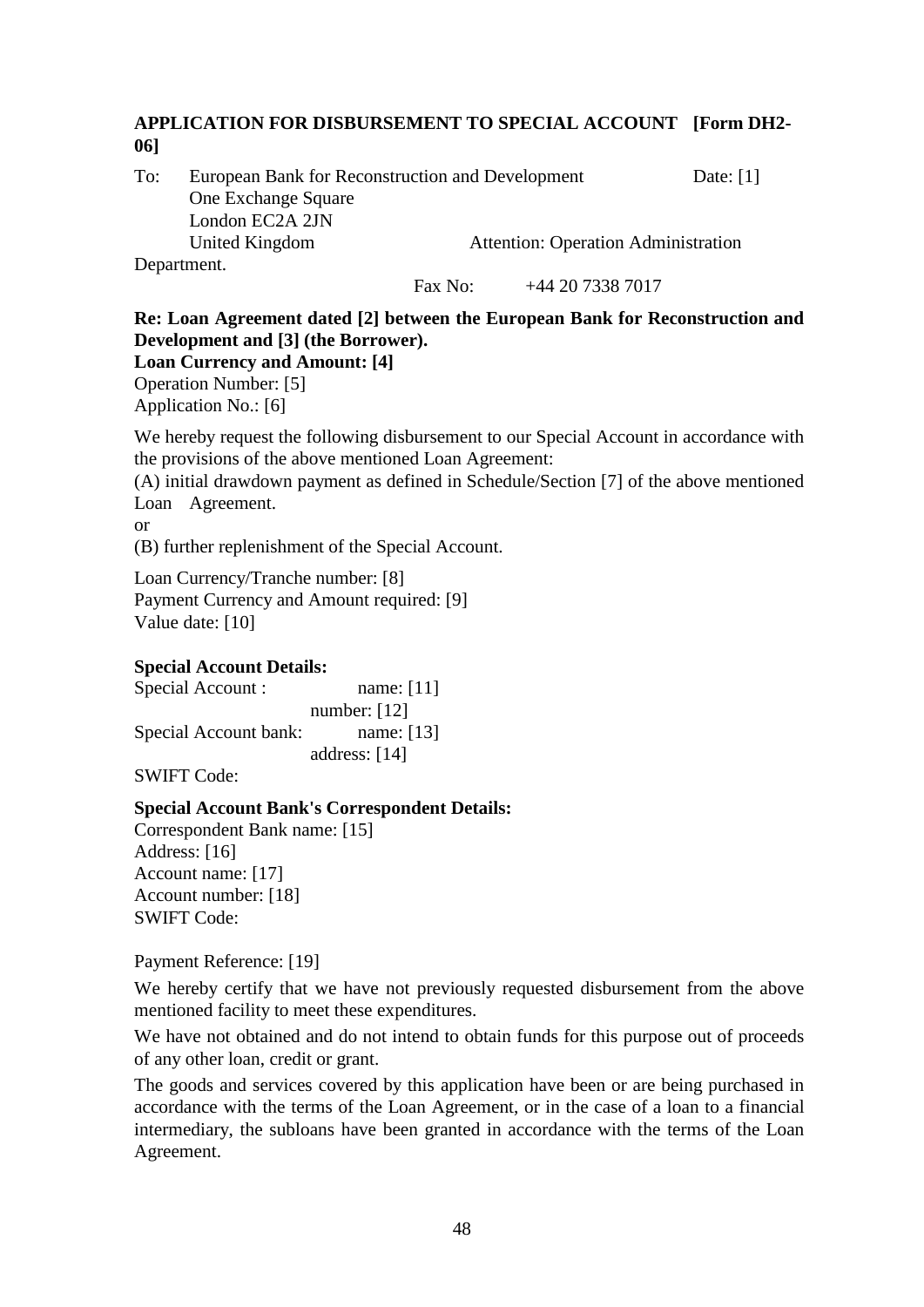We hereby confirm to EBRD that (i) we are in compliance with our obligations as set out in the Loan Agreement and (ii) that no event has occurred which is liable to affect materially and adversely our operations or financial condition or our ability to carry out the Project or to perform any of our obligations under the Loan Agreement.

[signature] for and on behalf of [20]

**Enclosures:** [not required for initial disbursement to the Special Account]...................................... - total number of Summary Sheets: [21]

- total number of items: [22]

- bank statement of account [23]

- total number of copies of foreign exchange transactions for individual payments out of the special

- account made in a currency other than the Special Account currency: [24]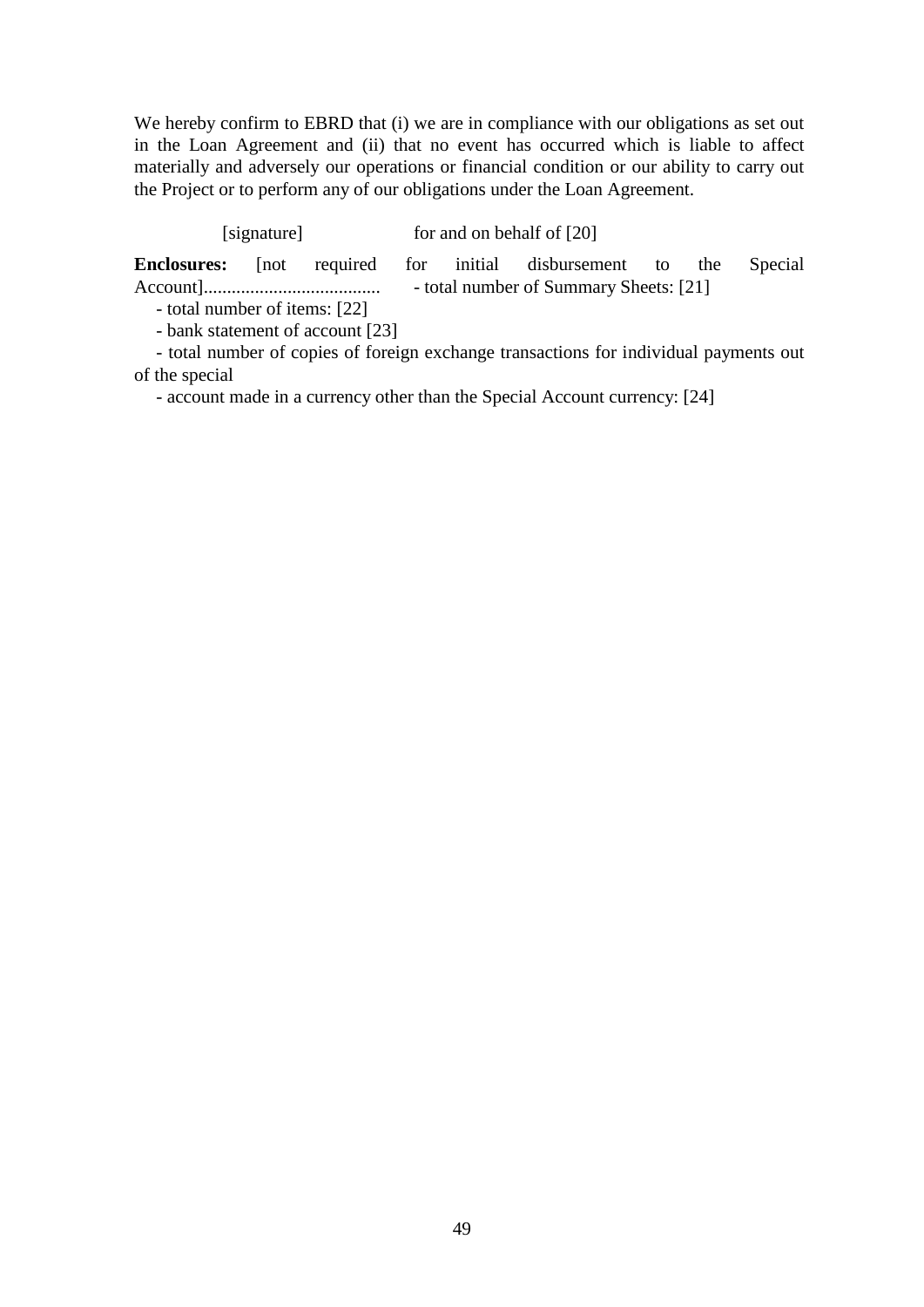#### **NOTES FOR COMPLETION OF FORM DH2-06**

**[1] Date** that the request form is completed by the Borrower.

**[2] The Loan Agreement's date** is the date of signing, and is clearly marked on the first page of the agreement.

**[3] The Borrower** is the party named in the Loan Agreement as the Borrower (i.e. the party to which EBRD is granting the loan), which is now applying for drawdown payment.

**[4] The loan currency and amount** is the total loan amount, designated in the original loan currency, as determined in the Loan Agreement. It should not be confused with the currency and amount of the actual payment under this particular disbursement application.

**[5] The operation number** is marked on the cover page of the Loan Agreement. In the case of some older agreements, it may be called loan number or project number.

**[6]** The application form for a disbursement to Special Account should follow the same sequential numbering system as for a direct payment drawdown or for the issue of a reimbursement commitment. It is up to the Borrower to keep track of the number of all loan disbursement application which it has made under the given Loan Agreement.

**[7]** Number of the **section in the Loan Agreement** which defines the authorised allocation or maximum balance (the term depends on the date of the Loan Agreement).

**[8] The loan currency** is defined in the Loan Agreement. If there are several loan currencies, they will have a separate "tranche number", which the Borrower must indicate here. In the same way, the loan may have separate tranches for fixed and variable interest rates, and again the Borrower must indicate against which tranche this drawdown should be booked. Regardless of the currency in which this drawdown is actually paid out, it is the equivalent amount in loan currency that will accrue interest (fixed or variable) and be repayable as per the repayment schedule.

**[9]** State **currency and amount** (in figures and words) **of the actual payment** required. The currency has to be the currency of the Special Account itself, which in most cases is the same as the loan currency. (See Loan Agreement whether the Special Account can be denominated in other than loan currency.) With regard to the amount:

In the case of the initial disbursement to the Special Account, the amount must fall within the upper and lower limits of the authorised allocation which will be defined in the section of the Loan Agreement mentioned above (or the equivalent in another currency). For more recent Loan Agreements, the amount must fall between the minimum drawdown amount for Special Accounts and the maximum balance.

In the case of further replenishments of the Special Account, the payment amount is the difference between (a) the new balance required (which again has to fall between the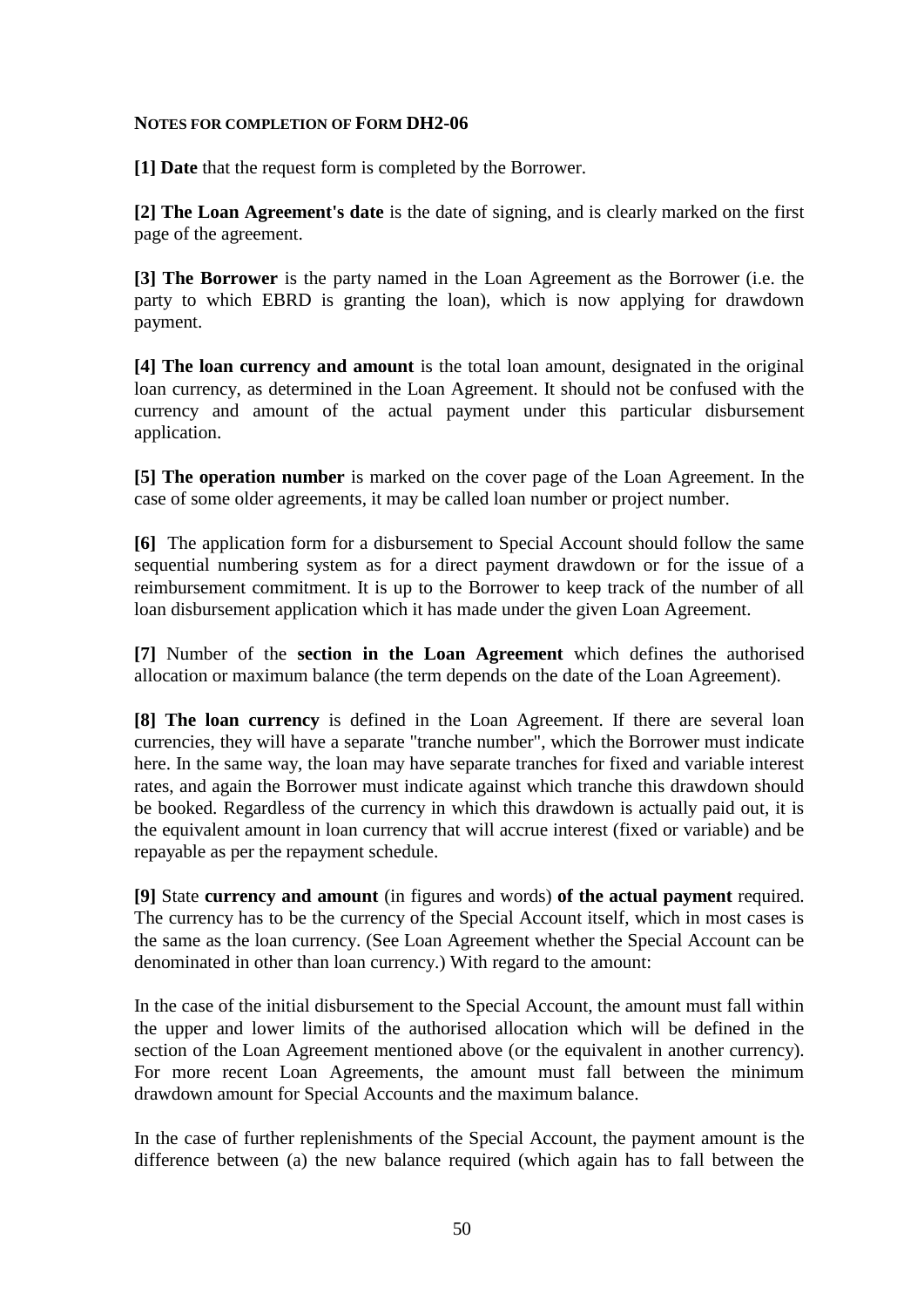upper and lower limits set out in the Loan Agreement) and (b) the current balance of the Special Account.

**[10] The value date** is the date that EBRD's account is debited with the payment amount of the drawdown. EBRD cannot guarantee that the payee's account will be credited on the same date, as this depends on the procedures adopted by the clearing system or the recipient bank in the country of the payee.

There should be minimum 15 business days between the date that EBRD receives the application, and the requested value date. If in fact the payment is needed as soon as possible, instead of on that specific value date, it may be better not to give a specific date, but to put "as soon as possible" in this field (10). In that case EBRD will make the payment in any case within 15 business days, but earlier if possible.

**[11] The account name** will most likely be the Borrower's name, possibly with some additional title.

**[12] The Special Account number** will have been allocated by the Special Account bank. Please indicate the sub-account number if appropriate (see section 3.3.5).

**[13] The Special Account bank** is the commercial bank with which the Borrower has opened his Special Account, as previously advised to EBRD.

**[14]** Instead of an **address**, the sort code or SWIFT code of the Special Account bank can be given.

**[15] The correspondent bank** of the Special Account bank is only required if payment is **not** to be made in the currency of the country where the Special Account Bank is located. In that case, the correspondent bank is the bank, located in the country of the payment currency, with which the Special Account bank holds an account.

**[16]** Instead of an **address**, the sort code or SWIFT code of the correspondent bank can be given.

**[17] The Special Account bank's account name** in most cases will simply be the name of the Special Account bank.

**[18] The Special Account bank's account number** is essential if the Special Account bank holds more than one account with its correspondent bank, or if it is not a member of SWIFT (the international electronic payment settlement system). Otherwise the number is useful but not mandatory.

**[19] The payment reference** which EBRD will send with the payment helps the Special Account bank to identify the payment. If no specific reference is requested, EBRD will mention the Borrower's name.

**[20]: Signature.** The application Summary Sheet should be signed off by or on behalf of the Borrower. For information on the signature requirements, please see section 2.1, points 2 and 3.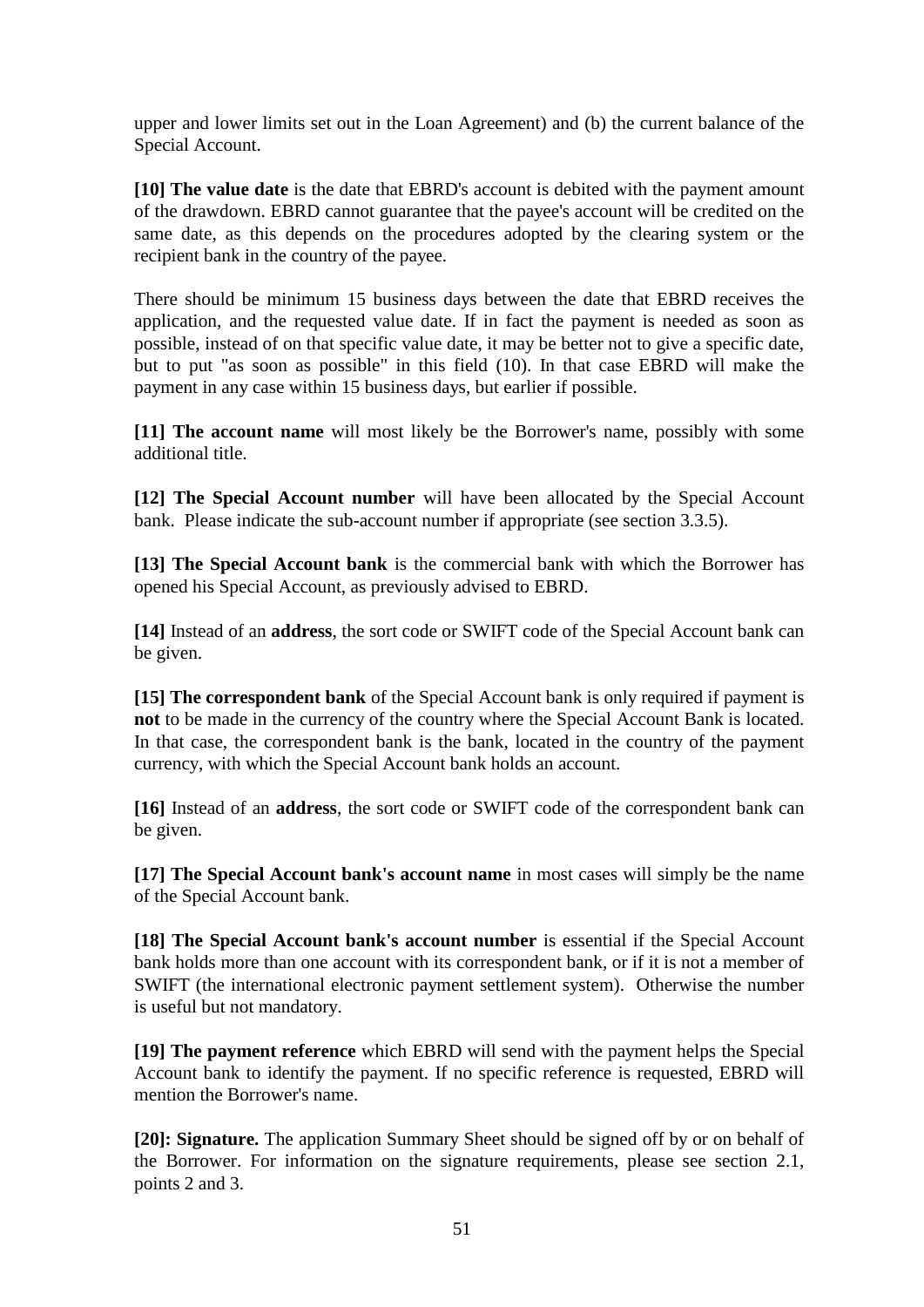**[21] The Summary Sheets** list all the items of documentation (see [22]) enclosed to support the application for replenishment of the Special Account. A separate Summary Sheet should be used per category. The total amount of financing as detailed on the Summary Sheets should correspond to the amount which has been withdrawn by the Borrower from the Special Account since the previous drawdown payment to the Special Account.

**[22] The items of documentation (invoices, receipts etc.)** are to be numbered and presented in the same order as they appear on the Summary Sheets.

**[23]** The application for replenishment should be accompanied by an **account statement** issued by the Special Account bank, clearly demonstrating how the funds have been used (which is to agree with the invoices and receipts submitted - see [22]) since the previous disbursement to the Special Account.

**[24]** For payments made out of the Special Account in a currency other than the currency of the Special Account, the Borrower should obtain from the Special Account bank copies of the **foreign exchange transactions** made by the Special Account bank, selling amounts in Special Account currency to buy the currencies and amounts required to pay the original expenditures. This evidence is required for payments of an equivalent of at least EUR 10,000.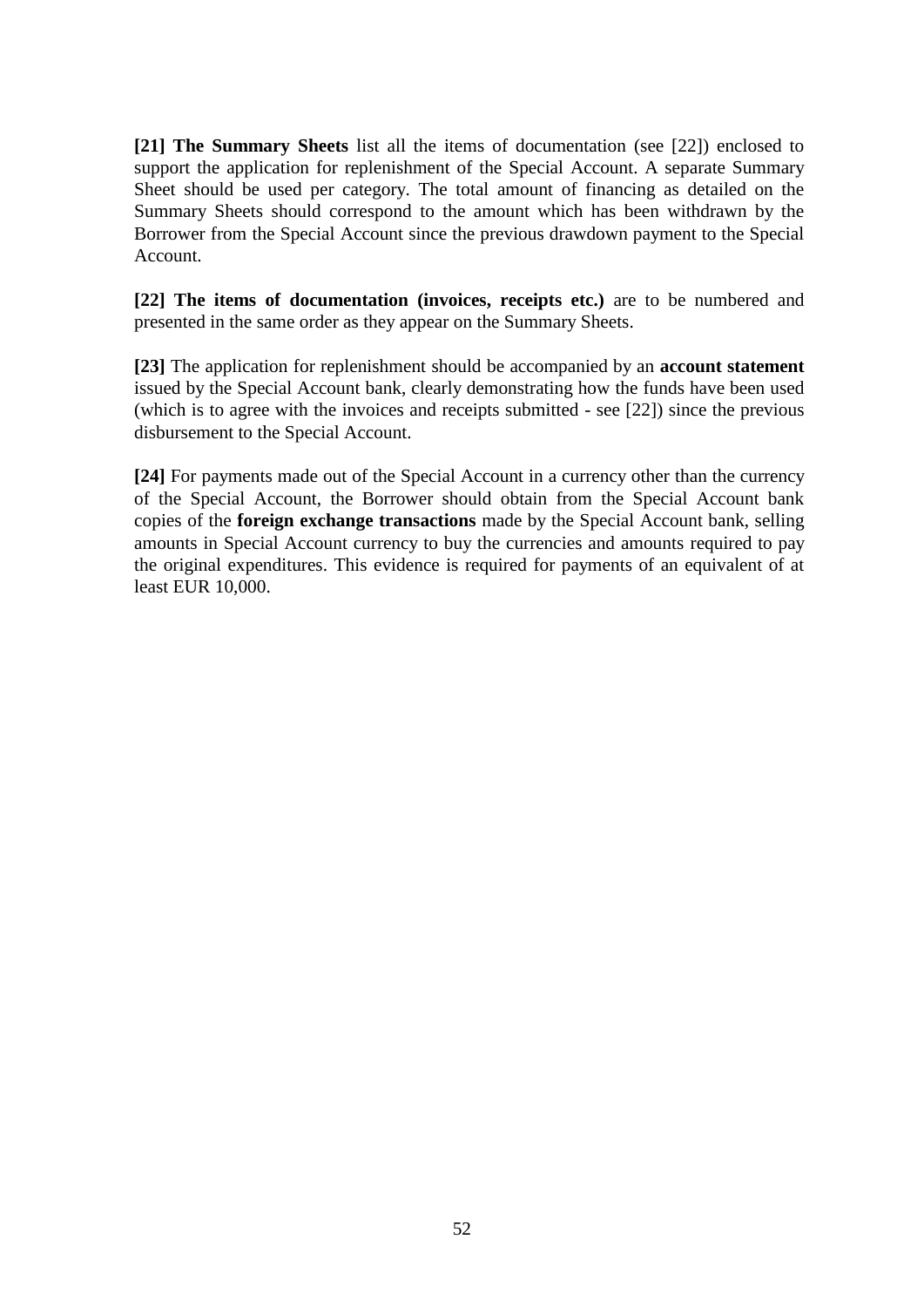## **EUROPEAN BANK FOR RECONSTRUCTION AND DEVELOPMENT**

# **DISBURSEMENT APPLICATION SUMMARY SHEET [FORM DH2-02-SA]**

| <u>:[1]</u>      | <b>Borrower Name</b> |                          | <b>Operation No :</b><br>$[3]$ | <b>Application No:</b> $[4]$   |                               |                         |                                         |                        |
|------------------|----------------------|--------------------------|--------------------------------|--------------------------------|-------------------------------|-------------------------|-----------------------------------------|------------------------|
|                  |                      |                          |                                |                                |                               | <b>Disbursement</b>     | $(\text{ref.no.}/\text{name}/\%)$       |                        |
|                  | <b>Date:</b> [2]     |                          |                                | <b>Summary Sheet</b><br>No:    | $[5]$                         | $\text{Category: } [6]$ |                                         |                        |
|                  |                      | <b>Contract/Purchase</b> | <b>Name and Address</b>        |                                | <b>Currency</b>               | Currency&Amount         |                                         | <b>Amount</b>          |
| <b>Item</b>      | <b>Description</b>   | Order                    | of                             | <b>Brief Description</b>       | and Total<br><b>Amount of</b> | of<br>Eligible          | <b>Amount of</b><br><b>Financing in</b> | Paid<br>in Special     |
| N <sub>0</sub>   | of Item              | <b>No. and Date</b>      | <b>Contractor/Supplier</b>     | of Goods, Works<br>or Services | Contract                      | <b>Expenditure</b>      | currency<br>of expenditure              | A/C<br><b>Currency</b> |
| $[7]$            | [8]                  | [9]                      | $[10]$                         | $[11]$                         | $[12]$                        | $[13]$                  | $[14]$                                  | $[16]$                 |
| <b>Signature</b> |                      |                          |                                |                                |                               | TOTAL (per<br>currency) | Total                                   |                        |
|                  |                      |                          |                                |                                |                               |                         |                                         |                        |

[18]..............................

 $[15]$  [17]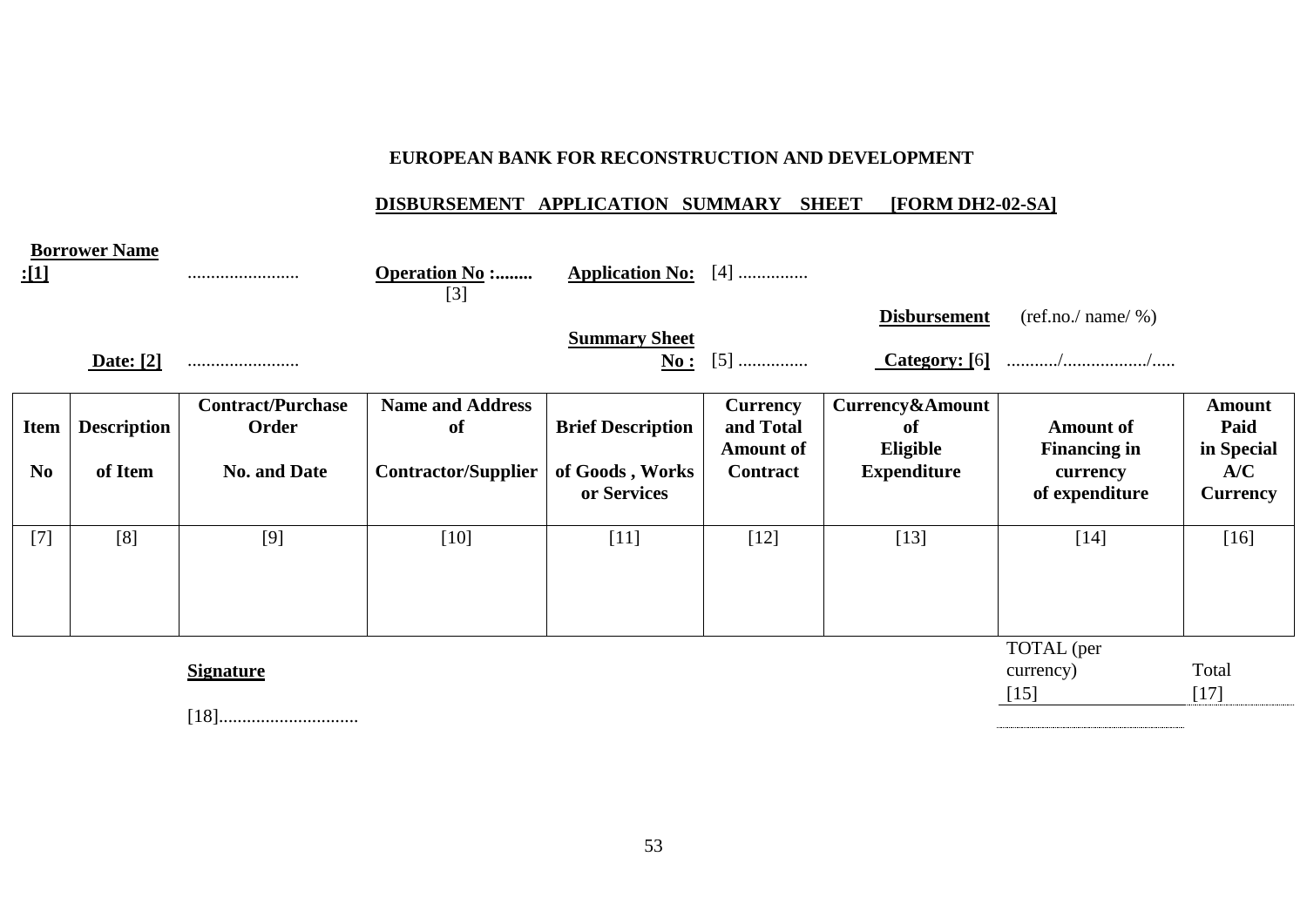#### **NOTES FOR COMPLETION OF DH2-02-SA**

**[1] Name.** Borrower's name.

**[2] Date.** Date of application.

**[3] Operation number.** From the cover page of the Loan Agreement.

**[4] Application number.** This is the disbursement application number.

**[5] Summary Sheet number.** For each disbursement application, the Summary Sheets should be numbered starting from 1, and their total number noted on the disbursement application.

**[6] Disbursement category.** This is the category of expenditures of the project, to be financed out of the proceeds of the requested drawdown. Please consult the Loan Agreement to find the name and reference number of the category, and the percentage of expenditures to be financed (for example, "category no. (3b), equipment, 60%").

If one disbursement application covers expenditures from more than one category, then a separate Summary Sheet is to be used for each category.

**[7] Item number.** All document items (invoices, contracts, receipts, etc.) should be presented in the same order as they appear on the Summary Sheet(s). To facilitate identification, the documents should be numbered, starting with 1, 2, 3, etc., for each new disbursement application, and this number should be clearly marked on the document itself. The total number of items for the total of all Summary Sheets is noted on the disbursement application form.

**[8] Description of item.** Please describe each item, e.g. "invoice", "receipt", "engineer's certificate", "translation of [...]", etc.

**[9] Contract/purchase order number and date.** It is recommended that the contract is given a number when it is drawn up between the Borrower and the contractor. EBRD will adopt this number for its own record keeping. If the contract has not been given an original number, EBRD will allocate it a number and advise the Borrower at the time of approval. If the Borrower does not know the number at the time of completing the Summary Sheet, this part can be left for EBRD to complete.

The date of the contract/purchase order should also be given in this column.

**Note**: the same contract may appear in more than one disbursement application, if delivery of the goods, works or services (see [11]), and therefore payment for these goods, etc., is made in stages.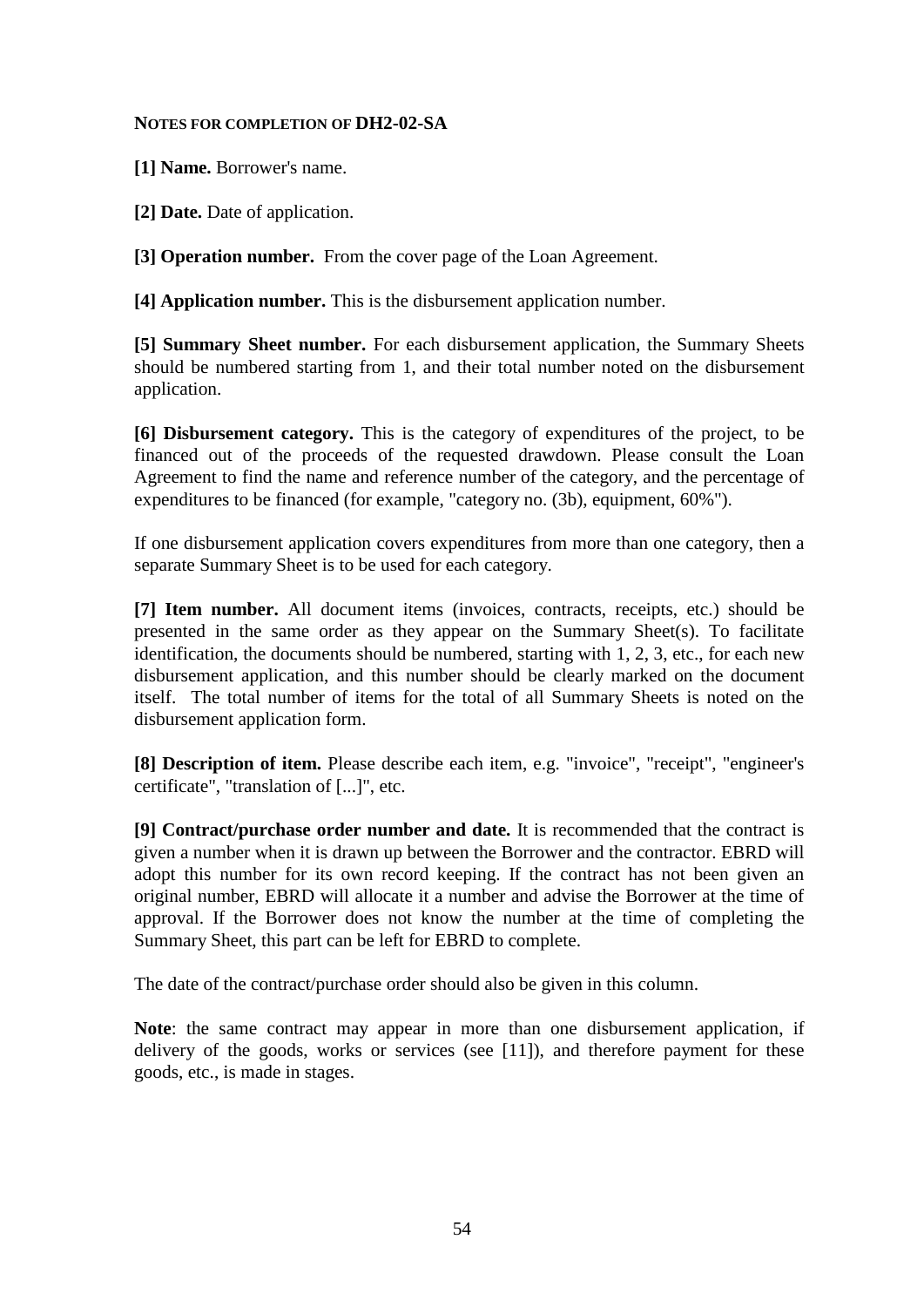**[10] Name and address of contractor/Supplier.** Name and address of Borrower's counterparty (contractor, Supplier or consultant) in the contract/purchase order as described in [9].

**[11] Brief description of goods, works or services.** These goods, works or services should correspond to the details provided in the contract or other documents presented, and should fall within the category indicated in [6].

**[12] Currency and total amount of contract.** Total amount, in original currency, of the contract listed in [9].

**[13] Currency and amount of eligible expenditure.** For each expenditure: total amount due or paid, in original currency, as covered by the invoices or other documents listed in [7] and [8]. When there is more than one "item" for each expenditure, (e.g. an invoice, certificate and receipt, all for the same expenditure), those items should be bracketed and only one amount should be shown in this column.

**[14] Amount of financing.** For each amount listed in column [13], there should be a corresponding amount in this column [14], calculated at the percentage stated in [6], corresponding to the category of this Summary Sheet. The amount of financing should be in the original currency of the contract and expenditure (columns 12 and 13). This may or may not be the same as the loan currency or the payment currency.

**[15] Total.** The amounts of financing, as listed in [14], should be added up into one total amount per currency. For direct disbursement application, amount(s) given here should correspond with the amount(s) given in [9] of the direct disbursement application form.

# **Columns [16] and [17] are only required for applications for replenishment to the Special Account or any other Special Account reconciliation:**

**[16] Amount paid in special account currency.** This is the amount, as shown on the bank account statement, which has been debited from the special account to pay the appropriate percentage of the eligible expenditure. If the eligible expenditure is in a currency different from the special account currency (in other words, if the amount and currency in column 14 is different from that in column 16) then a copy of the foreign exchange transaction concluded by the special account bank should be included for any amounts over an equivalent of EUR 10,000. (Their total number is stated in point 23 of the replenishment application.)

**[17] Total.** All amounts paid from the special account, as listed above, should be added up into one total.

**[18] Signature.** The application Summary Sheet should be signed off by or on behalf of the Borrower by an authorised signatory.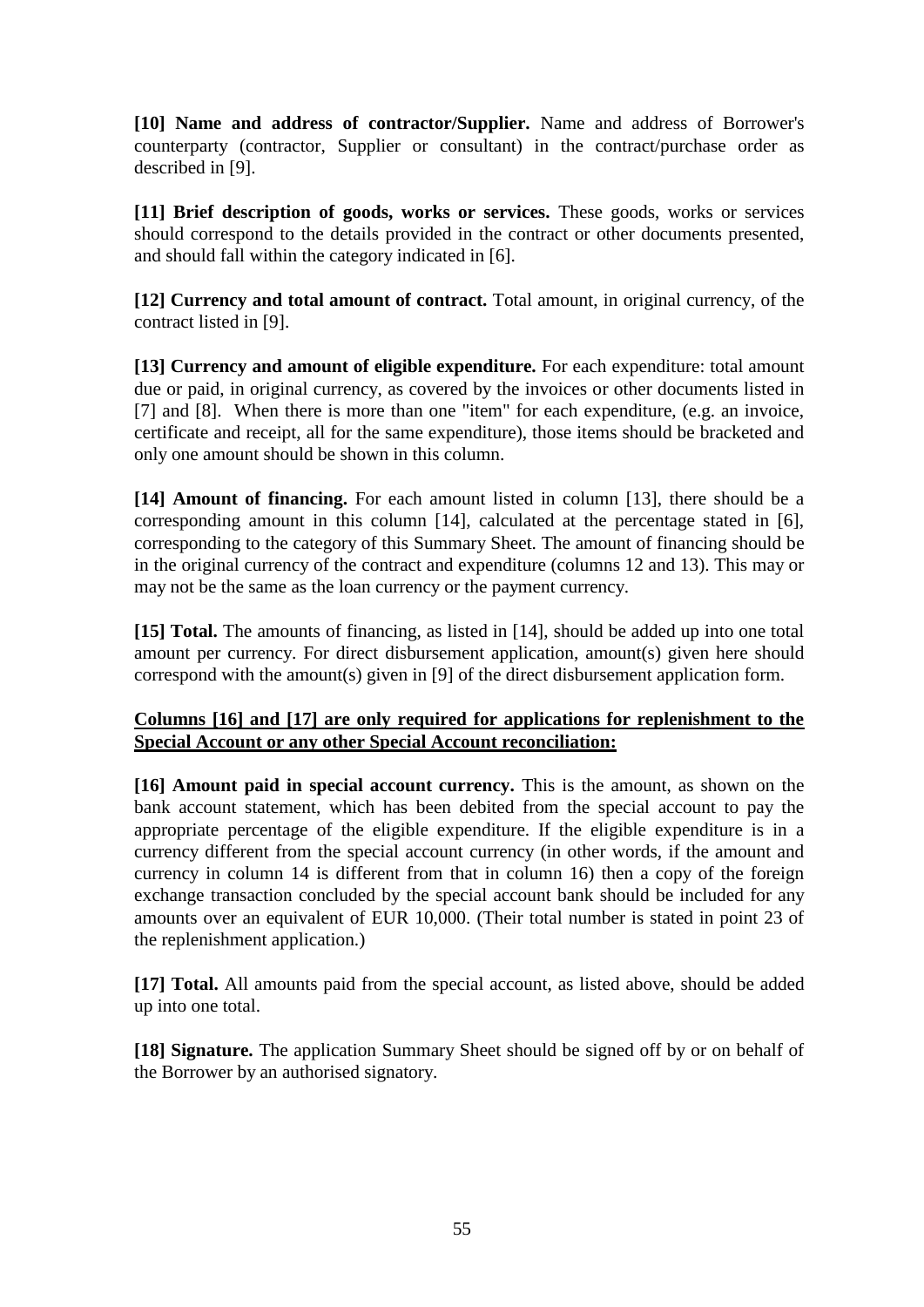## **APPLICATION FOR UNCONDITIONAL REIMBURSEMENT COMMITMENT**

To: European Bank for Reconstruction and Development One Exchange Square London EC2A 2JN United Kingdom Attn: Operation Administration Department. Fax No: +44 20 7338 7017

[*Date*]

Ladies and Gentlemen,

**Re: Loan Agreement dated [ 1 ] (the "Loan Agreement") between [ 2 ] (the "Borrower") and the European Bank for Reconstruction and Development (the "EBRD") Operation No / Tranche No: [ 3 ] Application No: [ 4 ]**

This application is submitted to EBRD pursuant to the terms of the Loan Agreement. Unless otherwise defined, capitalised terms used herein shall have the meanings ascribed to such terms in the Loan Agreement.

We request that an Unconditional Reimbursement Commitment (the "URC") be issued by EBRD to [5] (the "RC Bank"), in support of the proposed Letter of Credit attached to this application (the "Letter of Credit"). We hereby irrevocably authorise you to honour authenticated reimbursement claims received from the RC Bank for payments made, or to be made, by them under the Letter of Credit up to an aggregate maximum of  $\lceil 6 \rceil$  (the "Financed Amount of the Letter of Credit"). Such reimbursement claims may be paid so long as they comply with the terms of the RC.

1. In consideration of the issuance by you of the RC, we represent and warrant as follows:-

- (a) the [ 7 ] covered by this application have been purchased in accordance with the terms of the Loan Agreement.
- (b) the Borrower is in compliance with its obligations as set forth in the Loan Agreement; and
- (c) funds obtained from sources other than the Loan Agreement or funds previously disbursed under the Loan Agreement have not been and will not be applied to make payments due under the Letter of Credit or under reimbursement claims payable under the RC.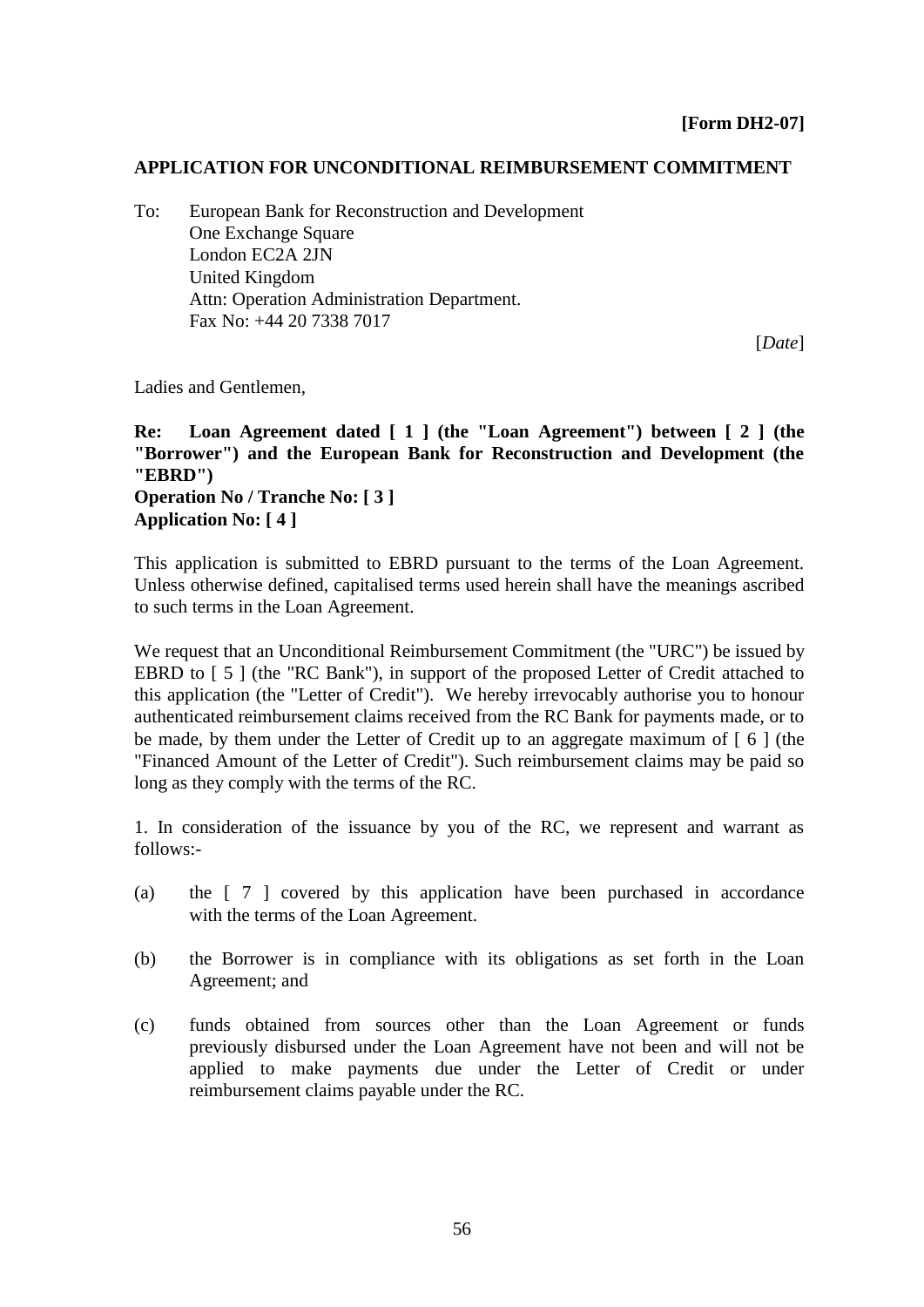2. We shall submit to you for prior approval all proposed amendments to the Letter of Credit and we shall not instruct or authorise the Letter of Credit issuing bank to amend the Letter of Credit, except with your prior written approval. As to any amendments agreed to by you in writing, we shall instruct the Letter of Credit issuing bank to transmit to you a copy of each such amendment to the Letter of Credit contemporaneous with the making of such amendment.

3. Except with your prior written consent, we shall not consent to, or authorise any payment under the Letter of Credit against presentation of documents which do not conform to the terms of the Letter of Credit. In the event that we are notified of any documents presented under the Letter of Credit which do not conform to the terms of the Letter of Credit, we shall immediately provide you with a copy of such notice and the details of the discrepancies.

4. When an RC is requested in any currency other than the loan currency, you may, to cover yourselves against exchange rate fluctuations between the currency of the Loan and the Letter of Credit, limit your total obligation to make payments under the RC by inserting a limitation clause establishing a limitation amount (the "Limitation Amount") denominated in the loan currency deemed sufficient to cover exchange rate fluctuations. For this purpose you may add a margin of 10% [..8..] to the Financed Amount of the Letter of Credit, and allocate the equivalent in loan currency using a foreign exchange rate to be determined by you at the time of issuance of the RC.

We agree that if, because of exchange rate fluctuations between the currency of the Loan and the Letter of Credit, you cannot disburse the full amount needed to pay the RC Bank in the currency of the Letter of Credit, any available amount of the Loan may be disbursed to cover the deficiency. In the event that the available amount of the Loan is insufficient to cover the deficiency, we request that you notify us and we shall arrange to effect immediate payment to the RC Bank of amount equal to the amount of such deficiency.

5. We acknowledge that your obligation under the RC shall be reduced *pro tanto* with each and every part payment made by you to the RC Bank in accordance with the terms and conditions of the RC.

6. Your obligation under the RC shall terminate on the earlier to occur of:

- (a) i) the thirty-fifth (35th) calendar day following the stated expiry date of the Letter of Credit, or
	- ii) the fifth (5th) business day following the latest possible maturity date of any deferred payments or acceptances under the Letter of Credit, whichever is the later;

(b)[ 9 ]; or

(c) upon payment by you to the RC Bank of the Financed Amount of the Letter of Credit, (or of any Limitation Amount, if applicable), in accordance with the terms and conditions of the RC.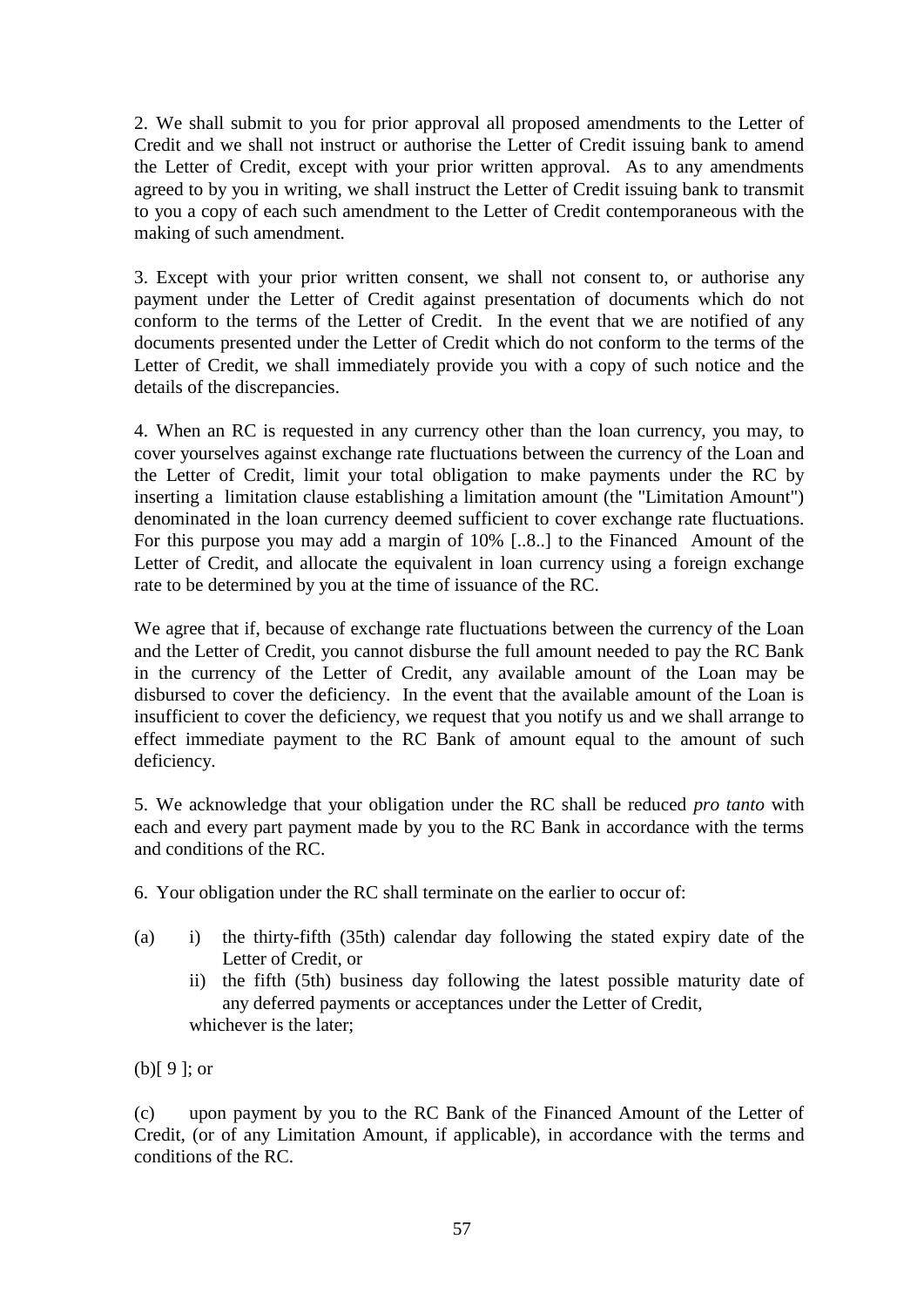7. In the event that all or part of the funds paid under the RC issued pursuant to this application are returned to EBRD, we hereby authorise you to allocate and apply the current value of such funds in any way or manner and for such purpose or purposes under the Loan Agreement as you in your sole discretion shall determine, notwithstanding any instruction that you may receive to the contrary.

8. We acknowledge that the RC is a separate agreement from the Letter of Credit and is not to be construed as forming a part thereof.

## **DETAILS OF LETTER OF CREDIT**

Name and Address of the Letter of Credit issuing bank [10]:

Name and Address of the Letter of Credit applicant [11]:

Name and Address of the Letter of Credit beneficiary [12]:

Letter of Credit number of the issuing bank [13]:

Currency and amount of the Letter of Credit [14]:

Expiry date of the Letter of Credit [15]:

## **DETAILS OF RC BANK**

Name and address of RC Bank [16]:

Role of RC Bank in the Letter of Credit [17]:

#### **Enclosures:**

A. Copy of proposed Letter of Credit.

B. Summary Sheet, giving details of the loan category and the contract.

C. Conformed copy of contract financed under the Letter of Credit, if not already submitted to EBRD.

Signed for and on behalf of [18] By:

\_\_\_\_\_\_\_\_\_\_\_\_\_\_\_\_\_\_\_\_\_\_\_\_\_\_\_\_\_\_\_\_\_\_

Name: [19] Title: [20]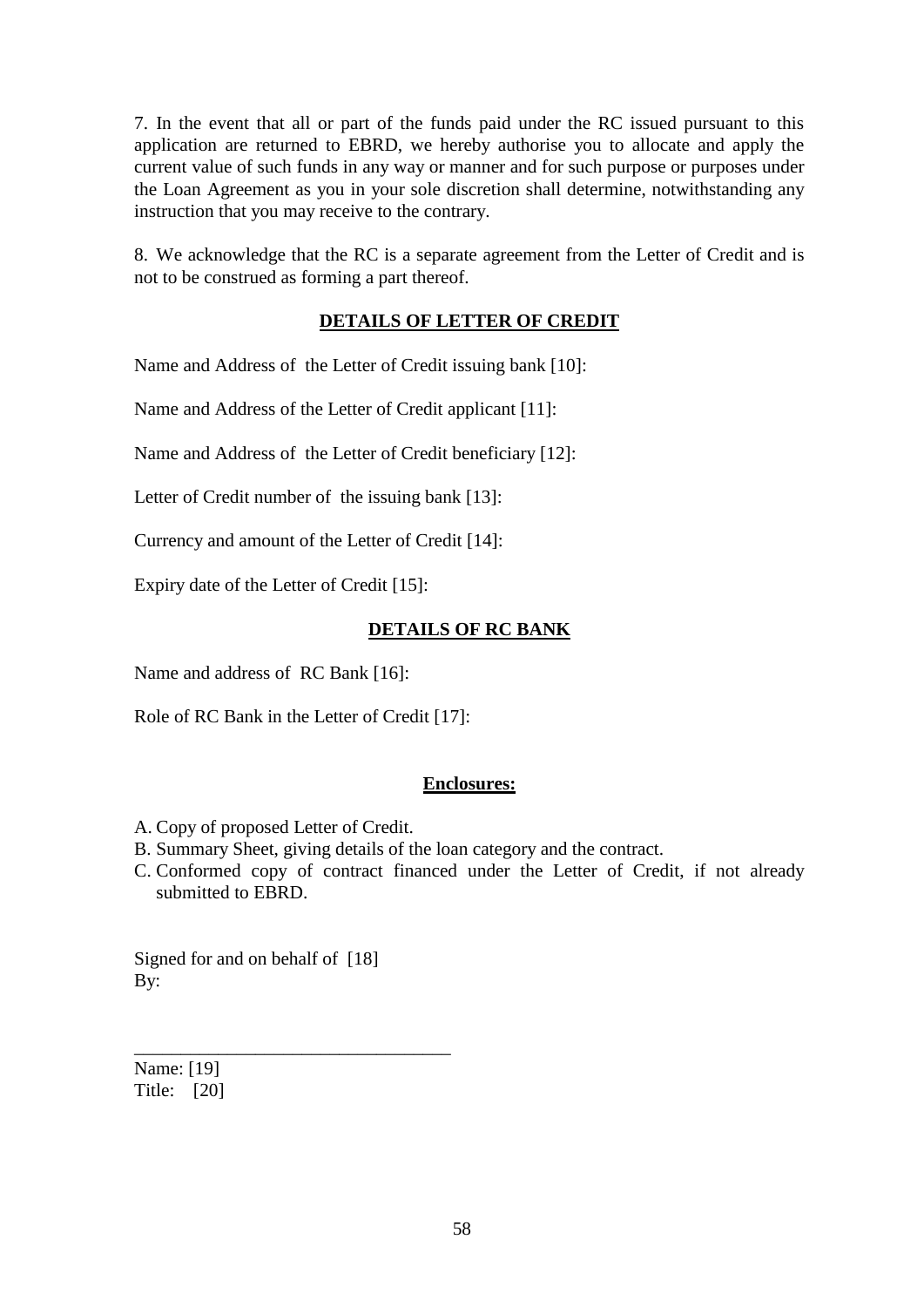#### **NOTES FOR COMPLETION OF FORM DH2-07**

**[1]** Insert here the date of the Loan Agreement.

**[2]** Insert here the name of the Borrower under the Loan Agreement.

**[3]** Insert here EBRD's operation number from the cover page of the Loan Agreement. If there are several loan currencies, they will have a separate loan "tranche number", which the Borrower must indicate here. In the same way, the loan may have separate tranches for fixed and variable interest rates, and again the Borrower must indicate against which tranche this RC and any future payments under this RC should be booked. Regardless of the currency in which these payments will actually be made, it is the equivalent amount in loan currency that will accrue interest (fixed or variable) and be repayable as per the amortisation schedule.

**[4]** The Borrower should number each application form. The first application for a loan drawdown will be no. 1, the following applications will be no. 2, 3 etc. It is up to the Borrower to keep track of the number of all loan disbursement application which he has made under the given Loan Agreement. The application forms should follow the same sequential numbering system, whether they are for a direct payment drawdown, disbursement to Special Account or for the issue of a reimbursement commitment. The use of this numbering system avoids confusion in case forms are held up in the post, are faxed more than once, etc.

**[5]** Insert here the name of the issuing, advising or confirming bank which wishes to receive the RC.

**[6]** Insert here the letter of credit amount in the currency of the letter of credit for which the RC application is made.

**[7]** Choose between goods/works/services.

**[8]** Indicate if a margin higher than the standard 10% for foreign exchange fluctuations is requested. Please note that EBRD will decide whether it approves this proposed percentage.

**[9]** Insert here the last availability date under the Loan Agreement.

**[10]** Insert here the name and address of the letter of credit issuing bank.

**[11]** Insert here the name and address of the letter of credit applicant. i.e. the Borrower or its agent.

**[12]** Insert here the name and address of the letter of credit beneficiary. i.e. the Supplier.

**[13]** Insert here the letter of credit number of the issuing bank.

**[14]** Insert here the currency and amount of the letter of credit.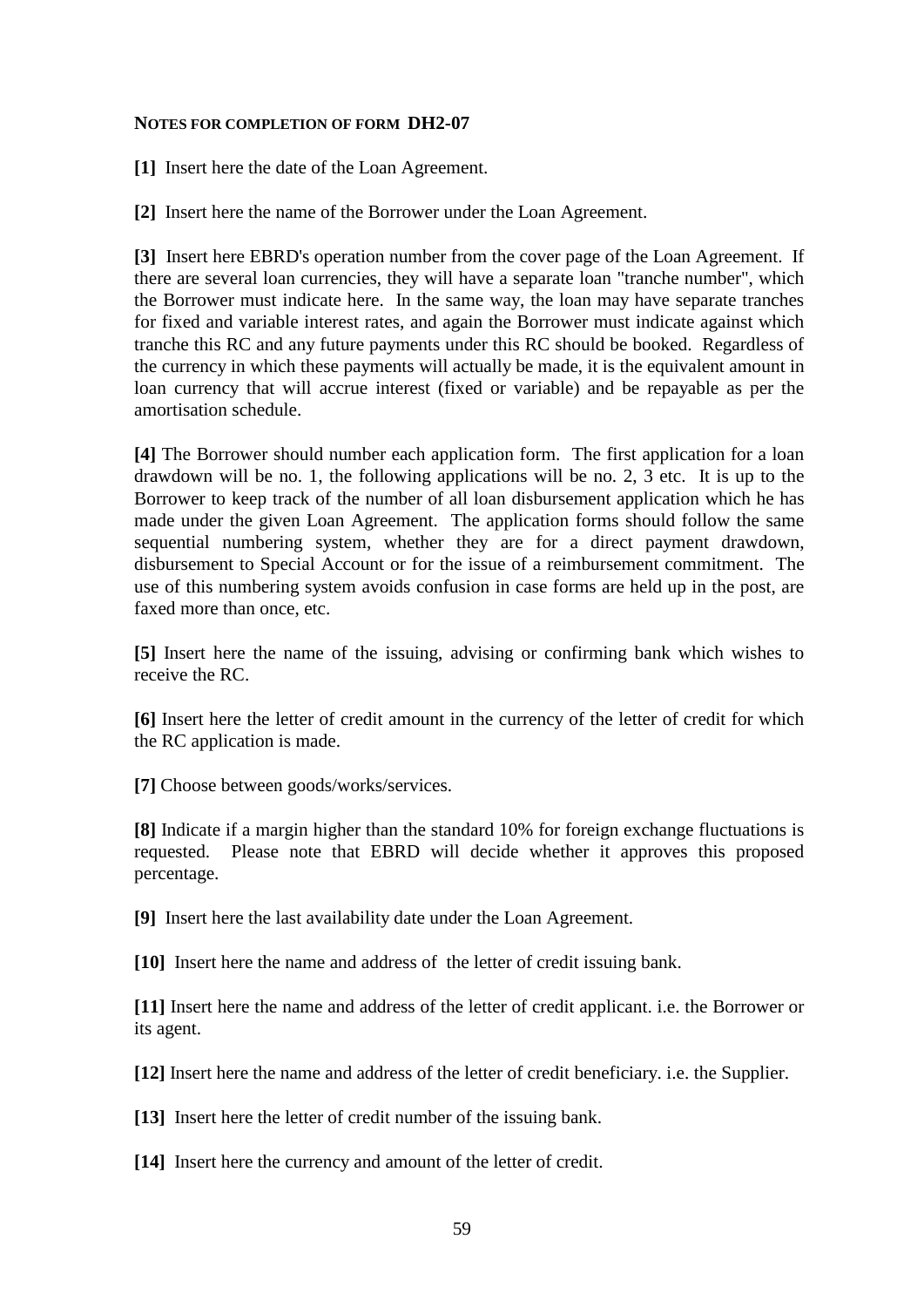**[15]** Insert here the expiry date of the letter of credit.

**[16]** Insert here the name and address of the RC Bank. See [5] above.

**[17]** Indicate here the role the RC Bank is fulfilling in the letter of credit. It may be the issuing bank, the advising bank or the confirming bank.

**[18]** Insert here the name of the Borrower or the beneficiary of the loan.

- **[19]** Insert here the name of the authorised signatory.
- **[20]** Insert here the title of the authorised signatory.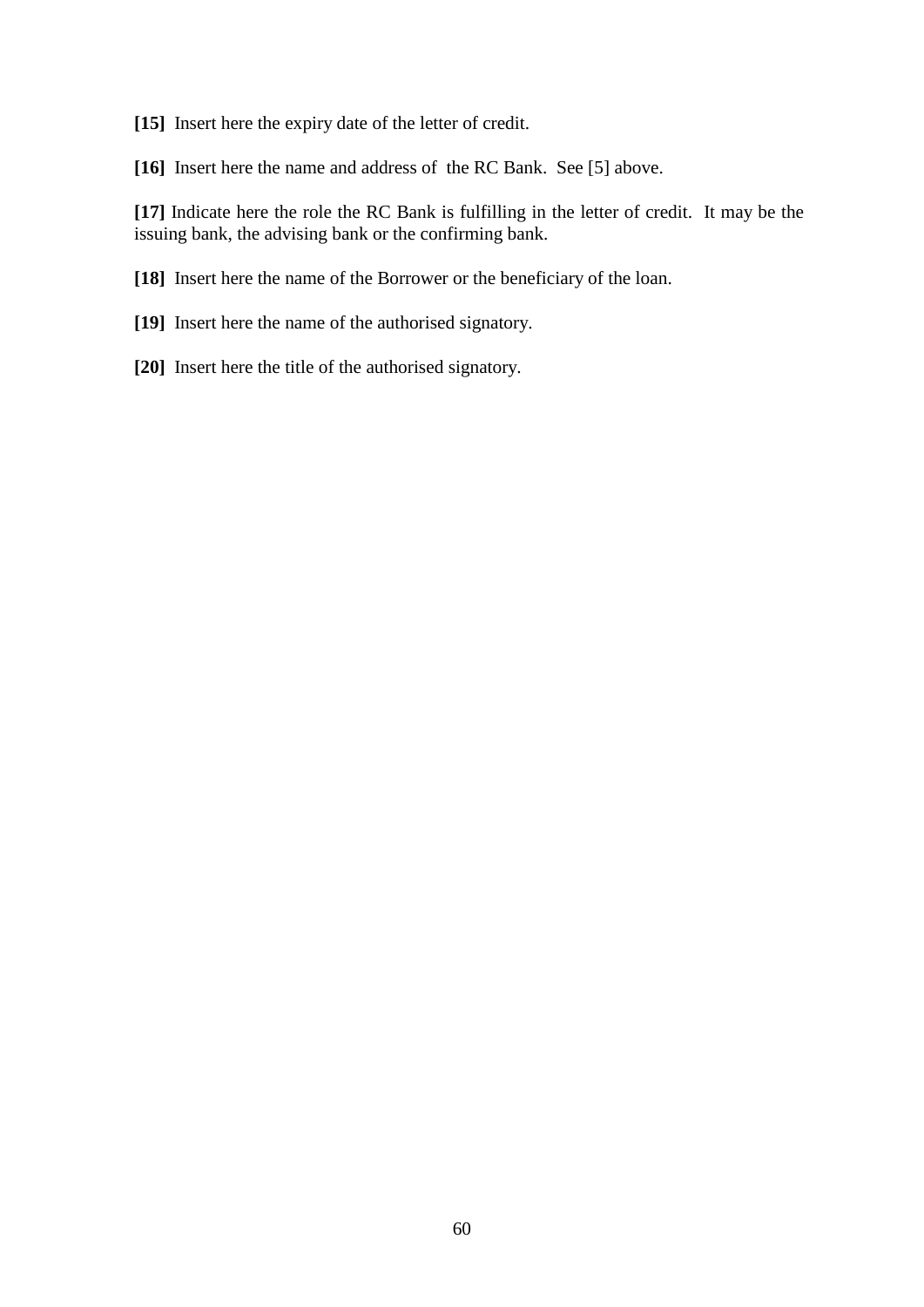[*Date*]

## **TEXT OF UNCONDITIONAL REIMBURSEMENT COMMITMENT**

To: [*Name and address of the RC Bank*] ("RC Bank")

Ladies and Gentlemen,

**Re: Loan Agreement dated ................. (the "Loan Agreement") between ................................................................ (the "Borrower") and the European Bank for Reconstruction and Development (the "EBRD")**

#### **UNCONDITIONAL REIMBURSEMENT COMMITMENT ("RC") NUMBER:**

[*Option 1: Applicable where the RC Bank is the Letter of Credit issuing bank:*

We attach a copy of your draft form Irrevocable Letter of Credit No. .................... (the "Letter of Credit") dated ...................... which the Borrower has requested you to issue on their behalf.

In consideration of the issuance by you of the Letter of Credit on behalf of the Borrower and your acceptance of the terms set out within this RC, we hereby irrevocably agree to:

[*Option 2: Applicable where the RC Bank is the confirming or advising bank:*

We attach a copy of the Irrevocable Letter of Credit (the "Letter of Credit") No. ....................... issued by .......................................... which you have been requested to [*Option 1: advise to the Letter of Credit beneficiary without adding your confirmation*] [*Option 2: advise to the Letter of Credit beneficiary adding your confirmation*]

In consideration of your advising the beneficiary of the Letter of Credit, [without] adding your confirmation and acting as the [negotiating bank / accepting bank / paying bank], we hereby irrevocably agree to:

reimburse you for your payment(s) up to an aggregate maximum of ...................... (the "Financed Amount of the Letter of Credit" made to, or to the order of, the beneficiary under and in accordance with the terms of the Letter of Credit. (\* This amount is subject to the limitation clause as detailed in the RC Terms and Conditions below - see clause 5.)

#### *OR*

remit to you any amount(s), up to an aggregate maximum of ......................... (the "Financed Amount of the Letter of Credit" \* ) that have become due to the beneficiary under and in accordance with the terms of the Letter of Credit. It is an integral part of this agreement that you shall effect payment to, or to the order of, the beneficiary promptly upon receipt of funds from us. (\* This amount is subject to the limitation clause as detailed in the RC Terms and Conditions below - see clause 5.)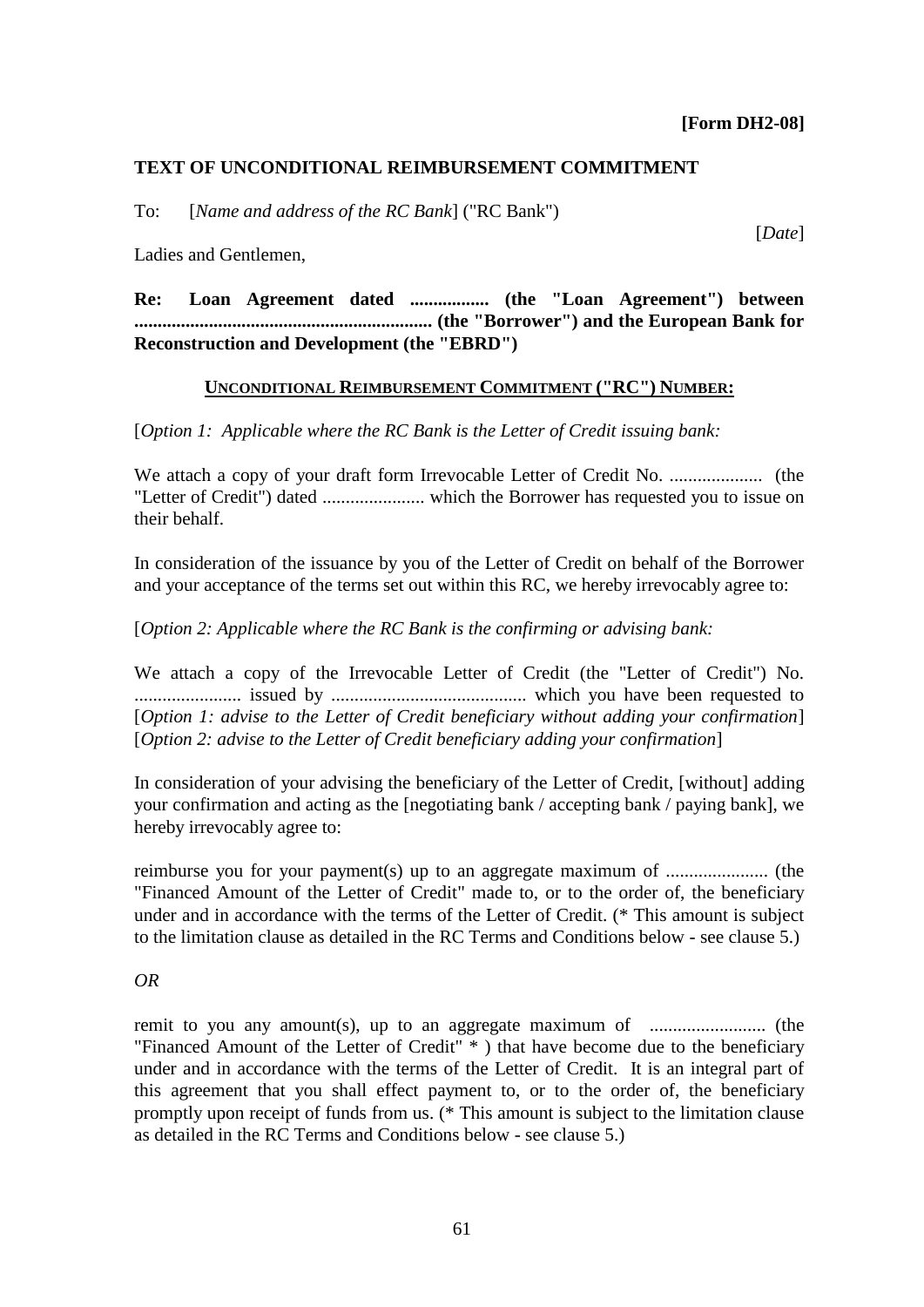Reimbursement claims must be transmitted to us in writing, bearing the signature of an authorised signatory, or in authenticated Swift form, and must be received by us within thirty (30) calendar days after your negotiation of documents and no later than the earliest to occur of:

(a) i) thirty (30) calendar days after the stated expiration date of the Letter Credit

or,

ii) the latest possible maturity date of any deferred payments or acceptances under the Letter of Credit, whichever of these is the later;

(b)................, being the 5th business day prior to the latest disbursement date under the Loan Agreement; and

(c) the 5th business day prior to the termination date of this RC, as detailed in point 7.

Payment shall be made by us for value no later than the 5th business day after receipt by us of your authenticated reimbursement claim. For the purposes of this RC the term 'business day' means a day on which commercial banks and foreign exchange markets settle payments in the Loan currency and the currency of the Letter of Credit, and are open for the transaction of business in London, United Kingdom.

We shall only honour reimbursement claims made in accordance with the terms contained herein, and submitted as per the pro-forma "Text of Reimbursement Claim under Unconditional Reimbursement Commitment, attached.

Our obligations under this RC are subject to the following terms and conditions:

1. You will [*Option 1:* issue] [*Option 2:* advise] the Letter of Credit strictly in the form of the attached copy [*Option 2a:* without] adding your confirmation upon receipt of this RC.

2. Amendments to the Letter of Credit must have the prior written approval of EBRD. We shall not be obligated to honour reimbursement claims in respect of documents negotiated on the basis of an amended Letter of Credit the terms of which have not previously been agreed by us in writing. We shall notify you by Swift, or in writing of approved amendments and shall amend the terms of the RC accordingly.

3. You will deliver to us complete payment instructions for reimbursement payments due under this RC.

4. We shall have no obligation whatsoever under this RC:

(a) to reimburse interest, commission, or other charges, penalties and expenses payable in connection with the Letter of Credit, or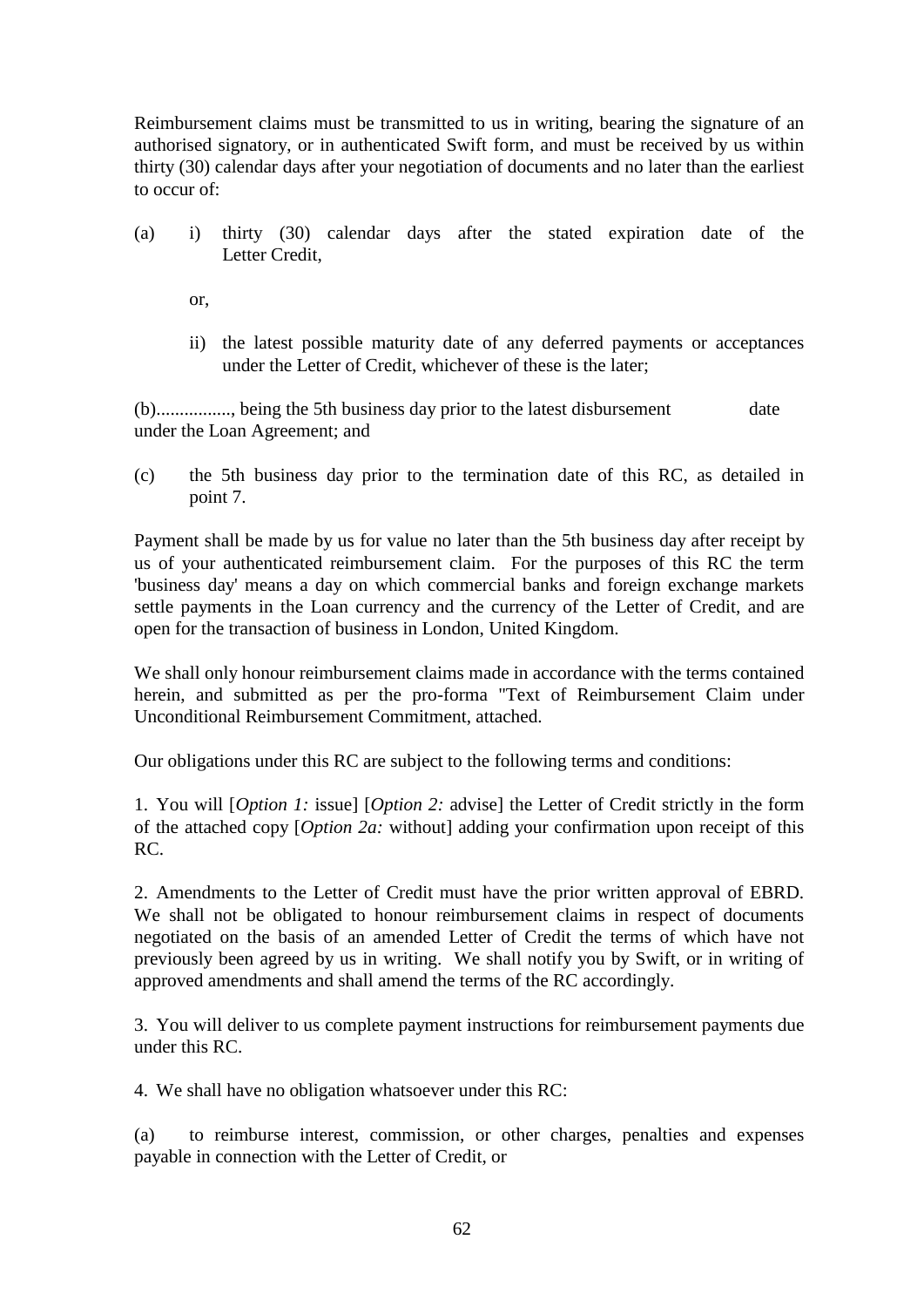(b)to reimburse the amount of any interest or charges accruing from any disparity between the value date of a payment made by you under the Letter of Credit and the value date of a subsequent reimbursement payment made by us under this RC.

5. We have allocated from the available amount of the Loan an amount of ............................. (the "Limitation Amount" - i.e. the amount of the Letter of Credit expressed in the Loan currency), to cover payments due in ........... (the Letter of Credit currency) under the Letter of Credit. We shall honour reimbursement claims under this RC up to the value of the Limitation Amount in the currency of the Letter of Credit at exchange rates determined by ourselves when payments are made under the RC.

The Borrower has agreed that if, because of the Limitation Amount committed under this RC, we cannot reimburse in full your claims for the Financed Amount of the Letter of Credit, any other available amount of the Loan may be disbursed to cover the deficiency, and in the event that the available amount of the Loan is insufficient to cover the deficiency, our Borrower will arrange to make such payment promptly to you after receipt of our notification.

6. Our obligation to you under this RC shall be reduced *pro tanto* with each and every part payment made in settlement of your reimbursement applications.

7. Our obligations under this RC shall be terminated, unless otherwise confirmed by us in writing, at the earliest of:

(a) upon reimbursement of ................................. (the Financed Amount of the Letter of Credit) in accordance with the terms and conditions of this RC, or on the date when reimbursements have been made under this RC equal in value to ........................ (the Limitation Amount );

(b)................... , being the latest disbursement date under the Loan Agreement;

- (c) i) the thirty-fifth (35th) calendar day after the stated expiry date of the Letter of Credit, or,
	- ii) the fifth (5th) business day after the latest possible maturity date of any deferred payments or acceptances under the Letter of Credit, whichever is the later.

8. EBRD shall have no obligation to honour reimbursement claims in respect of payments made under the Letter of Credit against presentation of documents which do not conform to the terms of the Letter of Credit. In the event that documents are presented under the Letter of Credit which do not conform to the terms of the Letter of Credit, you shall promptly notify us of all discrepancies by Swift. We shall advise you by Swift whether or not such discrepancies are acceptable to us. We shall honour reimbursement claims only after you have been so notified.

9. This RC shall not be construed as forming an integral part of the Letter of Credit to which it refers. For the avoidance of doubt, this RC is not subject to the Uniform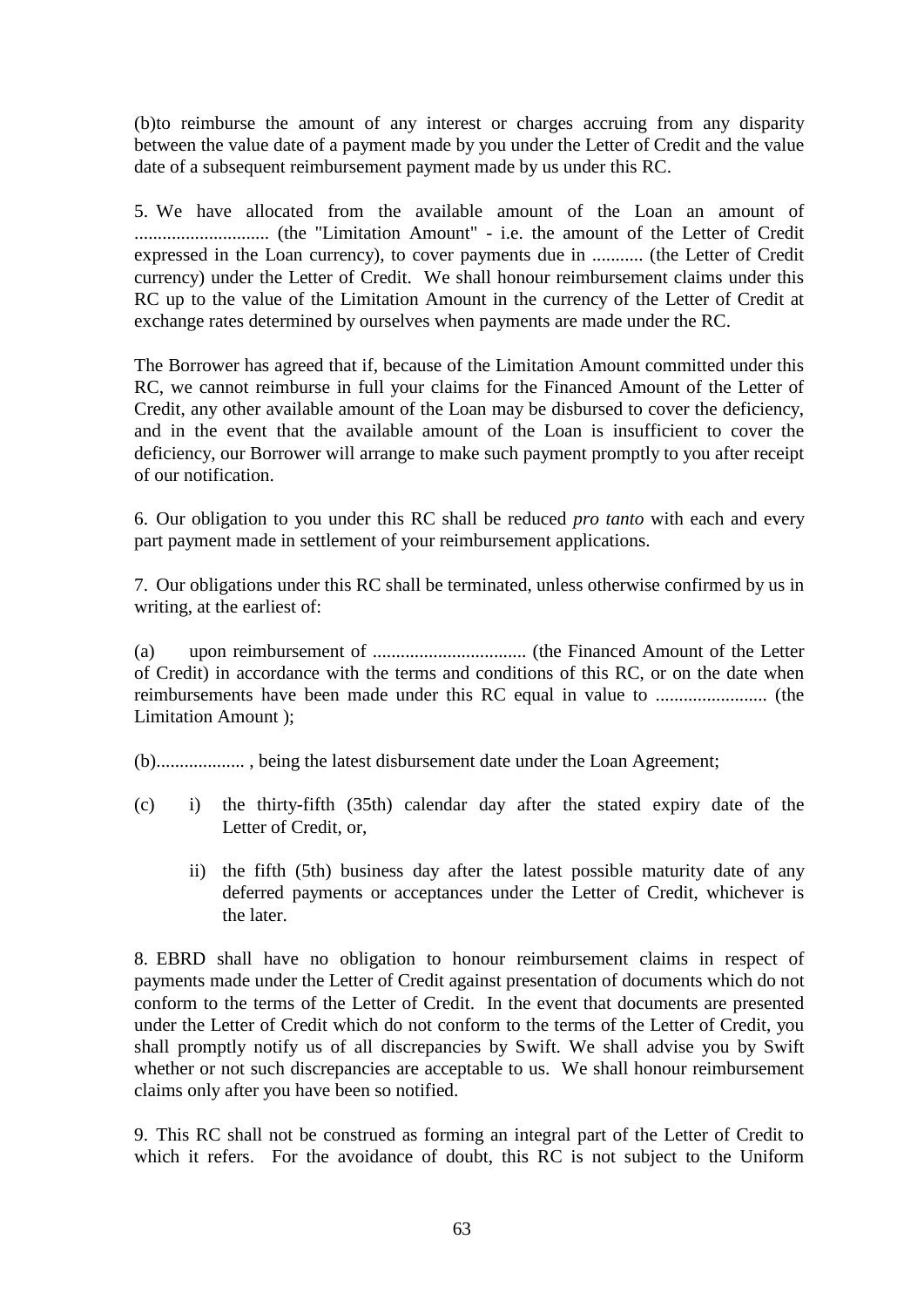Customs and Practice for Documentary Credits issued by the International Chamber of Commerce.

10. This RC shall be construed in accordance with the laws of England and Wales.

European Bank for Reconstruction and Development By:

............................................. Authorised Signature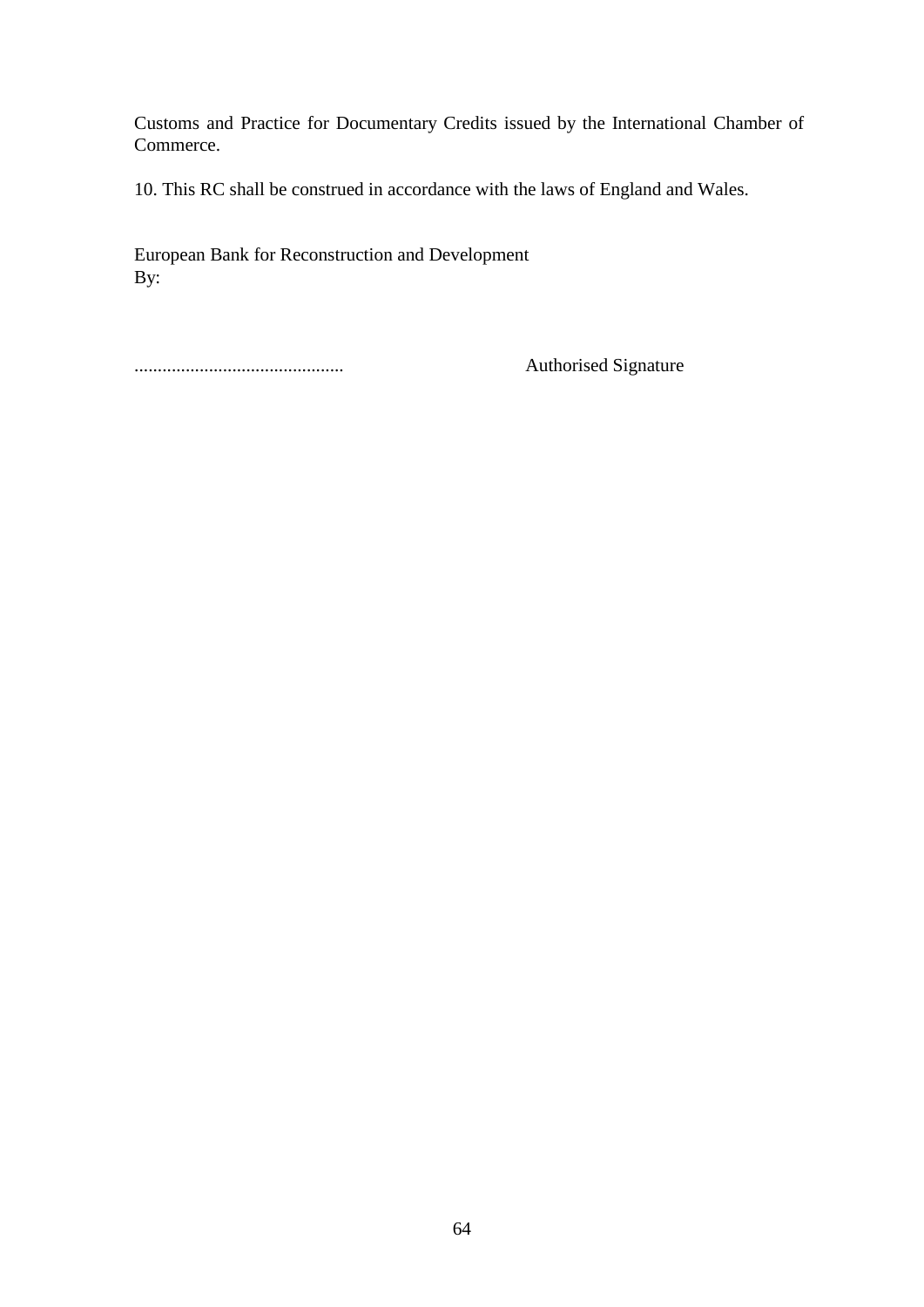# **TEXT OF REIMBURSEMENT CLAIM UNDER UNCONDITIONAL REIMBURSEMENT COMMITMENT**

To: European Bank for Reconstruction and Development One Exchange Square London EC2A 2JN United Kingdom Attn: Operation Administration Department Fax No: +44 20 7338 7017

[*Date*]

Ladies and Gentlemen,

**Re: Unconditional Reimbursement Commitment ("RC") Number ........ Loan Agreement dated ............ between .......................... (the "Borrower") and the European Bank for Reconstruction and Development (the "EBRD")**

As the beneficiary bank (the "RC Bank") under the above RC, we request payment of [*insert currency/amount*] under the RC. We certify as follows:

1. [*delete as appropriate*]

- Upon receipt of funds from you, we will promptly effect

payment to, or to the order of, the beneficiary under Letter of Credit No. ......................... issued by ............................................... as follows:

(a) Negotiation date of documents:

(b)Amount:

(c) Date paid:

(d)Beneficiary of the Letter of Credit:

2. [*Option 1*: We confirm that all terms and conditions of the Letter of Credit have been complied with.]

[Option 2: We confirm that we have negotiated documents in accordance with the authority of the issuing bank, the only discrepancies being those already approved by them and you. We certify that all other terms and conditions of the Letter of Credit have been complied with.]

3. We have not received reimbursement from any other source in respect of this drawing under the Letter of Credit. In the event we receive a reimbursement from any other source we undertake to promptly return the funds received under this RC reimbursement to you.

<sup>-</sup> We have effected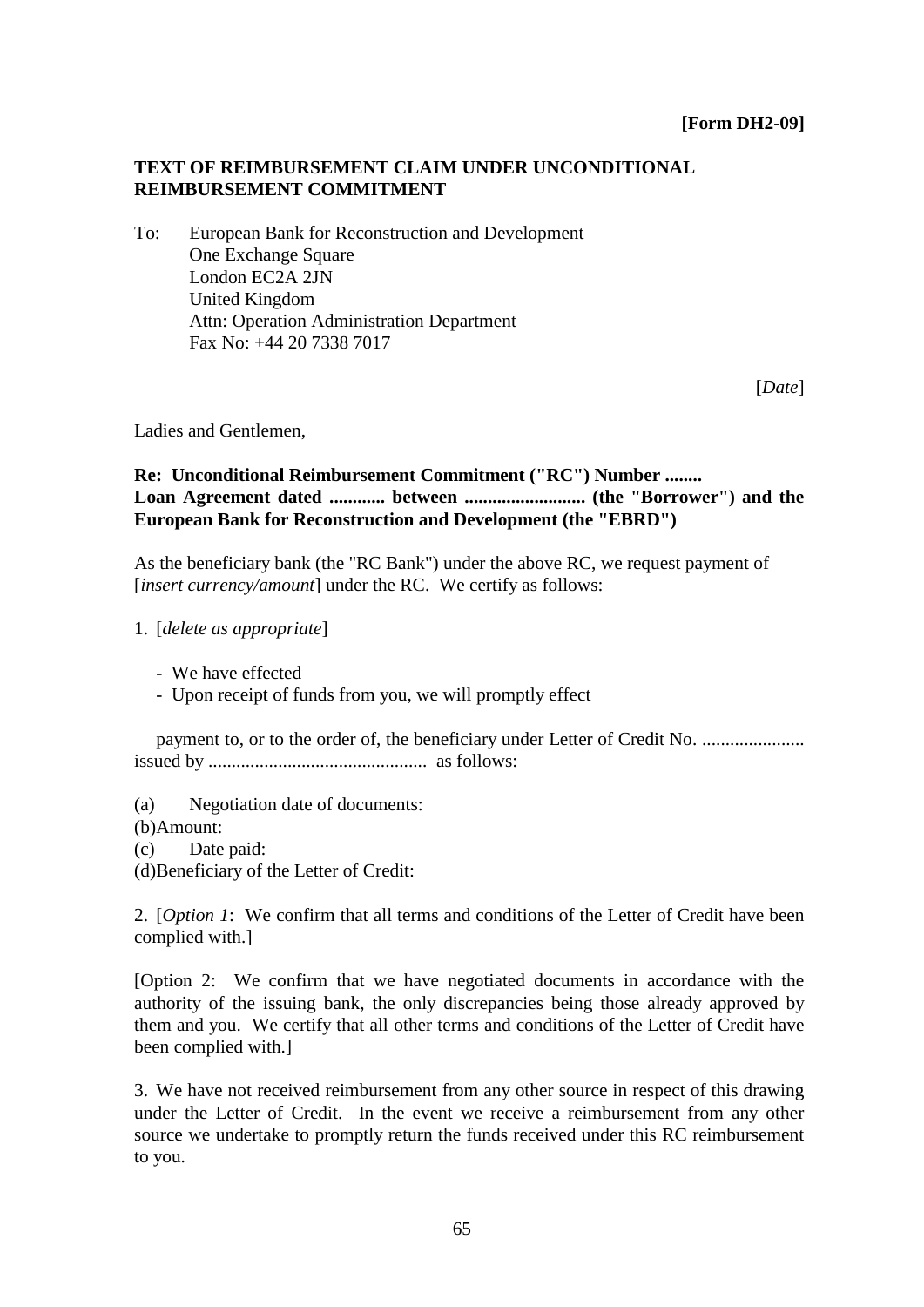4. Please remit funds to our account no. ...................... held with ........................................ Bank, .........................Branch

For and on behalf of .......................................... Bank, .......................................... Branch.

By:

Authorised Signature(s)

----------------------------------------------------------------------------------------------

Alternatively the above claim may be transmitted by authenticated Swift.

Note: If this application is sent by Swift, please ensure that test key arrangements with EBRD have been set up.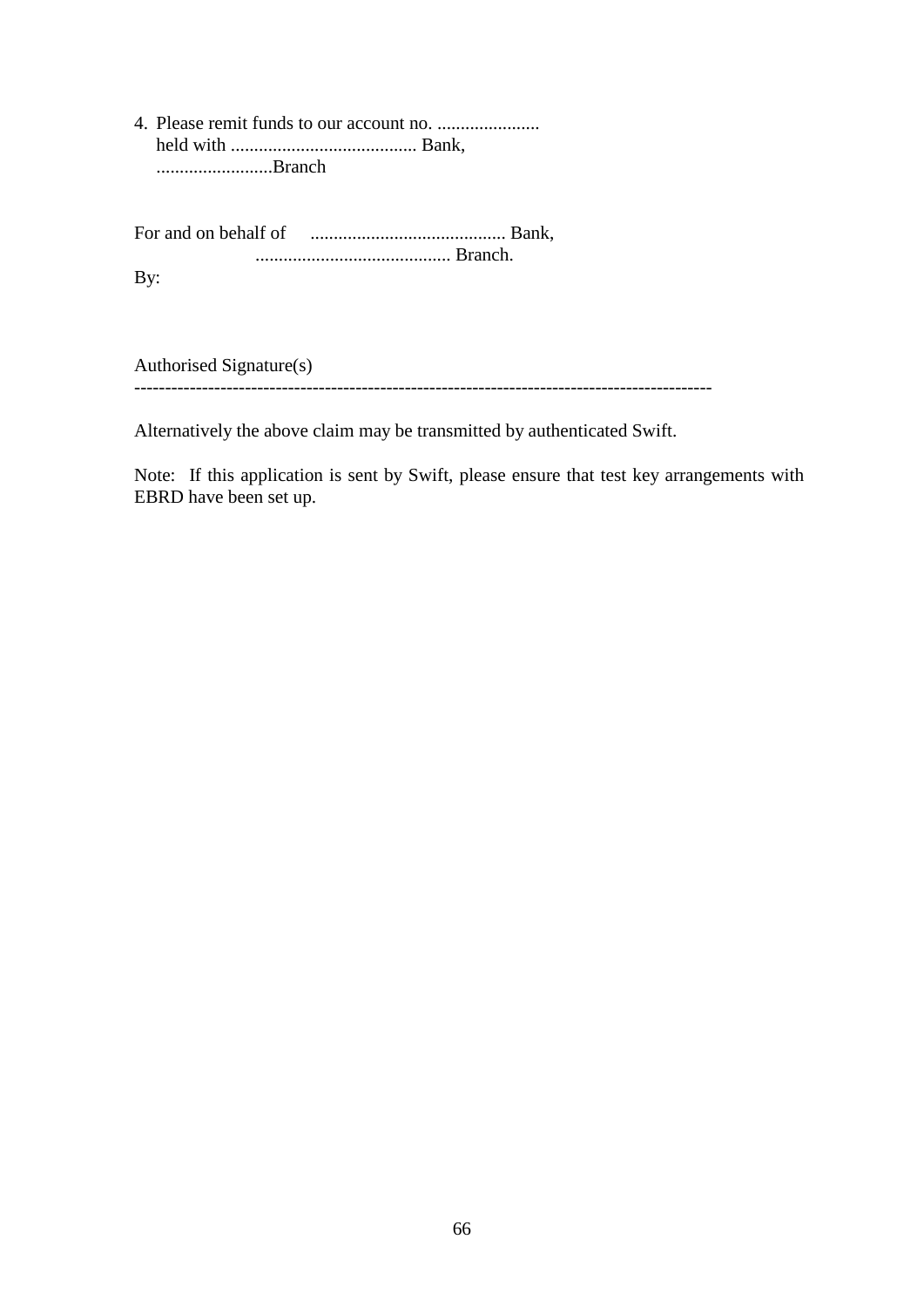## **APPLICATION FOR CONDITIONAL REIMBURSEMENT COMMITMENT**

To: European Bank for Reconstruction and Development One Exchange Square London EC2A 2JN United Kingdom Attn: Operation Administration Department Fax No: +44 20 7338 7017

[*Date*]

Ladies and Gentlemen,

# **Re: Loan Agreement dated [ 1 ] (the "Loan Agreement") between [ 2 ] (the "Borrower") and the European Bank for Reconstruction and Development (the "EBRD") Operation No / Tranche No: [ 3 ] Application No: [ 4 ]**

This application is submitted to EBRD pursuant to the terms of the Loan Agreement. Unless otherwise defined, capitalised terms used herein shall have the meanings ascribed to such terms in the Loan Agreement.

We request that a Conditional Reimbursement Commitment (the "RC") be issued by EBRD to [5] (the "RC Bank"), in support of the proposed Letter of Credit attached to this application (the "Letter of Credit"). We hereby irrevocably authorise you to honour authenticated reimbursement claims received from the RC Bank for payments made, or to be made, by them under the Letter of Credit up to an aggregate maximum of [ *6* ] (the "Financed Amount of the Letter of Credit"). Such reimbursement claims may be paid so long as they comply with the terms of the RC.

1. In consideration of the issuance by you of the RC, we represent and warrant as follows:-

- (a) the [ 7 ] covered by this application have been purchased in accordance with the terms of the Loan Agreement.
- (b) the Borrower is in compliance with its obligations as set forth in the Loan Agreement; and
- (c) funds obtained from sources other than the Loan Agreement or funds previously disbursed under the Loan Agreement have not been and will not be applied to make payments due under the Letter of Credit or under reimbursement claims payable under the RC.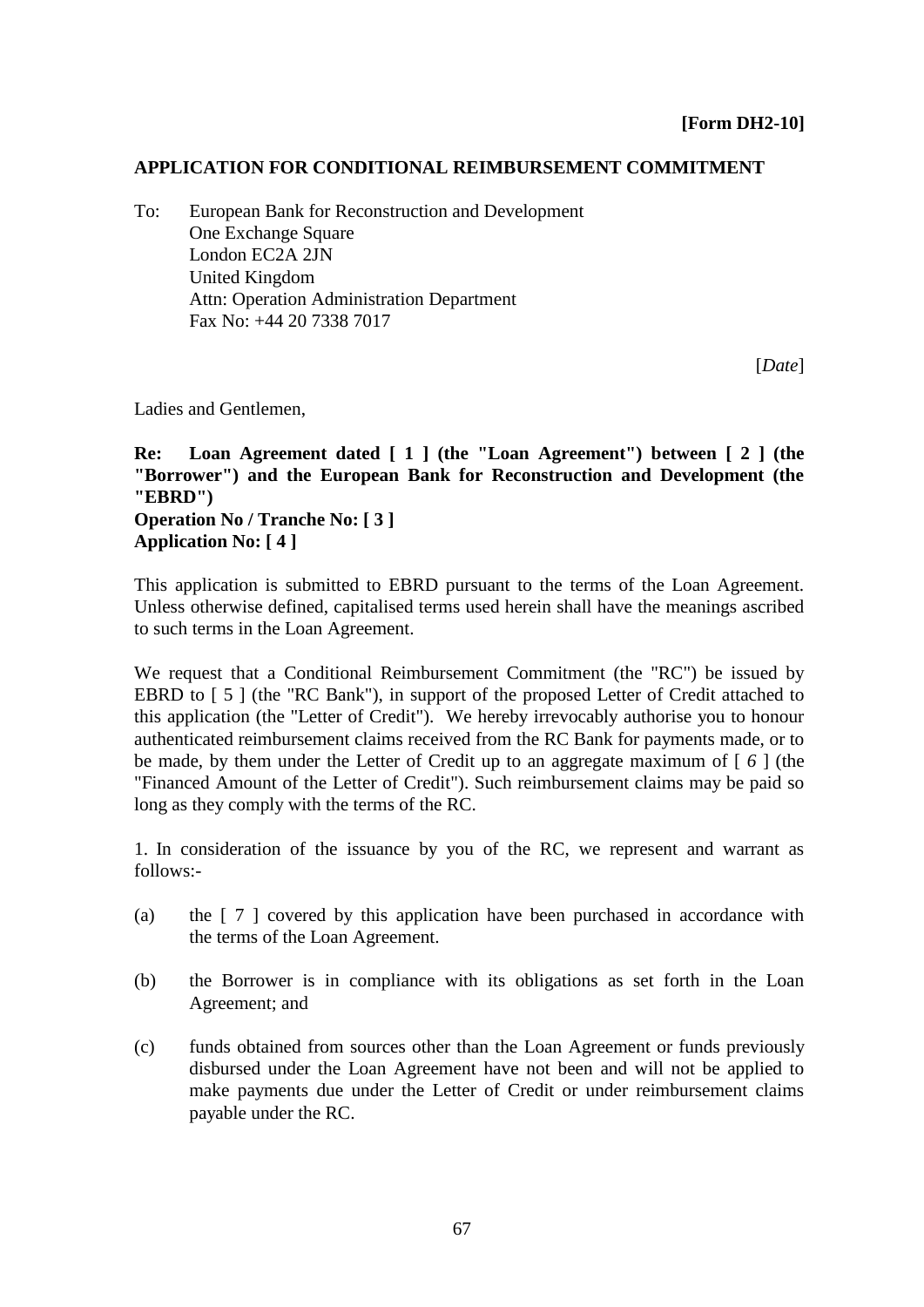2. We shall submit to you for prior approval all proposed amendments to the Letter of Credit and we shall not instruct or authorise the Letter of Credit issuing bank to amend the Letter of Credit, except with your prior written approval. As to any amendments agreed to by you in writing, we shall instruct the Letter of Credit issuing bank to transmit to you a copy of each such amendment to the Letter of Credit contemporaneous with the making of such amendment.

3. Except with your prior written consent, we shall not consent to, or authorise any payment under the Letter of Credit against presentation of documents which do not conform to the terms of the Letter of Credit. In the event that we are notified of any documents presented under the Letter of Credit which do not conform to the terms of the Letter of Credit, we shall immediately provide you with a copy of such notice and the details of the discrepancies.

4. When an RC is requested in any currency other than the loan currency, you may, to cover yourselves against exchange rate fluctuations between the currency of the Loan and the Letter of Credit, limit your total obligation to make payments under the RC by inserting a limitation clause establishing a limitation amount (the "Limitation Amount") denominated in the loan currency deemed sufficient to cover exchange rate fluctuations. For this purpose you may add a margin of 10% [..8..] to the Financed Amount of the Letter of Credit, and allocate the equivalent in loan currency using a foreign exchange rate to be determined by you at the time of issuance of the RC.

We agree that if, because of exchange rate fluctuations between the currency of the Loan and the Letter of Credit, you cannot disburse the full amount needed to pay the RC Bank in the currency of the Letter of Credit, any available amount of the Loan may be disbursed to cover the deficiency. In the event that the available amount of the Loan is insufficient to cover the deficiency, we request that you notify us and we shall arrange to effect immediate payment to the RC Bank of amount equal to the amount of such deficiency.

5. We acknowledge that your obligation under the RC shall be reduced *pro tanto* with each and every part payment made by you to the RC Bank in accordance with the terms and conditions of the RC.

6. Your obligation under the RC shall terminate on the earlier to occur of:

- (a) i) the thirty-fifth (35th) calendar day following the stated expiry date of the Letter of Credit, or
	- ii) the fifth (5th) business day following the latest possible maturity date of any deferred payments or acceptances under the Letter of Credit, whichever is the later;

(b)[ 9 ]; or

(c) upon payment by you to the RC Bank of the Financed Amount of the Letter of Credit (or of any Limitation Amount, if applicable) in accordance with the terms and conditions of the RC.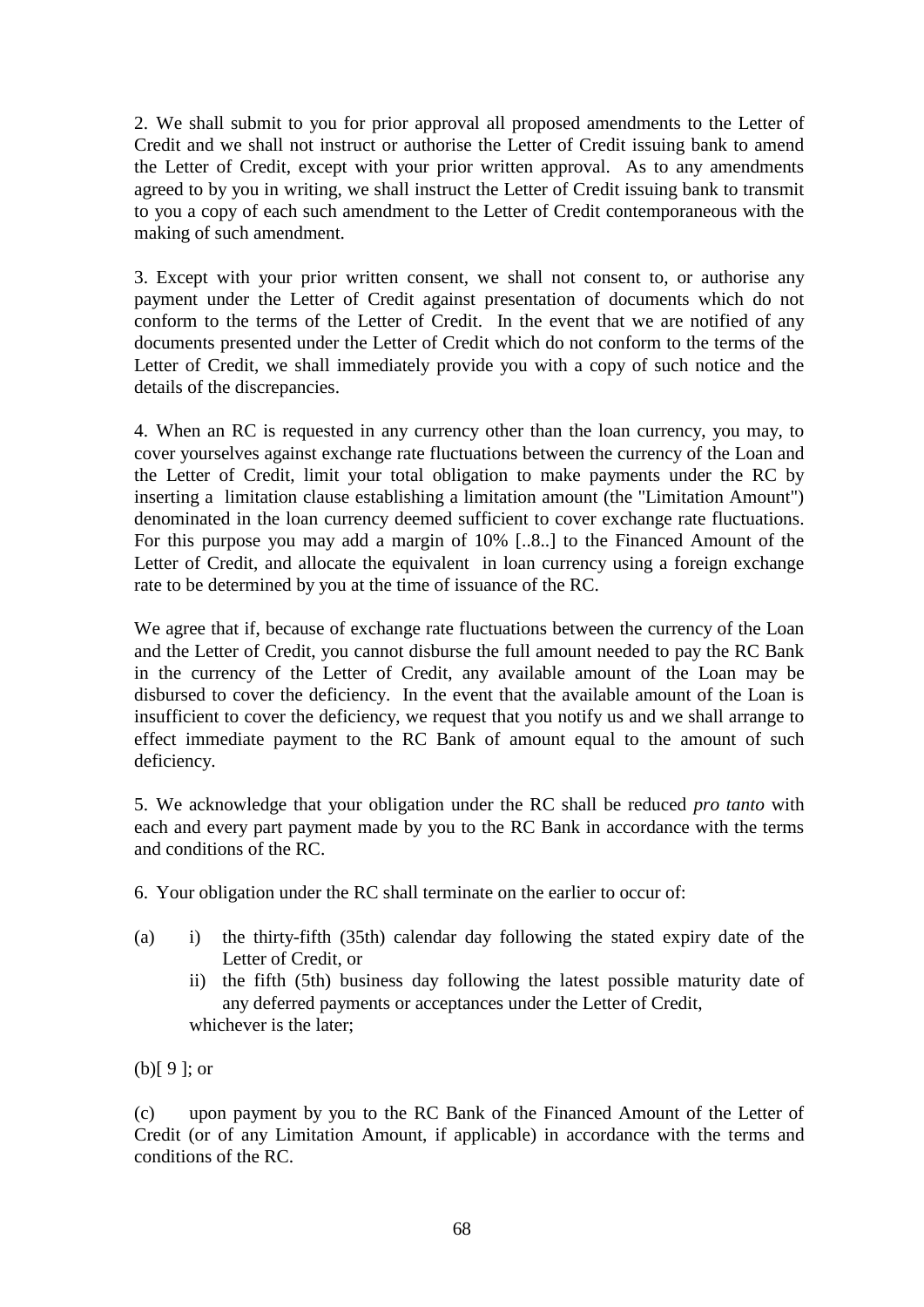7. In any event, your obligation to pay under the Conditional RC shall cease immediately upon any subsequent suspension or cancellation of the available amount of the Loan.

8. In the event that all or part of the funds paid under the RC issued pursuant to this application are returned to EBRD, we hereby authorise you to allocate and apply the current value of such funds in any way or manner and for such purpose or purposes under the Loan Agreement as you in your sole discretion shall determine, notwithstanding any instruction that you may receive to the contrary.

9. We acknowledge that the RC is a separate agreement from the Letter of Credit and is not to be construed as forming a part thereof.

# **DETAILS OF LETTER OF CREDIT**

Name and Address of the Letter of Credit issuing bank [10]:

Name and Address of the Letter of Credit applicant [11]:

Name and Address of the Letter of Credit beneficiary [12]:

Letter of Credit number of the issuing bank [13]:

Currency and amount of the Letter of Credit [14]:

Expiry date of the Letter of Credit [15]:

#### **DETAILS OF RC BANK**

Name and address of RC Bank [16]:

Role of RC Bank in the Letter of Credit [17]:

#### **Enclosures:**

- A. Copy of proposed Letter of Credit.
- B. Summary Sheet, giving details of the loan category and the contract.
- C. Conformed copy of contract financed under the Letter of Credit, if not already submitted to EBRD.

Signed for and on behalf of [18] By:

\_\_\_\_\_\_\_\_\_\_\_\_\_\_\_\_\_\_\_\_\_\_\_\_\_\_\_\_\_\_\_\_\_\_

Name: [19] Title: [20]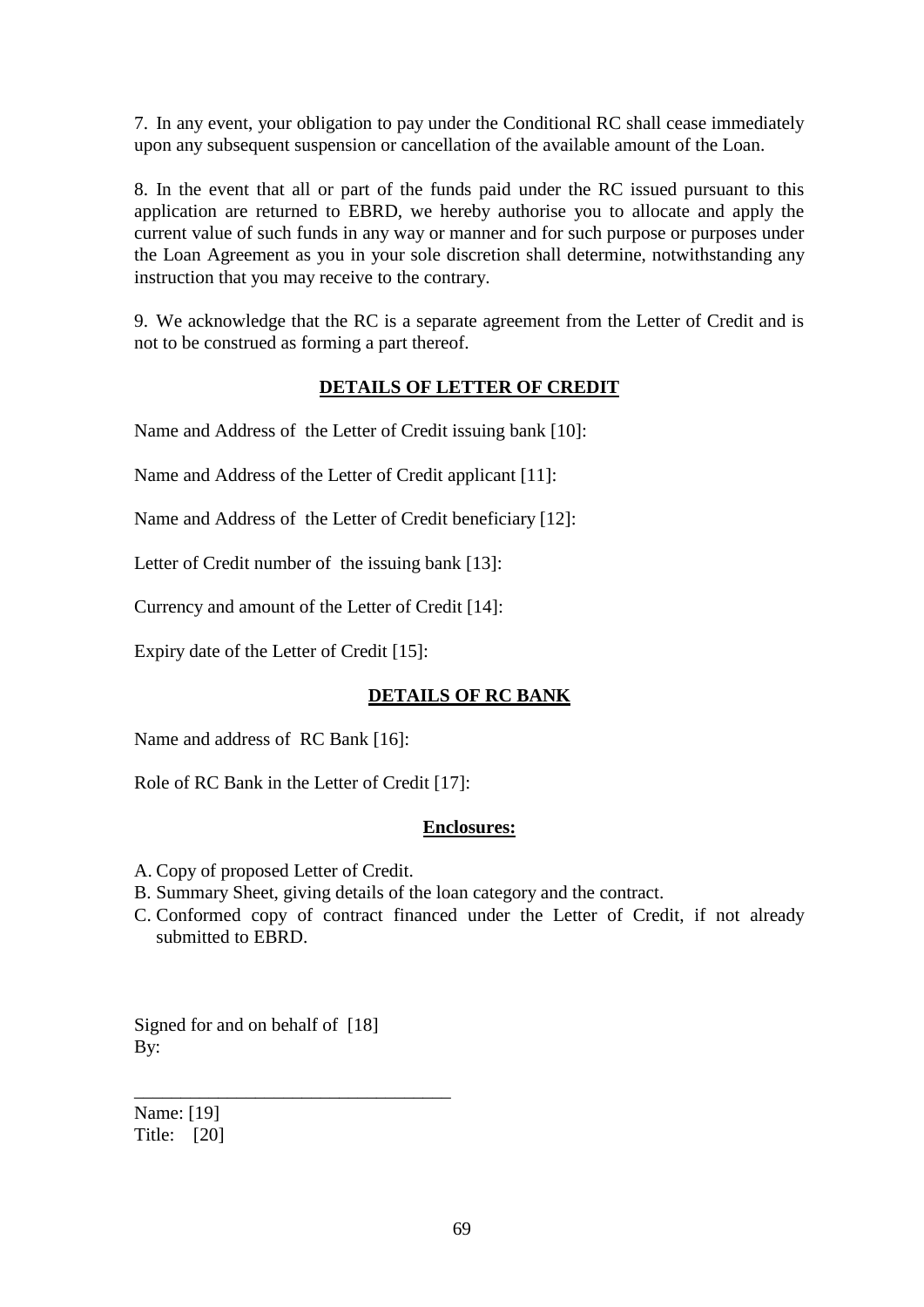### **NOTES FOR COMPLETION OF FORM DH2-10**

**[1]** Insert here the date of the Loan Agreement.

**[2]** Insert here the name of the Borrower under the Loan Agreement.

**[3]** Insert here EBRD's operation number from the cover page of the Loan Agreement. If there are several loan currencies, they will have a separate loan "tranche number", which the Borrower must indicate here. In the same way, the loan may have separate tranches for fixed and variable interest rates, and again the Borrower must indicate against which tranche this RC and any future payments under this RC should be booked. Regardless of the currency in which these payments will actually be made, it is the equivalent amount in loan currency that will accrue interest (fixed or variable) and be repayable as per the amortisation schedule.

**[4]** The application form for the issuance of a reimbursement commitment follows the same sequential numbering system as for a direct payment drawdown or a disbursement to a Special Account. It is up to the Borrower to keep track of the number of all loan disbursement application which he has made under the given Loan Agreement.

**[5]** Insert here the name of the issuing, advising or confirming bank who wishes to receive the RC.

**[6]** Insert here the letter of credit amount in the currency of the letter of credit for which the RC application is made.

**[7]** Choose between goods/works/services.

**[8]** Indicate if a margin other than the standard 10% for foreign exchange fluctuations is requested. Please note that EBRD will decide whether it approves this proposed percentage.

**[9]** Insert here the latest disbursement date under the Loan Agreement.

**[10]** Insert here the name and address of the letter of credit issuing bank.

**[11]** Insert here the name and address of the letter of credit applicant. i.e. the Borrower or its agent.

**[12]** Insert here the name and address of the letter of credit beneficiary. i.e. the Supplier.

- **[13]** Insert here the letter of credit number of the issuing bank.
- **[14]** Insert here the currency and amount of the letter of credit.
- **[15]** Insert here the expiry date of the letter of credit.
- **[16]** Insert here the name and address of the RC bank. See [5] above.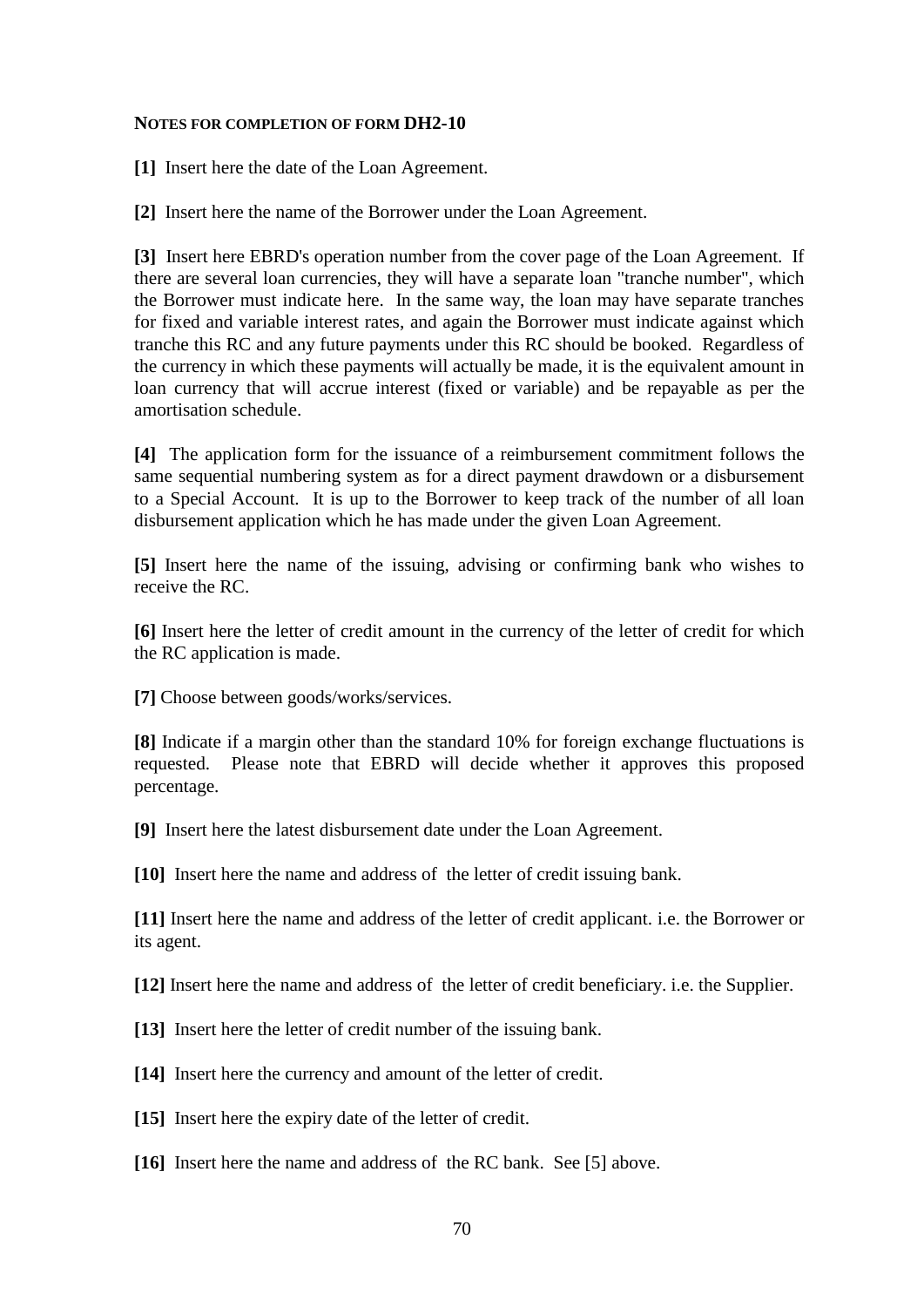**[17]** Indicate here the role the RC bank is fulfilling in the letter of credit. It may be the issuing bank, the advising bank or the confirming bank.

**[18]** Insert here the name of the Borrower or the beneficiary of the loan.

- **[19]** Insert here the name of the authorised signatory.
- **[20]** Insert here the title of the authorised signatory.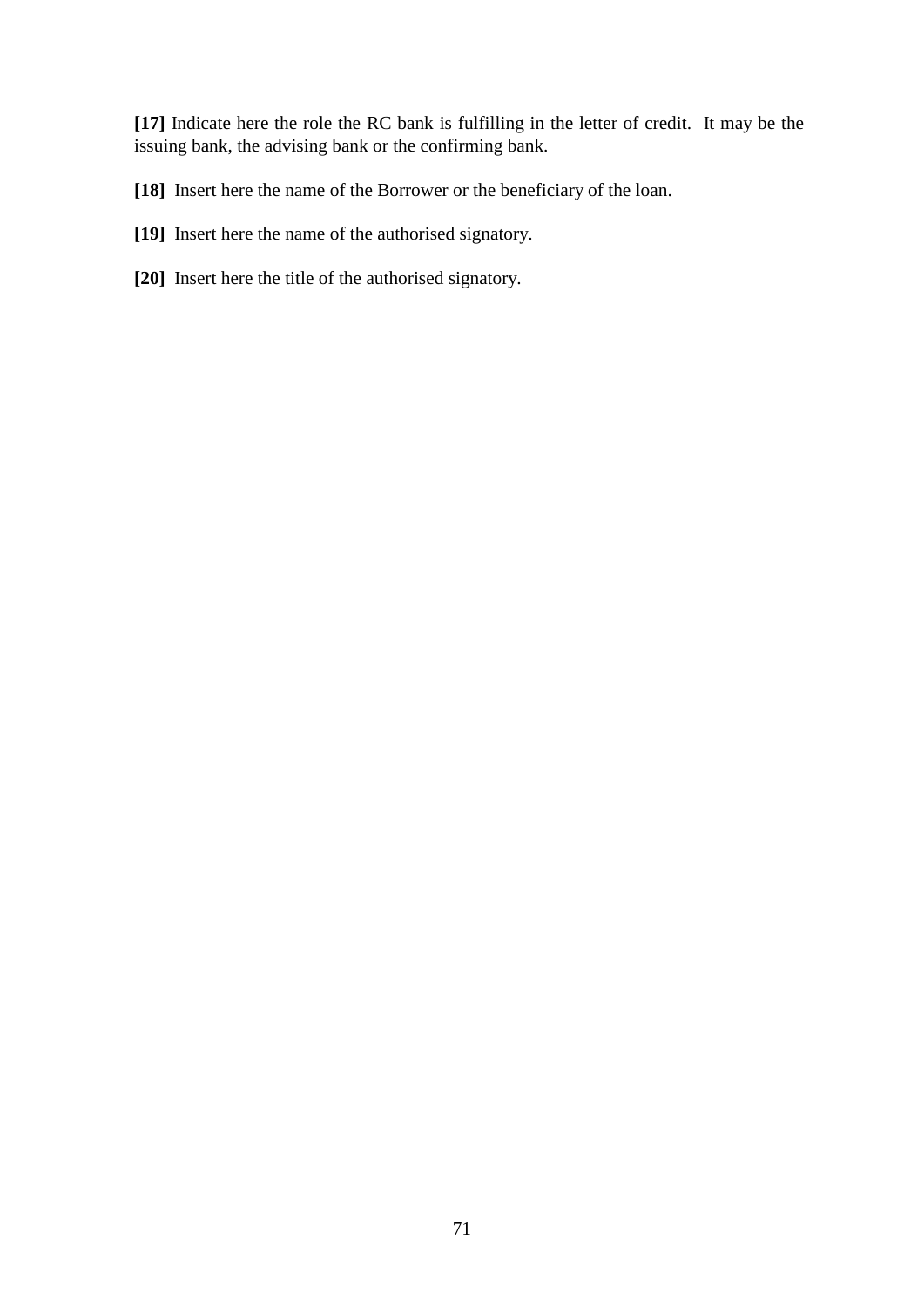[*Date*]

## **TEXT OF CONDITIONAL REIMBURSEMENT COMMITMENT**

To: [*Name and address of the RC Bank*] ("RC Bank")

Ladies and Gentlemen,

**Re: Loan Agreement dated ................. (the "Loan Agreement") between ................................................................ (the "Borrower") and the European Bank for Reconstruction and Development (the "EBRD")**

### **CONDITIONAL REIMBURSEMENT COMMITMENT ("RC") NUMBER:**

[*Option 1: Applicable where the RC Bank is the Letter of Credit issuing bank:*

We attach a copy of your draft form Irrevocable Letter of Credit No. .................... (the "Letter of Credit") dated ...................... which the Borrower has requested you to issue on their behalf.

In consideration of the issuance by you of the Letter of Credit on behalf of the Borrower and your acceptance of the terms set out within this RC, we hereby agree to:

[*Option 2: Applicable where the RC Bank is the confirming or advising bank:*

We attach a copy of the Irrevocable Letter of Credit (the "Letter of Credit") No. ....................... issued by .......................................... which you have been requested to [*Option 1: advise to the Letter of Credit beneficiary without adding your confirmation*] [*Option 2: advise to the Letter of Credit beneficiary adding your confirmation*]

In consideration of your advising the beneficiary of the Letter of Credit, [without] adding your confirmation and acting as the [negotiating bank / accepting bank / paying bank], we hereby agree to:

reimburse you for your payment(s) up to an aggregate maximum of ...................... (the "Financed Amount of the Letter of Credit" \*), made to, or to the order of, the beneficiary under and in accordance with the terms of the Letter of Credit. (\* This amount is subject to the limitation clause as detailed in the RC Terms and Conditions below - see clause 5.)

### *OR*

remit to you any amount(s), up to an aggregate maximum of ......................... (the "Financed Amount of the Letter of Credit" \* ) that have become due to the beneficiary under and in accordance with the terms of the Letter of Credit. It is an integral part of this agreement that you shall effect payment to, or to the order of, the beneficiary promptly upon receipt of funds from us. (\* This amount is subject to the limitation clause as detailed in the RC Terms and Conditions below - see clause 5.)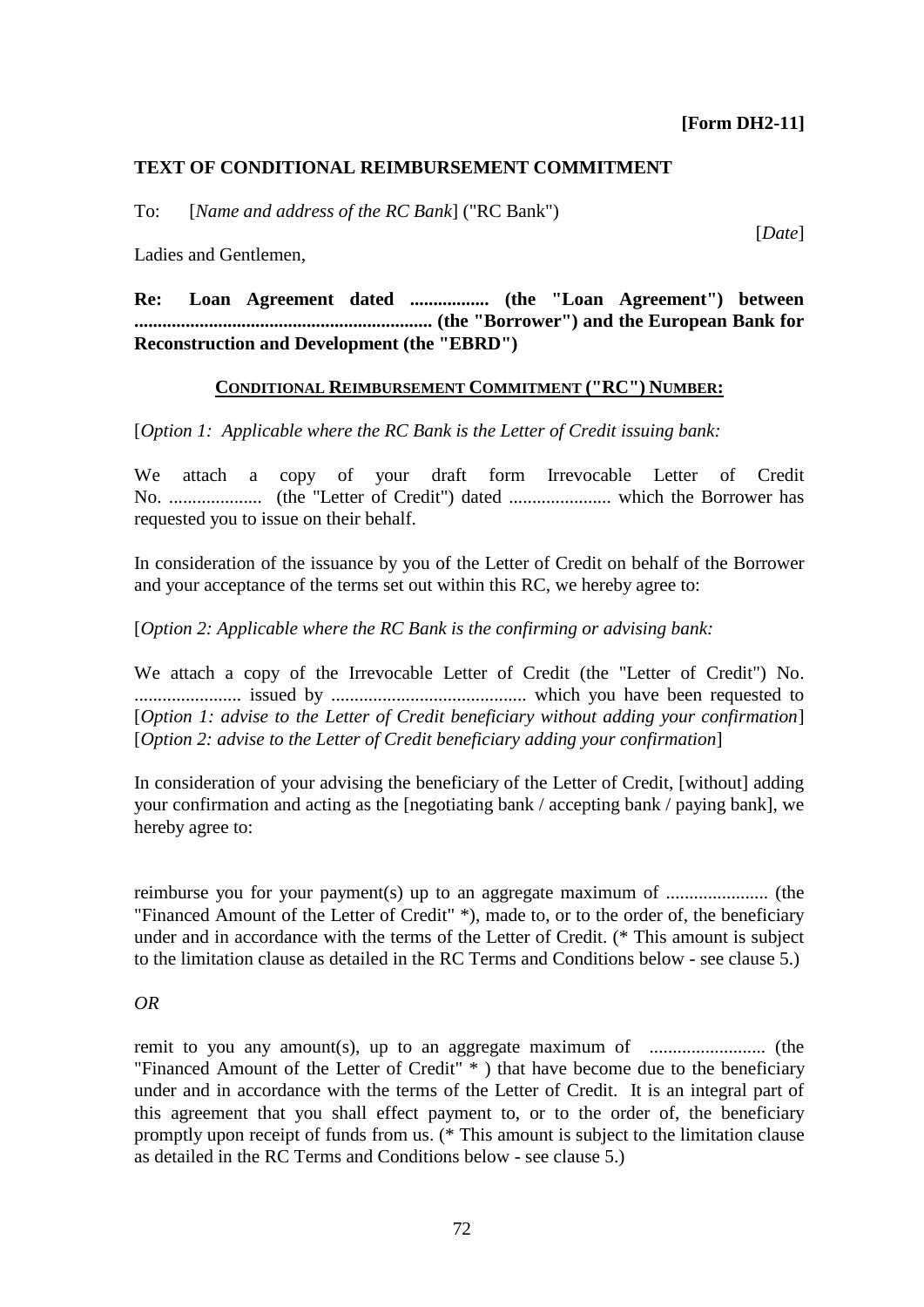Reimbursement claims must be transmitted to us in writing, bearing the signature of an authorised signatory, or in authenticated Swift form, and must be received by us within thirty (30) calendar days after your negotiation of documents and no later than the earliest to occur of:

(a) i) thirty (30) calendar days after the stated expiration date of the Letter of Credit,

or,

- ii) the latest possible maturity date of any deferred payments or acceptances under the Letter of Credit, whichever of these is the later;
- (b).................... , being the 5th business day prior to the latest disbursement date under the Loan Agreement; and
- (c) the 5th business day prior to the termination date of this RC, as detailed in point 7.

Payment shall be made by us for value no later than the 5th business day after receipt by us of your authenticated reimbursement claim. For the purposes of this RC the term 'business day' means a day on which commercial banks and foreign exchange markets settle payments in the Loan currency and the currency of the Letter of Credit, and are open for the transaction of business in London, United Kingdom.

We shall only honour reimbursement claims made in accordance with the terms contained herein, and submitted as per the pro-forma "Text of Reimbursement Claim under Conditional RC", attached.

Our obligations under this RC are subject to the following terms and conditions:

1. You will [*Option 1:* issue] [*Option 2:* advise] the Letter of Credit strictly in the form of the attached copy [*Option 2a:* without] adding your confirmation upon receipt of this RC.

2. Amendments to the Letter of Credit must have the prior written approval of EBRD. We shall not be obligated to honour reimbursement claims in respect of documents negotiated on the basis of an amended Letter of Credit the terms of which have not previously been agreed by us in writing. We shall notify you by Swift, or in writing of approved amendments and shall amend the terms of the RC accordingly.

3. You will deliver to us complete payment instructions for reimbursement payments due under this RC.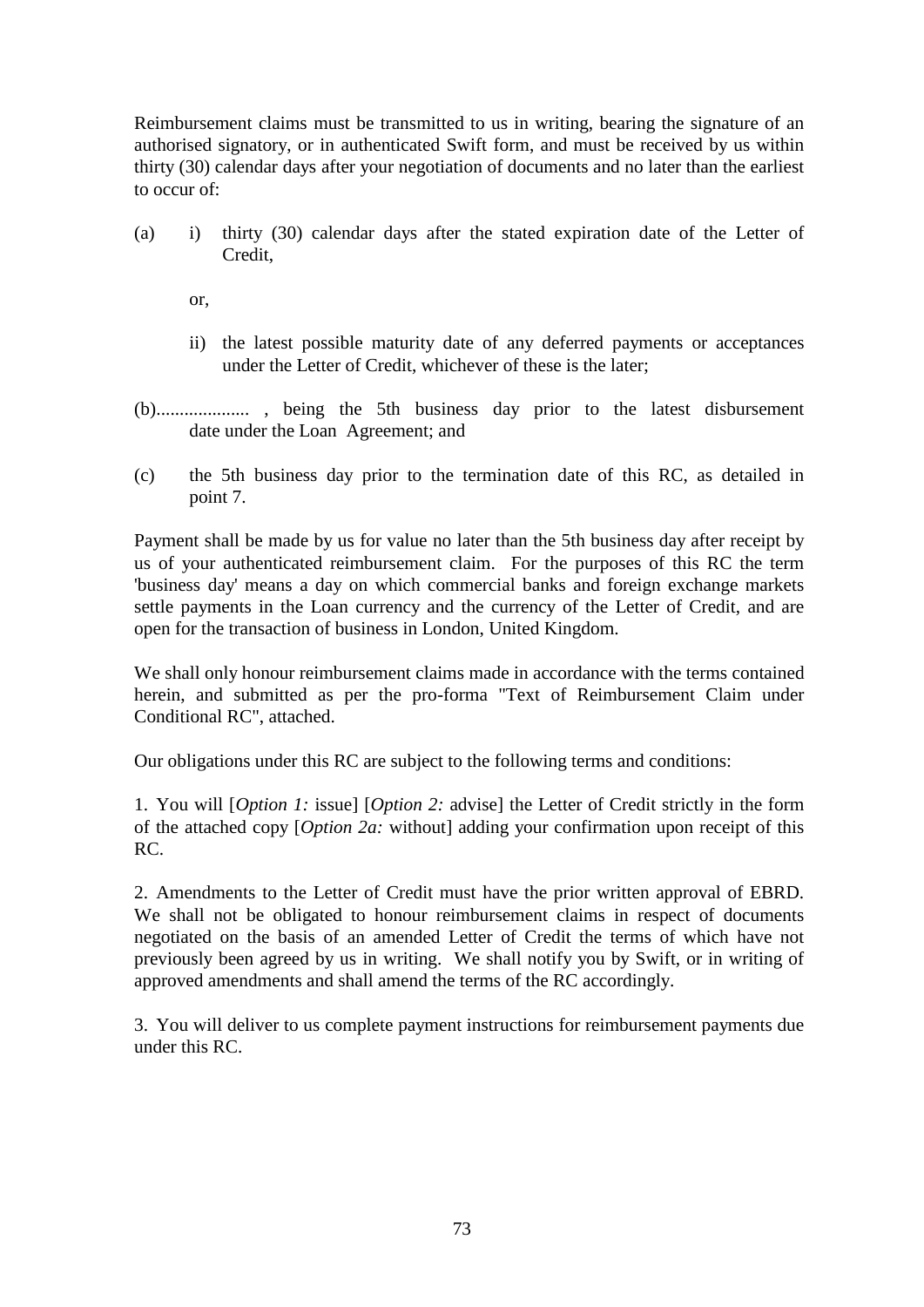4. We shall have no obligation whatsoever under this RC:

(a) to reimburse interest, commission, or other charges, penalties and expenses payable in connection with the Letter of Credit, or

(b)to reimburse the amount of any interest or charges accruing from any disparity between the value date of a payment made by you under the Letter of Credit and the value date of a subsequent reimbursement payment made by us under this RC.

5. We have allocated from the available amount of the Loan an amount of ............................. (the "Limitation Amount" - i.e. the amount of the Letter of Credit expressed in the Loan currency) to cover payments due in ........... (the Letter of Credit currency) under the Letter of Credit. We shall honour reimbursement claims under this RC up to the value of this Limitation Amount in the currency of the Letter of Credit at exchange rates determined by ourselves when payments are made under the RC.

The Borrower has agreed that if, because of the Limitation Amount committed under this RC, we cannot reimburse in full your claims for the Financed Amount of the Letter of Credit, any other available amount of the Loan may be disbursed to cover the deficiency, and in the event that the available amount of the Loan is insufficient to cover the deficiency, our Borrower will arrange to make such payment promptly to you after receipt of our notification.

6. Our obligation to you under this RC shall be reduced *pro tanto* with each and every part payment made in settlement of your reimbursement applications.

7. Our obligations under this RC shall be terminated, unless otherwise confirmed by us in writing, at the earliest of:

(a) upon reimbursement of ................................. (the Financed Amount of the Letter of Credit) in accordance with the terms and conditions of this RC, or on the date when reimbursements have been made under this RC equal in value to ........................ (the Limitation Amount);

(b)....................... , being the latest disbursement date under the Loan Agreement;

- (c) i) the thirty-fifth (35th) calendar day after the stated expiry date of the Letter of Credit, or,
	- ii) the fifth (5th) business day after the latest possible maturity date of any deferred payments or acceptances under the Letter of Credit, whichever is the later.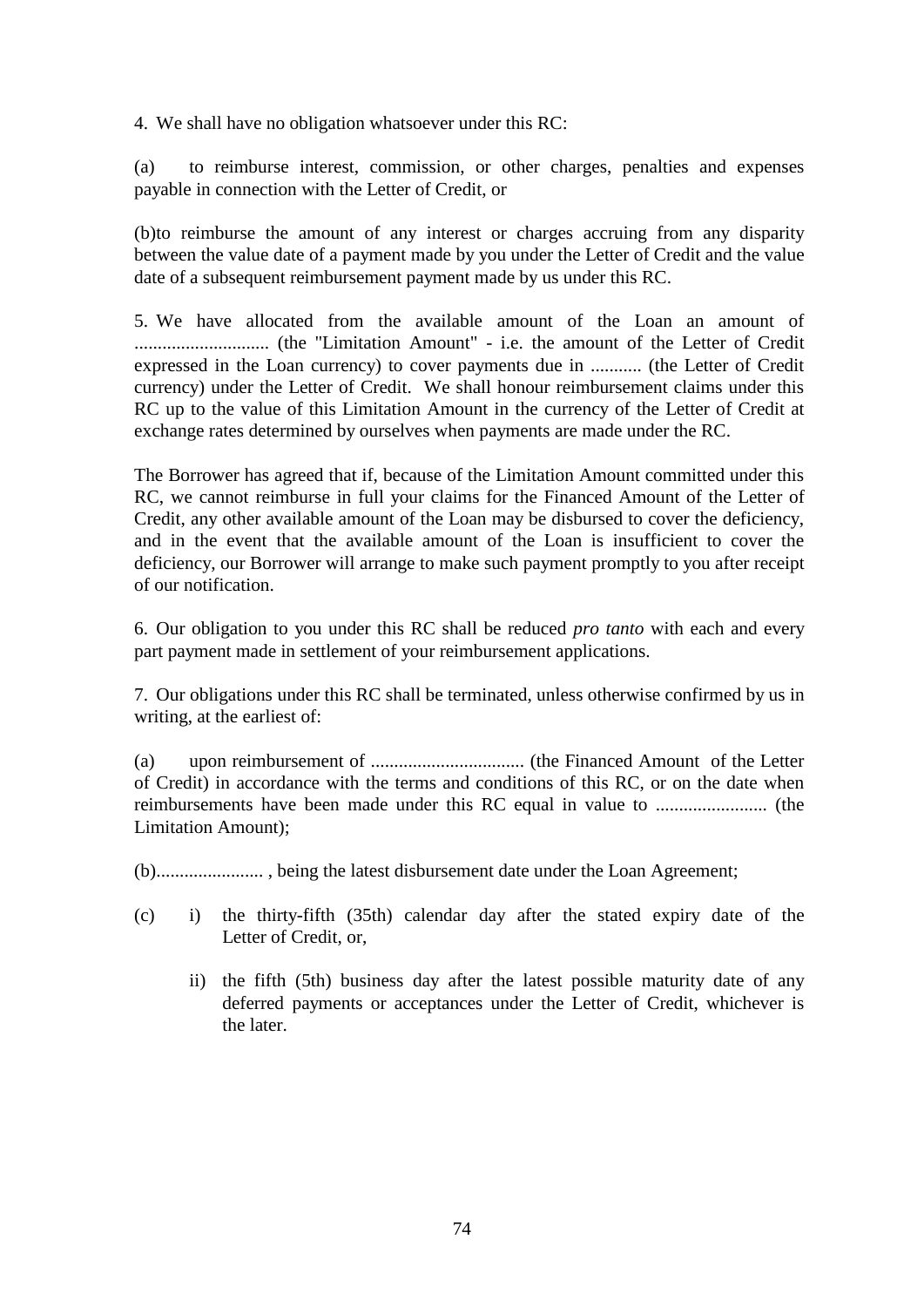8. Our obligations under this RC shall be terminated upon the occurrence of an event of suspension or cancellation under the Loan Agreement. In this respect, our RC shall be considered conditional.

9. EBRD shall have no obligation to honour reimbursement claims in respect of payments made under the Letter of Credit against presentation of documents which do not conform to the terms of the Letter of Credit. In the event that documents are presented under the Letter of Credit which do not conform to the terms of the Letter of Credit, you shall promptly notify us of all discrepancies by Swift. We shall advise you by Swift whether or not such discrepancies are acceptable to us. We shall honour reimbursement claims only after you have been so notified.

10. This RC shall not to be construed as forming an integral part of the Letter of Credit to which it refers. For the avoidance of doubt, this RC is not subject to the Uniform Customs and Practice for Documentary Credits issued by the International Chamber of Commerce.

11. This RC shall be construed in accordance with the laws of England and Wales.

European Bank for Reconstruction and Development By:

............................................. Authorised Signature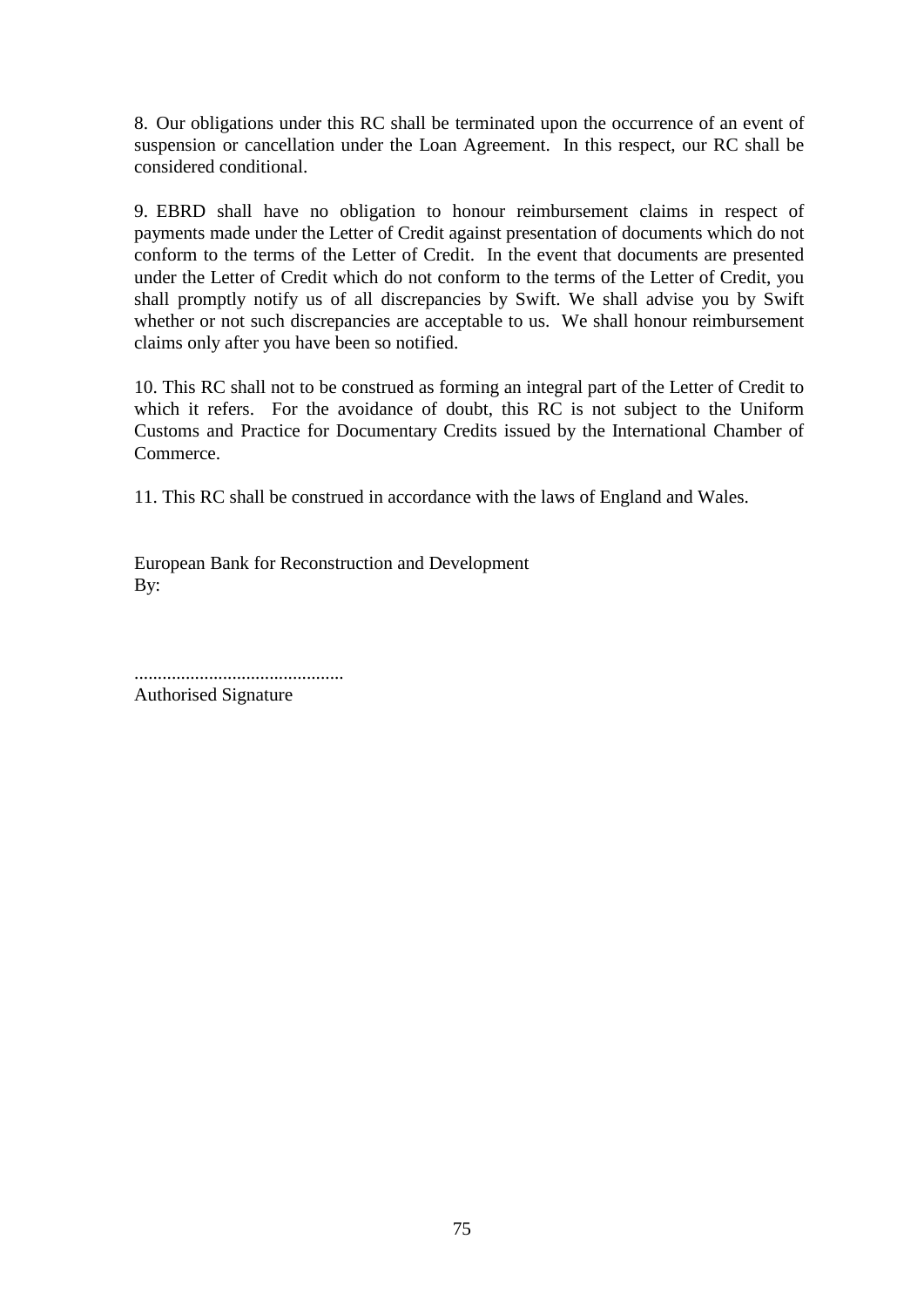# **TEXT OF REIMBURSEMENT CLAIM UNDER CONDITIONAL REIMBURSEMENT COMMITMENT**

[*Date*]

To: European Bank for Reconstruction and Development One Exchange Square London EC2A 2JN United Kingdom Attn: Operation Administration Department Fax No: +44 20 7338 7017

[*Date*]

Ladies and Gentlemen,

## **Re: Conditional Reimbursement Commitment ("RC") Number ........ Loan Agreement dated ............ between .......................... (the "Borrower") and the European Bank for Reconstruction and Development (the "EBRD")**

As the beneficiary bank (the "RC Bank") under the above RC, we request payment of [*insert currency/amount*] under the RC. We certify as follows:

- 1. [*delete as appropriate*]
	- We have effected
	- Upon receipt of funds from you, we will promptly effect

payment to, or to the order of, the beneficiary under Letter of Credit No. ...................... issued by ............................................... as follows:

- (a) Negotiation date of documents:
- (b)Amount:
- (c) Date paid:
- (d)Beneficiary of the Letter of Credit:

2. [*Option 1*: We confirm that all terms and conditions of the Letter of Credit have been complied with.]

[Option 2: We confirm that we have negotiated documents in accordance with the authority of the issuing bank, the only discrepancies being those already approved by them and you. We certify that all other terms and conditions of the Letter of Credit have been complied with.]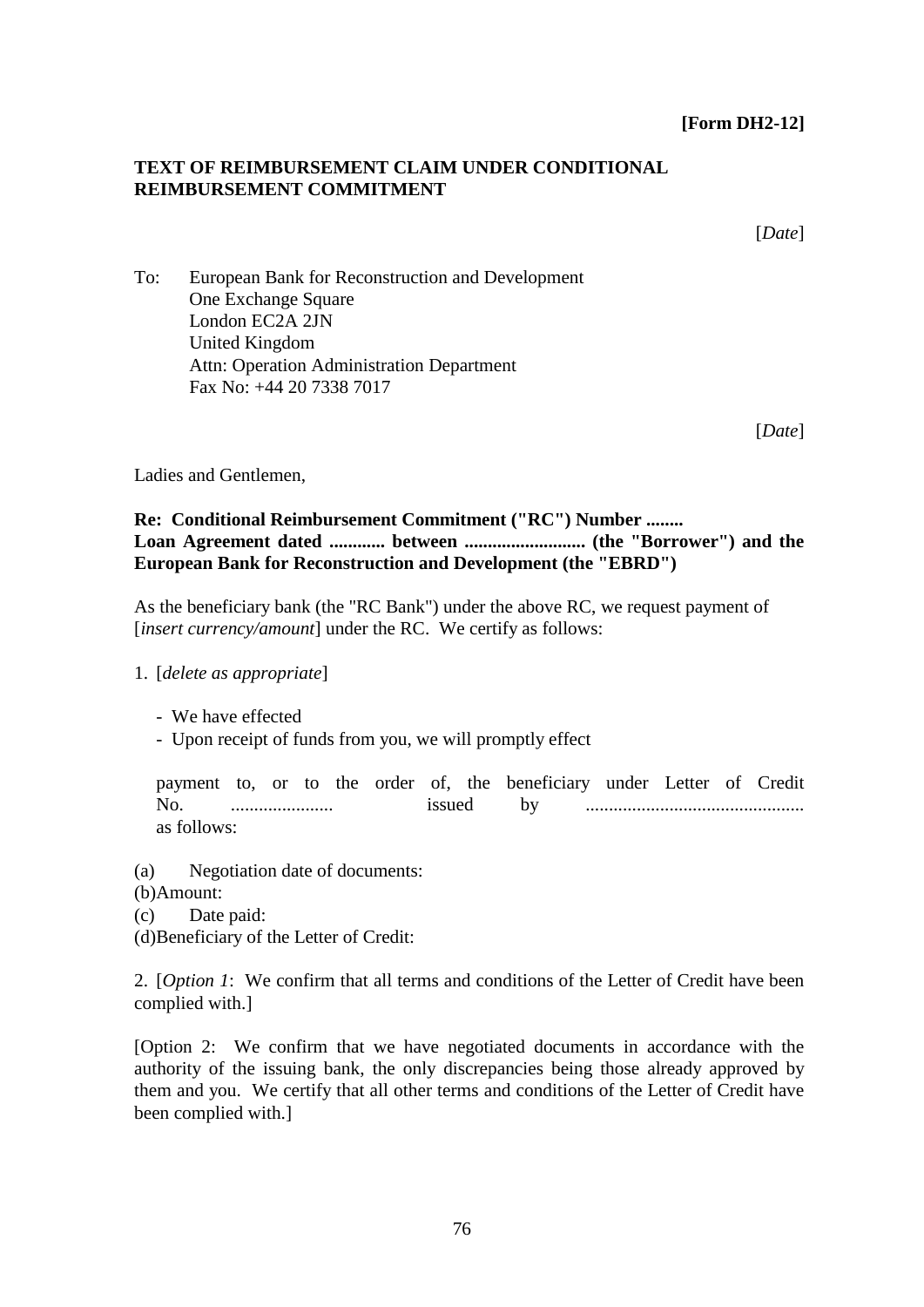3. We have not received reimbursement from any other source in respect of this drawing under the Letter of Credit. In the event we receive a reimbursement from any other source we undertake to promptly return the funds received under this RC reimbursement to you.

4. Please remit funds to our account no. ...................... held with ........................................ Bank, .........................Branch

For and on behalf of .......................................... Bank, .............................................. Branch. By:

Authorised Signature(s)

----------------------------------------------------------------------------------------------

Alternatively the above claim may be transmitted by authenticated Swift.

Note: If this application is sent by Swift, please ensure that test key arrangements with EBRD have been set up.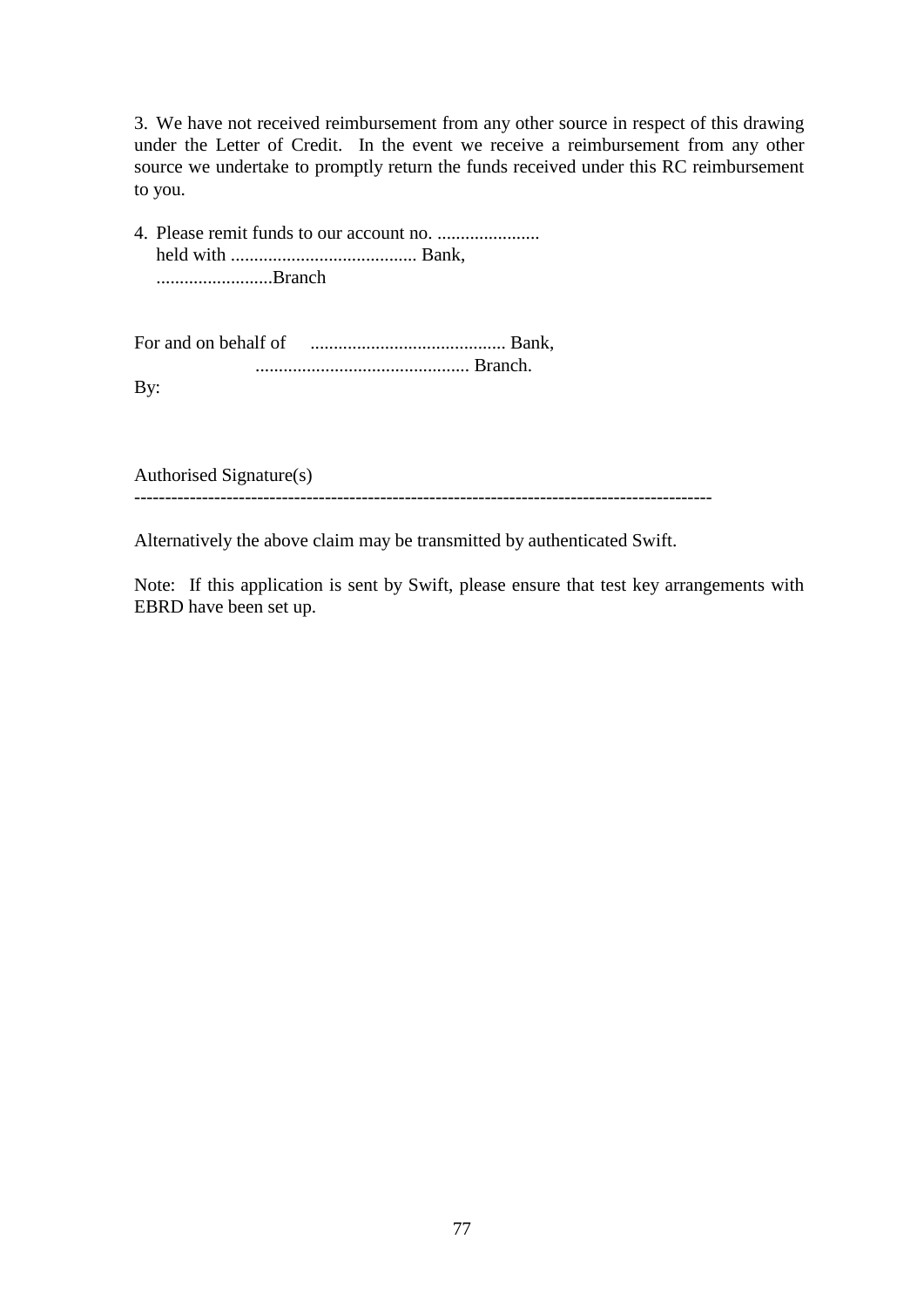# **EXAMPLE OF A LETTER DESIGNATING AUTHORISED SIGNATORIES**

# [Borrower's Letterhead]

To: European Bank for Reconstruction and Development Date:[] One Exchange Square London EC2A 2JN

Attention: Operation Administration Department Fax No: +44 20 7338 7017

Dear Sirs,

Re: Loan Agreement dated [........] between the European Bank for Reconstruction and Development and [..........] (the Borrower). Operation No:

Please be advised that any one of the persons whose authenticated specimen signatures appear below, is authorised on behalf of the Borrower to sign Disbursement application and any other notices or documents required or permitted to be executed under the above mentioned Loan Agreement.[1] [The right to request withdrawals or instruct disbursements of funds from the Special Account as provided in the Loan Agreement is also restricted to the persons listed below.][2]

| Position | Specimen Signature |
|----------|--------------------|
|          |                    |
|          | Specimen Signature |
|          |                    |
| Position | Specimen Signature |
|          |                    |
| Position | Specimen Signature |

All previous notices providing signatures of officials authorised to sign on behalf of the Borrower under the above Loan Agreement are hereby revoked. Yours faithfully,

> [signature] for and on behalf of [name of Borrower][3]